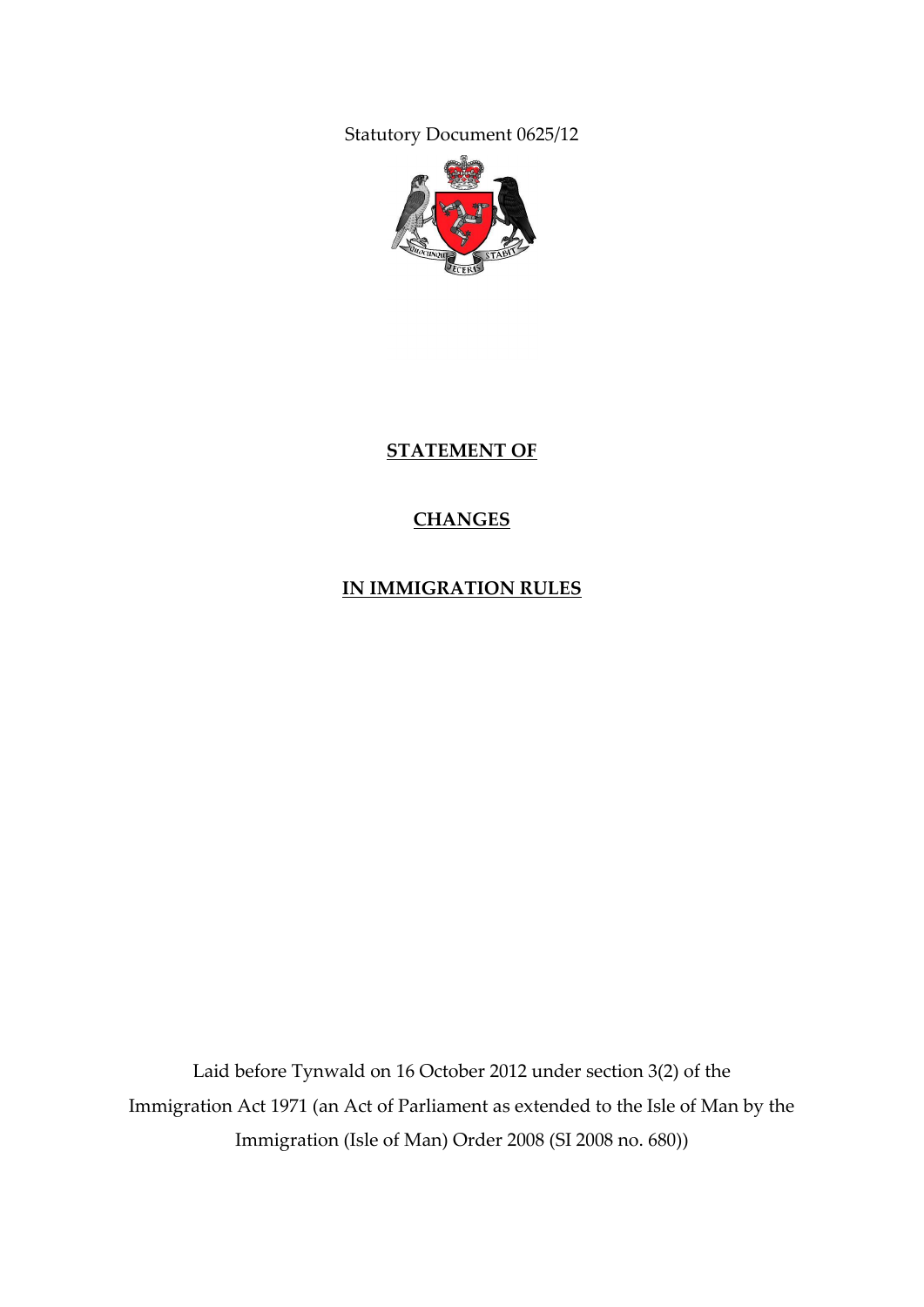#### **STATEMENT OF CHANGES IN IMMIGRATION RULES**

The Council of Ministers has made the following changes to the Rules laid down by it as to the practice to be followed in the administration of the Immigration Act 1971<sup>1</sup> (of Parliament) as it has effect in the Isle of Man**<sup>2</sup>** for regulating entry into and the stay of persons in the Isle of Man and contained in the Statement laid before Tynwald on 17th May 2005<sup>3</sup>.

The changes in this Statement shall take effect on 1 st October 2012 However, if an applicant has made an application for entry clearance or leave before 1 st October 2012 and the application has not been decided before that date, it will be decided in accordance with the rules in force on 1 st October 2012.

#### **Changes**

- 1. For "Department of Trade and Industry", wherever occurring, substitute "Department for Economic Development".
- 2. Paragraph 6 is amended as follows -

a) delete the definitions from the definition of "Tier 1 (General) Migrant" to the definition of "Tier 2 Migrant" and substitute -

""**Points Based System Migrant**" means a migrant applying for or granted leave as a Tier 1 Migrant, a Tier 2 Migrant, a Tier 4 Migrant or a Tier 5 Migrant.

"**Tier 1 Migrant**" means a migrant who is granted leave as a a Tier 1 (General) Migrant, a Tier 1 (Entrepreneur) Migrant, a Tier 1 (Investor) Migrant, a Tier 1 (Graduate Entrepreneur) Migrant or a Tier 1 (Post-Study Work) Migrant.

"**Tier 1 (General) Migrant**" means a migrant who is granted leave under paragraphs 245C to 245CE of these Rules.

"**Tier 1 (Entrepreneur) Migrant**" means a migrant who is granted leave under paragraphs 245D to 245DF of these Rules.

"**Tier 1 (Investor) Migrant**" means a migrant who is granted leave under paragraphs 245E to 245EF of these Rules.

 $\frac{1}{1}$  1971 c. 77

 $2^{2}$  See the Immigration (Isle of Man) Order 2008 (S.I. 2008 No 680)

<sup>3</sup> S.D. 62/05 amended by S.D.692/05, S.D. 442/06, S.D. 547/06, S.D. 781/06, S.D. 871/06, S.D. 124/07, S.D. 303/07, S.D. 534/07, S.D. 02/08, S.D. 500/08, GC 32/09, GC 35/09, GC 14/10, GC 26/10, GC 02/11, SD 518/11, SD 40/12 and SD 0288/12.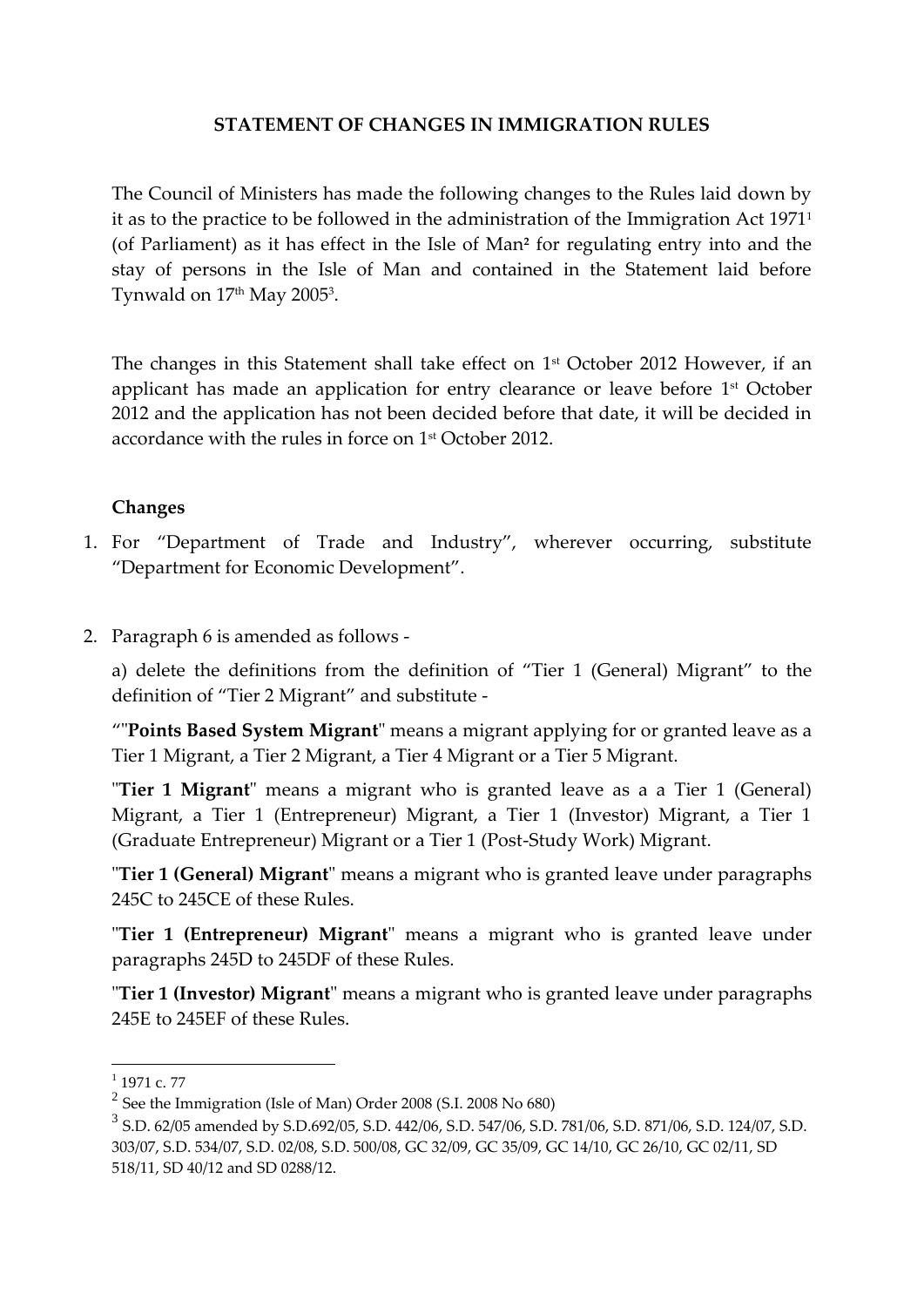"**Tier 1 (Graduate Entrepreneur) Migrant**" means a migrant who is granted leave under paragraphs 245F to 245FB of these Rules in place on or after 1 st October 2012.

"**Tier 1 (Post-Study Work) Migrant**" means a migrant who is granted leave under paragraphs 245F to 245FE of the Rules in place before 1 st October 2012.

"**Tier 2 Migrant**" means a migrant who is granted leave as a Tier 2 (Intra-Company Transfer) Migrant, a Tier 2 (General) Migrant, a Tier 2 (Minister of Religion) Migrant or a Tier 2 (Sportsperson) Migrant.

"**Tier 2 (Intra-Company Transfer) Migrant**" means a migrant granted leave under paragraphs 245G to 245GF of these Rules.

"**Tier 2 (General) Migrant**" means a migrant granted leave under paragraphs 245H to 245HF of these Rules and who obtains points under paragraphs 76 to 84A of Appendix A.

"**Tier 2 (Minister of Religion) Migrant**" means a migrant granted leave under paragraphs 245H to 245HF of these Rules and who obtains points under paragraphs 85 to 92 of Appendix A.

"**Tier 2 (Sportsperson) Migrant**" means a migrant granted leave under paragraphs 245H to 245HF of these Rules and who obtains points under paragraphs 93 to 100 of Appendix A.".

b) after the definition of "Tier 5 Migrant", insert -

"Under Part 6A of these Rules "**Government Authorised Exchange Scheme**" means a scheme under the Tier 5 (Temporary Worker) Government Authorised Exchange sub-category which is endorsed by a Government Department in support of Government objectives and provides temporary work in an occupation which appears on the list of occupations skilled to National Qualifications Framework level 3, as stated in the codes of practice for Tier 2 Sponsors published by the Department for Economic Development, and where the migrant will be supernumerary.

Under Part 6A of these Rules **"Work Experience Programme**" means work experience including volunteering and job-shadowing, internships and work exchange programmes under a Government Authorised Exchange Scheme.

Under Part 6A of these Rules "**Research Programme"** means research programmes and fellowships under a Government Authorised Exchange Scheme where the migrant is working on a scientific, academic, medical, or government research project/s at either an Isle of Man Higher Education Institution or another research institution operating under the authority and/or financial sponsorship of a relevant Government Department.

Under Part 6A of these Rules, "**Temporary Engagement as a Sports Broadcaster**" means providing guest expert commentary on a particular sporting event.".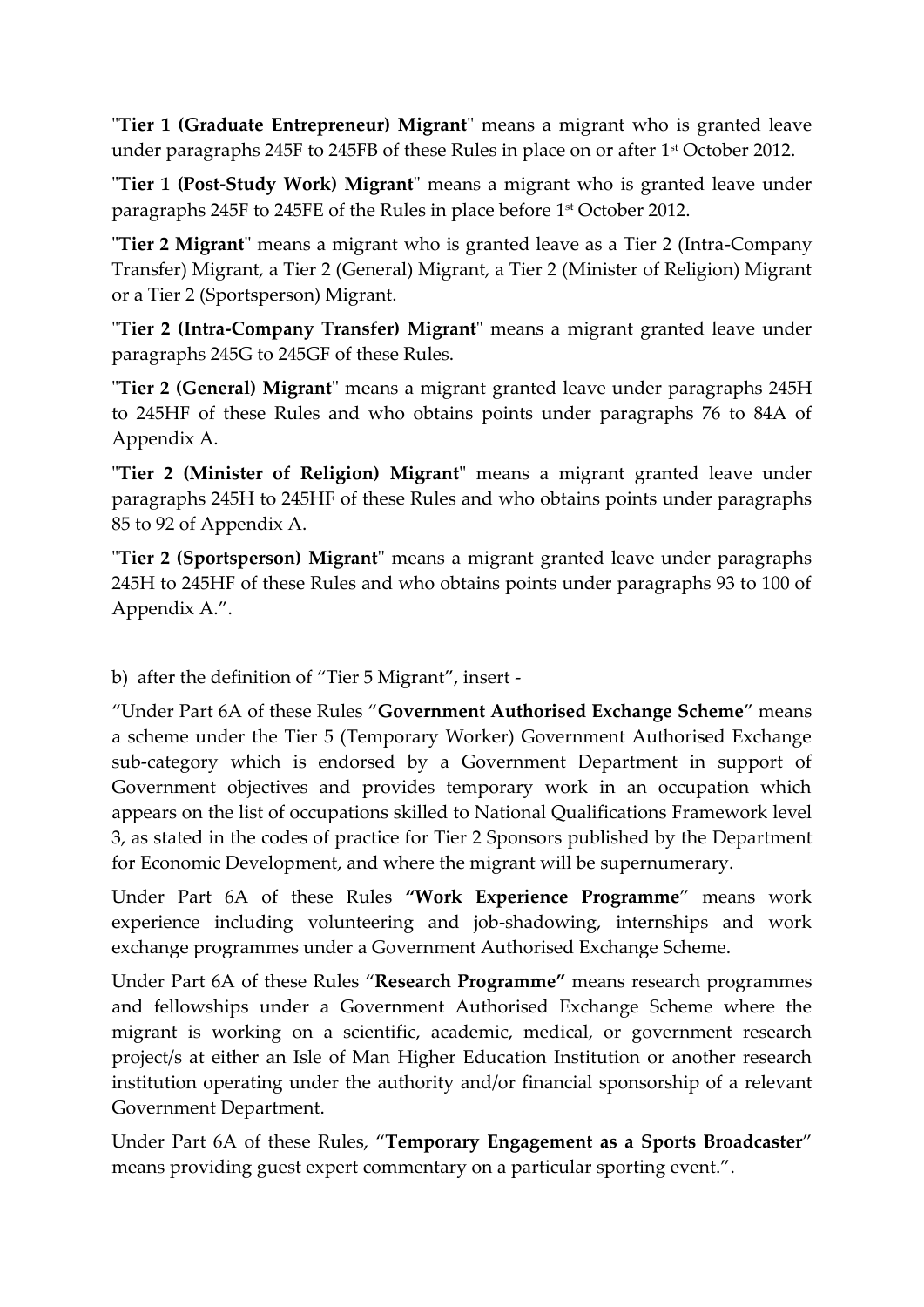c) After the definition of "special visitor" insert -

""**A visitor undertaking permitted paid engagements**" is someone who is granted leave to enter under paragraphs 56X- 56Z of these Rules.".

- 3. In paragraph 46M (iii)(d) after " $(c)$ " insert ", or attending the same event as a sports-person carrying out permitted paid engagements as a visitor".
- 4. In paragraph 46S(iii)(d) after "(c)" insert " , or attending the same event as an entertainer carrying out permitted paid engagements as a visitor".
- 5. After paragraph 56W, insert -

### **"Visitors undertaking permitted paid engagements**

### **Requirements for leave to enter as a visitor undertaking permitted paid engagements**

56X. The requirements to be met by a person seeking leave to enter the Isle of Man as a visitor undertaking permitted paid engagements are that the applicant:

i. is genuinely seeking entry as a visitor undertaking a permitted paid engagement for a limited period, not exceeding one month; and

ii. meets the requirements of paragraphs  $41(ii)$ , (v), (vii), (viii), (x) – (xii); and

iii. intends to do one of the following pre-arranged permitted paid engagements which can be evidenced by a formal invitation, and can show that the engagement relates to his or her area of expertise and/or qualifications, and full time occupation overseas:

a) examine students and/or participate in or chair selection panels as a visiting academic, who is highly qualified within his or her own field of expertise, invited by an Isle of Man Higher Education Institution or an Isle of Man based research or arts organisation as part of that institution or organisation's quality assurance processes;

b) give one or more lectures in his or her field of expertise as a visiting lecturer, invited by an Isle of Man Higher Education Institution or an Isle of Man based research or arts organisation;

c) as an overseas designated pilot examiner, assess Isle of Man based pilots to ensure they meet the national aviation regulatory requirements of other countries, by invitation of an approved training organisation based in the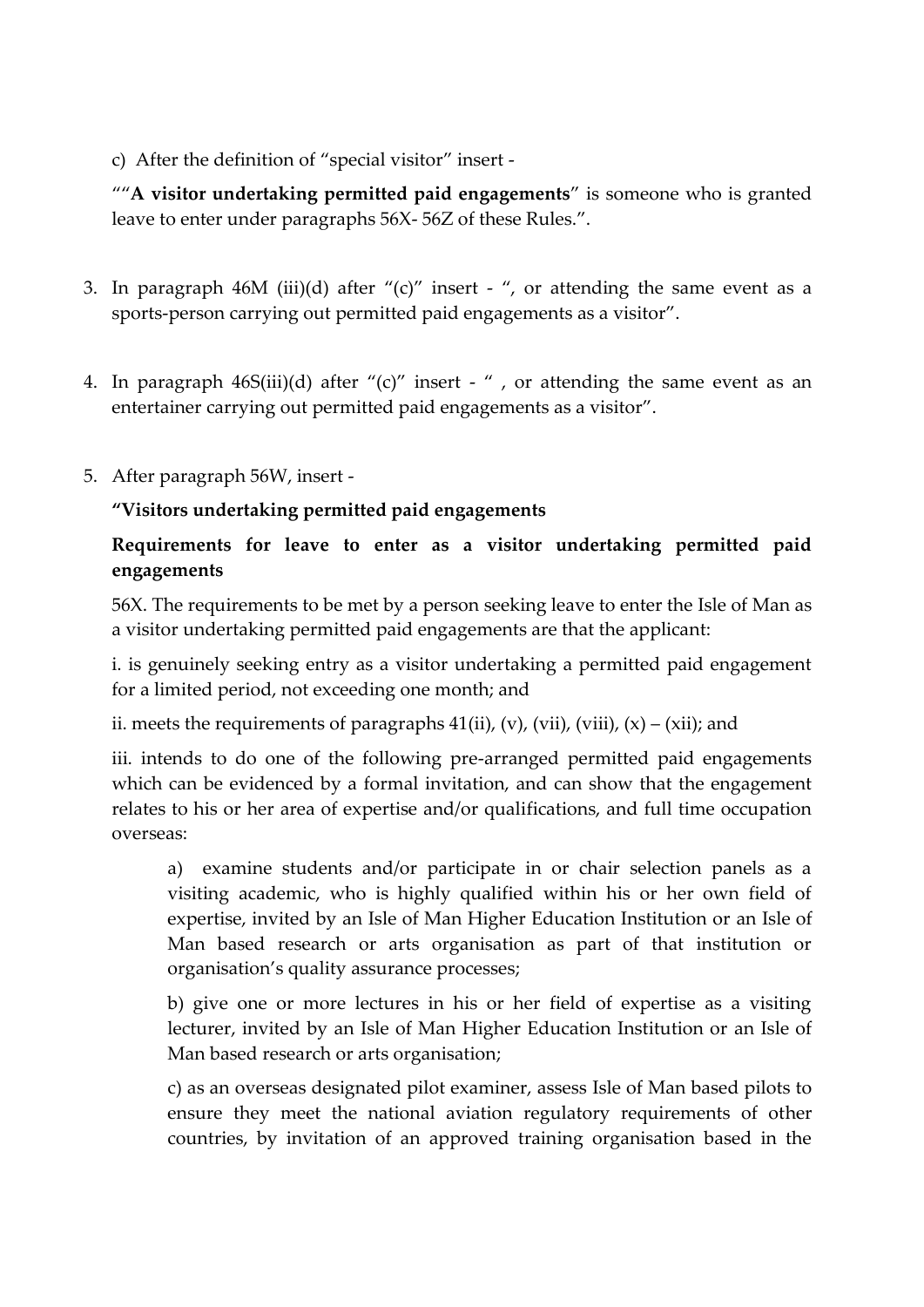United Kingdom or Isle of Man that is regulated by the United Kingdom Civil Aviation Authority for that purpose;

d) provide advocacy in a particular area of law as a qualified lawyer for the purposes of a court or tribunal hearing, arbitration or other form of alternative dispute resolution for legal proceedings within the Isle of Man, at the invitation of a client in the Isle of Man or foreign based client;

e) undertake an activity relating to the arts, entertainment or sporting professions, by invitation of an arts or sports organisation or broadcaster based in the Isle of Man; and

iv. does not intend to take employment, produce goods or provide services within the Isle of Man, including the selling of goods or services direct to members of the public other than as permitted for by the pre-arranged paid engagement; and

v. will maintain and accommodate him or herself adequately out of resources available to the applicant without recourse to public funds or taking employment; or will be maintained and accommodated adequately by relatives or friends.

# **Leave to enter as a visitor undertaking permitted paid engagements**

56Y. A person seeking leave to enter the Isle of Man as a visitor undertaking permitted paid engagements may be admitted for a single entry and for a period not exceeding 1 month, provided the Immigration Officer is satisfied that each of the requirements of paragraph 56X are met.

### **Refusal of leave to enter as a visitor undertaking permitted paid engagements**

56Z Leave to enter as a visitor undertaking permitted paid engagements is to be refused if the Immigration Officer is not satisfied that each of the requirements at paragraph 56X are met.".

- 6. Delete paragraphs 69P to 69R.
- 7. In paragraph 79 (iii), delete "is unmarried," and insert "is not married or in a civil partnership,".
- 8. In paragraph 79A, after "Both of the applicant's parents must either be lawfully present in the Isle of Man, or being granted entry clearance or leave to remain at the same time as the applicant", insert "or one parent must be lawfully present in the Isle of Man and the other being granted entry clearance or leave to remain at the same time as the applicant,".
- 9. Delete paragraphs 128 to 130 and substitute: -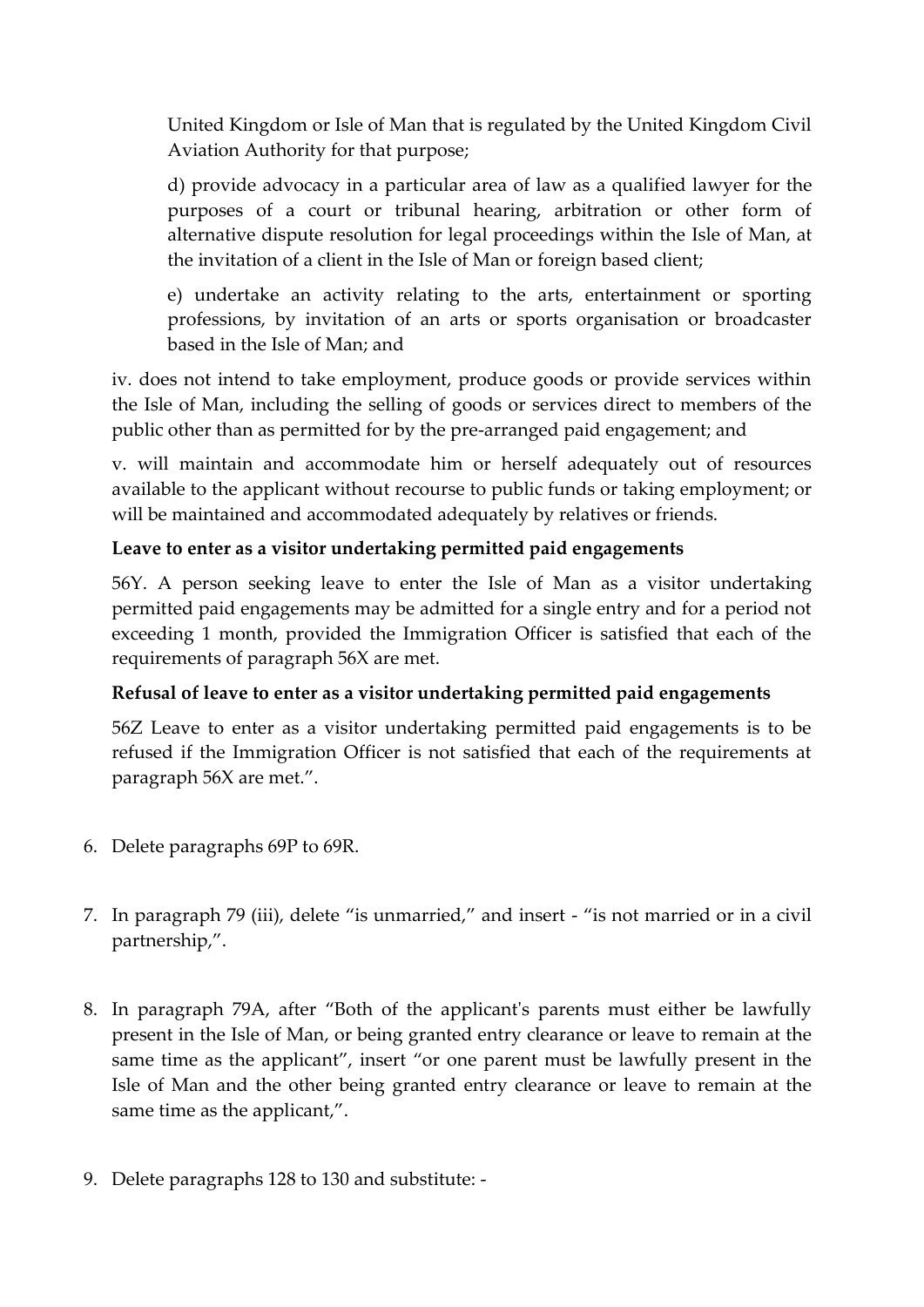"128. A person coming to the Isle of Man to seek or take employment must be otherwise eligible for admission under these Rules or eligible for admission as a seaman under contract to join a ship due to leave Isle of Man waters.

The requirements for applications for work permit employment set out in paragraphs 131 to 133 of these Rules were deleted on 26 July 2010 by Statement of Changes GC 26/10 except insofar as relevant to paragraphs 134 to 135.".

#### 10. Delete Paragraph 159A and substitute -

"159A. The requirements to be met by a person seeking leave to enter the Isle of Man as a domestic worker in a private household are that the applicant:

(i) is aged 18-65 inclusive; and

(ii) has been employed as a domestic worker for one year or more immediately prior to the application for entry clearance under the same roof as the employer or in a household that the employer uses for himself on a regular basis and where evidence in the form set out in guidance published by the Isle of Man Immigration Office is produced to demonstrate the connection between employer and employee; and

(iii) intends to work for the employer whilst the employer is in the Isle of Man and intends to travel in the company of either;

(a) a British or EEA national employer, or that employer's British or EEA national spouse, civil partner or child, where the employer's usual place of residence is outside the Isle of Man and where the employer does not intend to remain in the Isle of Man beyond six months; or

(b) a British or EEA national employer's foreign national spouse, civil partner or child where the employer does not intend to remain in the Isle of Man beyond six months; or

(c) a foreign national employer or the employer's spouse, civil partner or child where the employer is seeking or has been granted entry clearance or leave to enter under Part 2 of these Rules; and

(iv) intends to leave the Isle of Man at the end of six months in the Isle of Man or at the same time as the employer, whichever is the earlier; and

(v) has agreed in writing terms and conditions of employment in the Isle of Man with the employer, as specified in guidance published by the Isle of Man Immigration Office, including specifically that the applicant will be paid in accordance with the Minimum Wage Act 2001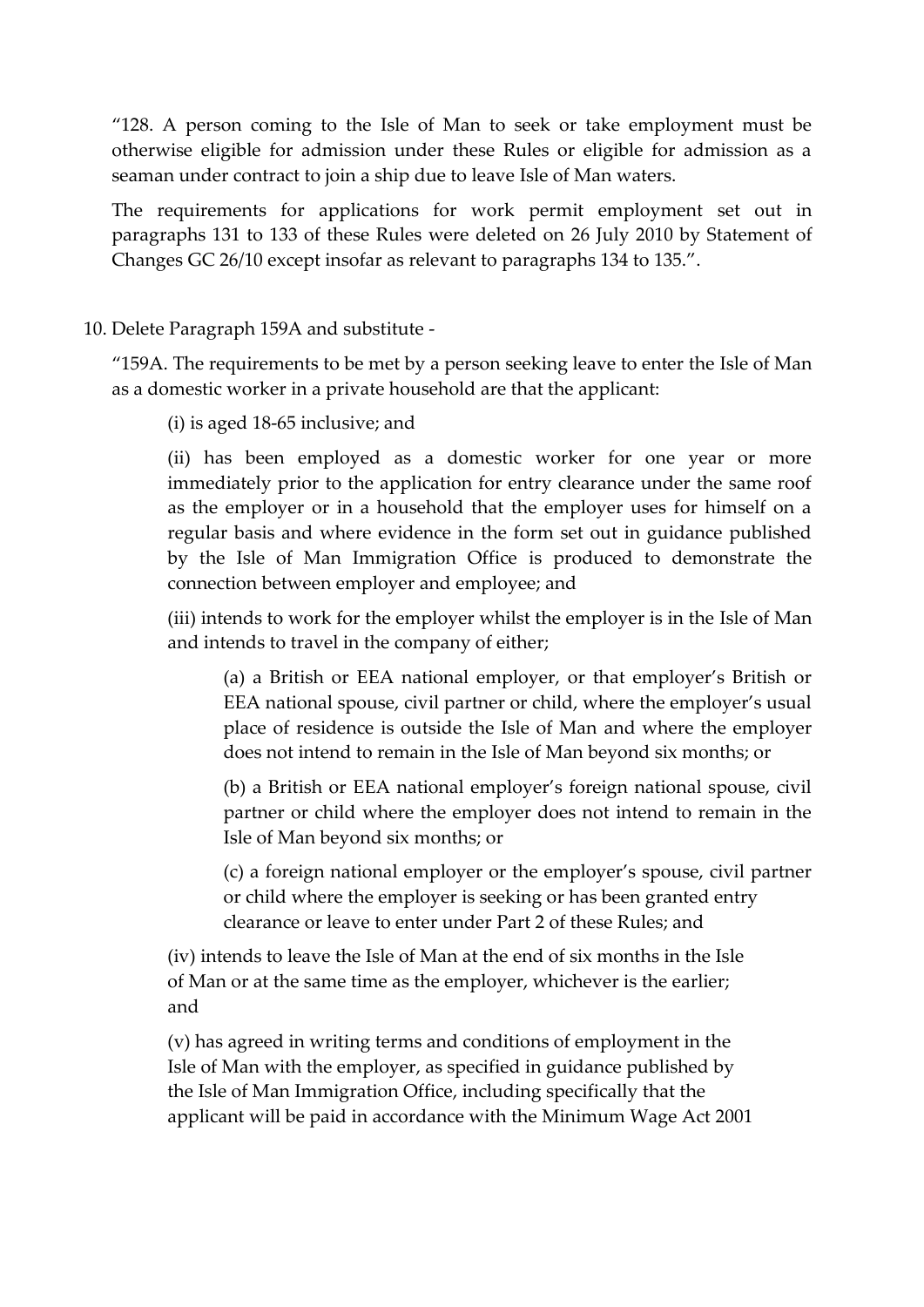(of Tynwald) $4$  and any Regulations made under it, and provides this with the entry clearance application; and

(vi) will not take employment other than within the terms of this paragraph to work full time as a domestic worker for the employer in a household that the employer intends to live in; and

(vii) can maintain and accommodate him or herself adequately without recourse to public funds; and

(viii) holds a valid entry clearance for entry in this capacity.".

11. In paragraph 159B delete "12" and substitute: "6".

12. Delete paragraph 159D and its accompanying heading and substitute -

# "**Requirements for extension of stay as a domestic worker in a private household**

159D. The requirements for an extension of stay as a domestic worker in a private household are that the applicant:

(i) entered the Isle of Man with a valid entry clearance as a domestic worker in a private household; and

(ii) was granted less than 6 months leave to enter in this capacity; and

(iii) has continued to be employed for the duration of leave granted as a domestic worker in the private household of the employer with whom the applicant entered or joined in the Isle of Man; and

(iv) continues to be required for employment for the period of the extension sought as a domestic worker in a private household that the employer lives in; and

(v) does not intend to take employment except as a domestic worker in the private household of the employer; and

(vi) meets the requirements of paragraph 159A (iv) and (vii).".

13. Delete paragraph 159E and its accompanying heading and substitute -

# "**Extension of stay as a domestic worker in a private household**

159E. An extension of stay as a domestic worker in a private household may be granted for a period of six months less the period already spent in the Isle of Man in this capacity.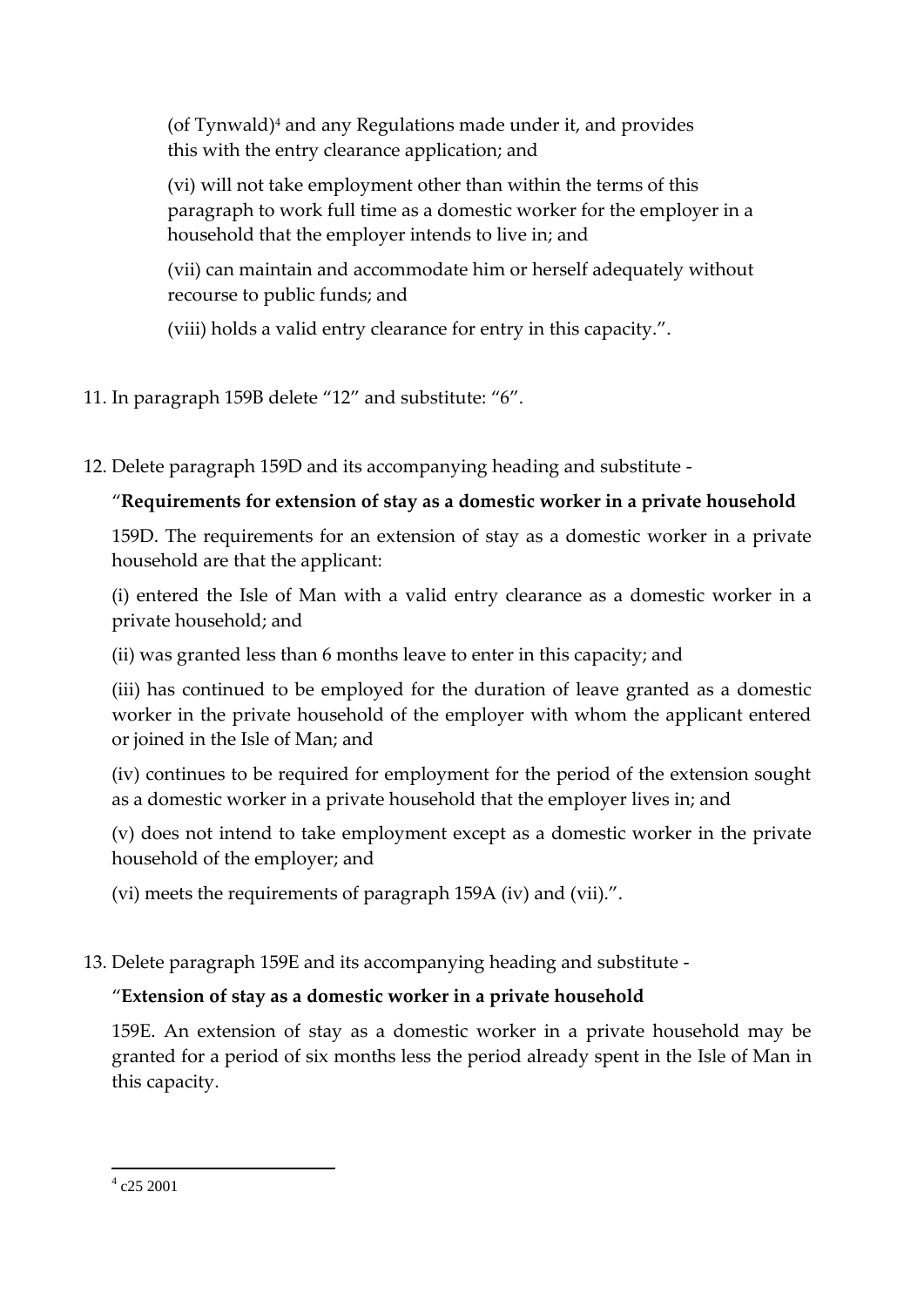# **Requirements for extension of stay as a domestic worker in a private household for applicants who entered the Isle of Man under the Rules in place before 1 st October 2012**

159EA. The requirements for an extension of stay as a domestic worker in a private household for applicants who entered the Isle of Man under Rules in place before 1st October 2012 are that the applicant:

(i) entered the Isle of Man with a valid entry clearance as a domestic worker in a private household under Rules in place before 1 st October 2012; and

(ii) has continued to be employed for the duration of leave granted as a domestic worker in a private household; and

(iii) continues to be required for employment for the period of the extension sought as a domestic worker in a private household under the same roof as the employer or in the same household that the employer has lived in and where there is evidence that there is a connection between employer and employee; and

(iv) does not intend to take employment except as a domestic worker in a private household; and

(v) meets the requirements of paragraph 159A (i) and (vii).

# **Extension of stay as a domestic worker in a private household for applicants who entered the Isle of Man under the Rules in place before 1 st October 2012**

159EB. An extension of stay as a domestic worker in a private household may be granted for a period not exceeding 12 months at a time provided the Lieutenant Governor is satisfied that each of the requirements of paragraph 159EA are met.".

- 14. In paragraph 159F, delete "paragraph 159D is met" and insert "either paragraph 159D or, where applicable, paragraph 159EA, is met".
- 15. Delete paragraph 159G and insert –

"159G. The requirements for indefinite leave to remain as a domestic worker in a private household are that the applicant:

(i) entered the Isle of Man with a valid entry clearance as a domestic worker in a private household under the Rules in place before 1 st October 2012; and

(ii) has spent a continuous period of 5 years in the Isle of Man employed in this capacity; and

(iii) has met the requirements of paragraph 159A (vi) and (vii) throughout the 5 year period; and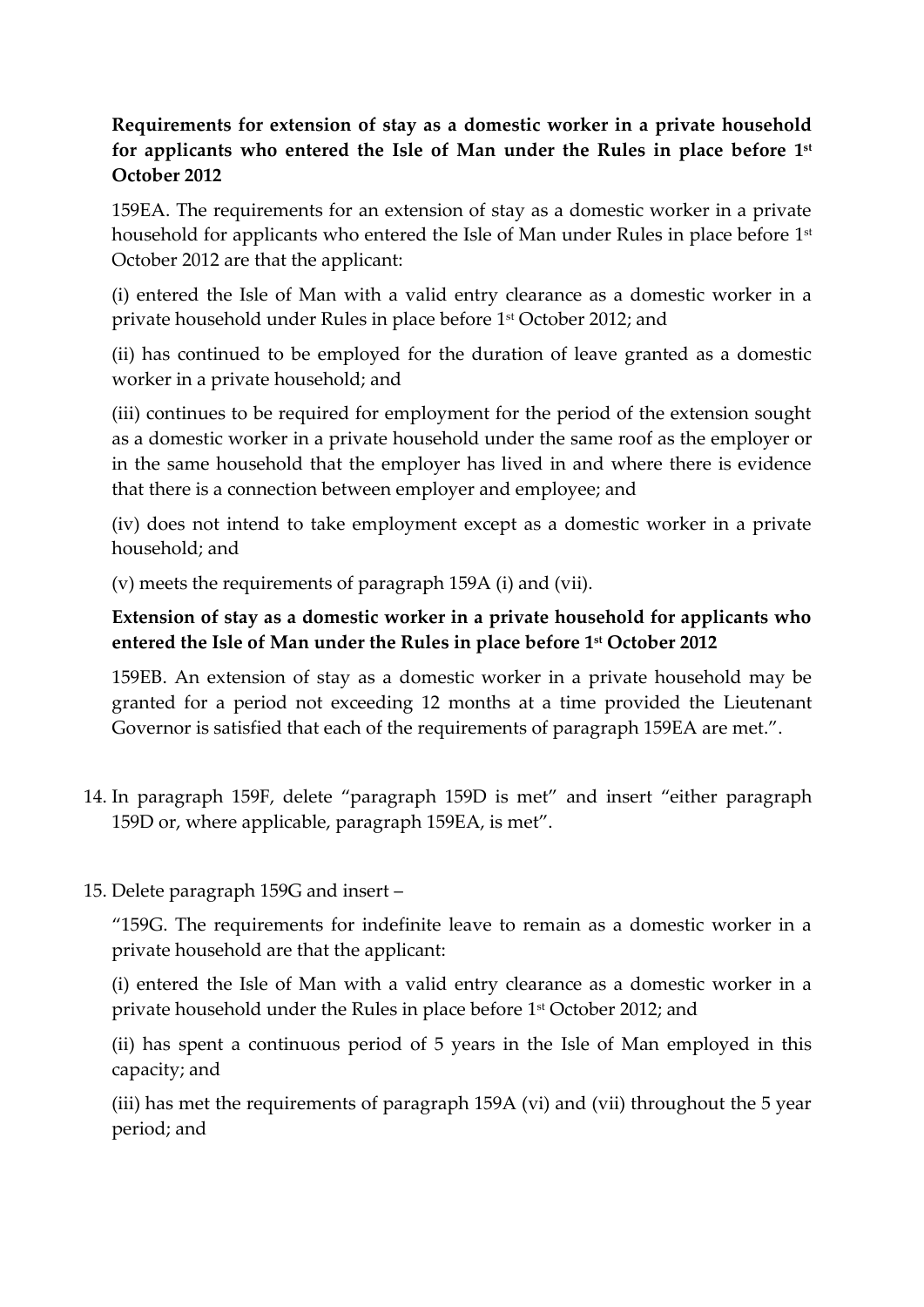(iv) continues to be required for employment as a domestic worker in a private household as certified by the current employer; and

(v) has sufficient knowledge of the English language and sufficient knowledge about life in the United Kingdom and Islands, in accordance with paragraph 33B of these Rules, unless they are under 18 or over 65 at the time the application is made; and

(vi) does not have one or more unspent convictions within the meaning of the Rehabilitation of Offenders Act 1974.".

16. After the heading below Paragraph 193 insert -

"193A. Nothing in paragraphs 194-196F is to be construed as allowing a person to be granted entry clearance, leave to enter, leave to remain or variation of leave as a spouse or civil partner of a person granted entry clearance or leave to enter under Paragraph 159A where that entry clearance or leave to enter was granted under 159A on or after  $1<sup>st</sup>$  October 2012.".

17. After the heading below Paragraph 196F insert -

"196G. Nothing in paragraphs 197-199 is to be construed as allowing a person to be granted entry clearance, leave to enter, leave to remain or variation of leave as the child of a person granted entry clearance or leave to enter under Paragraph 159A where that entry clearance or leave to enter was granted under 159A on or after  $1^\text{st}$ October 2012.".

- 18. In paragraph 245DB(c), delete "paragraphs 1 to 3" and substitute "paragraphs 1 to 15".
- 19. In paragraph 245DD(c), delete "paragraphs 1 to 3" and substitute "paragraphs 1 to 15".
- 20. In paragraph 245DD(e), after "(iv) as a Tier 1 (Investor) Migrant," insert "(v) as a Tier 1 (Graduate Entrepreneur) Migrant,".
- 21. In paragraph 245DD(e), renumber following sub-paragraphs (v) to (xx) as (vi) to  $(xxi).$
- 22. Delete paragraphs 245F to 245FE and substitute -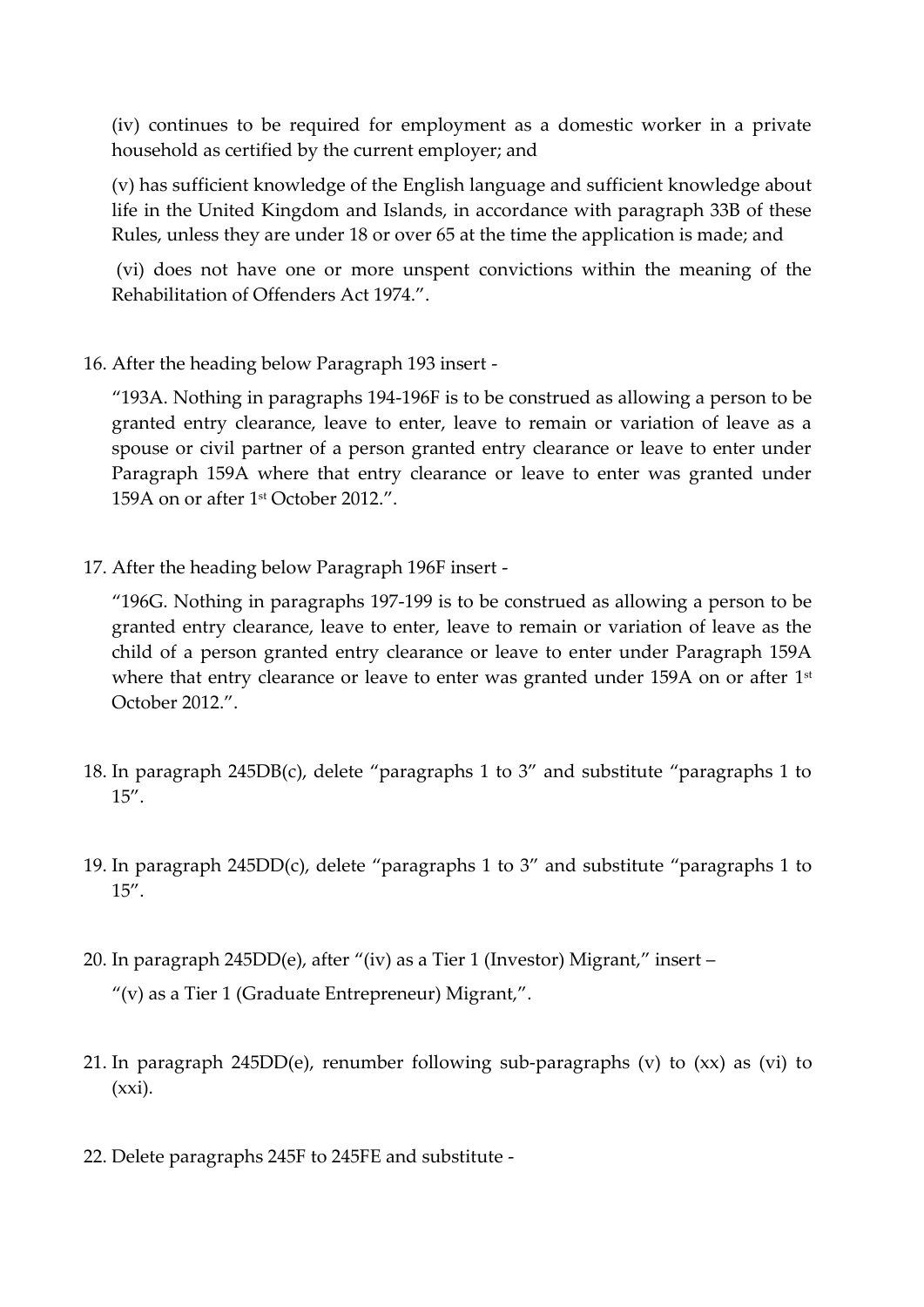### "**Tier 1 (Graduate Entrepreneur) Migrants**

#### **245F. Purpose of the route and meaning of business**

(a) This route is for graduates who have been identified by Higher Education Institutions as having developed world class innovative ideas or entrepreneurial skills to extend their stay in the Isle of Man after graduation to establish one or more businesses in the Isle of Man.

(b) For the purpose of paragraphs 245F to 245FB and paragraphs 66 to 72 of Appendix A 'business' means an enterprise as:

(i) a sole trader,

(ii) a partnership, or

(iii) a company registered in the Isle of Man.

### **245FA. Requirements for leave to remain**

To qualify for leave to remain as a Tier 1 (Graduate Entrepreneur) Migrant, an applicant must meet the requirements listed below. If the applicant meets these requirements, leave to remain will be granted. If the applicant does not meet these requirements, the application will be refused.

Requirements:

(a) The applicant must not fall for refusal under the general grounds for refusal, and must not be an illegal entrant.

(b) The applicant must have a minimum of 75 points under paragraphs 66 to 72 of Appendix A.

(c) The applicant must have a minimum of 10 points under paragraph 9 of Appendix B.

(d) The applicant must have a minimum of 10 points under paragraphs 1 to 2 of Appendix C.

(e) The applicant must have, or have last been granted, entry clearance, leave to enter or remain:

(i) as a Tier 4 Migrant,

(ii) as a Student,

- (iii) as a Student Nurse,
- (iv) as a Student Re-sitting an Examination,
- (v) as a Student Writing Up a Thesis,
- (vi) as a Postgraduate Doctor or Dentist, or
- (vii) as a Tier 1 (Graduate Entrepreneur) Migrant.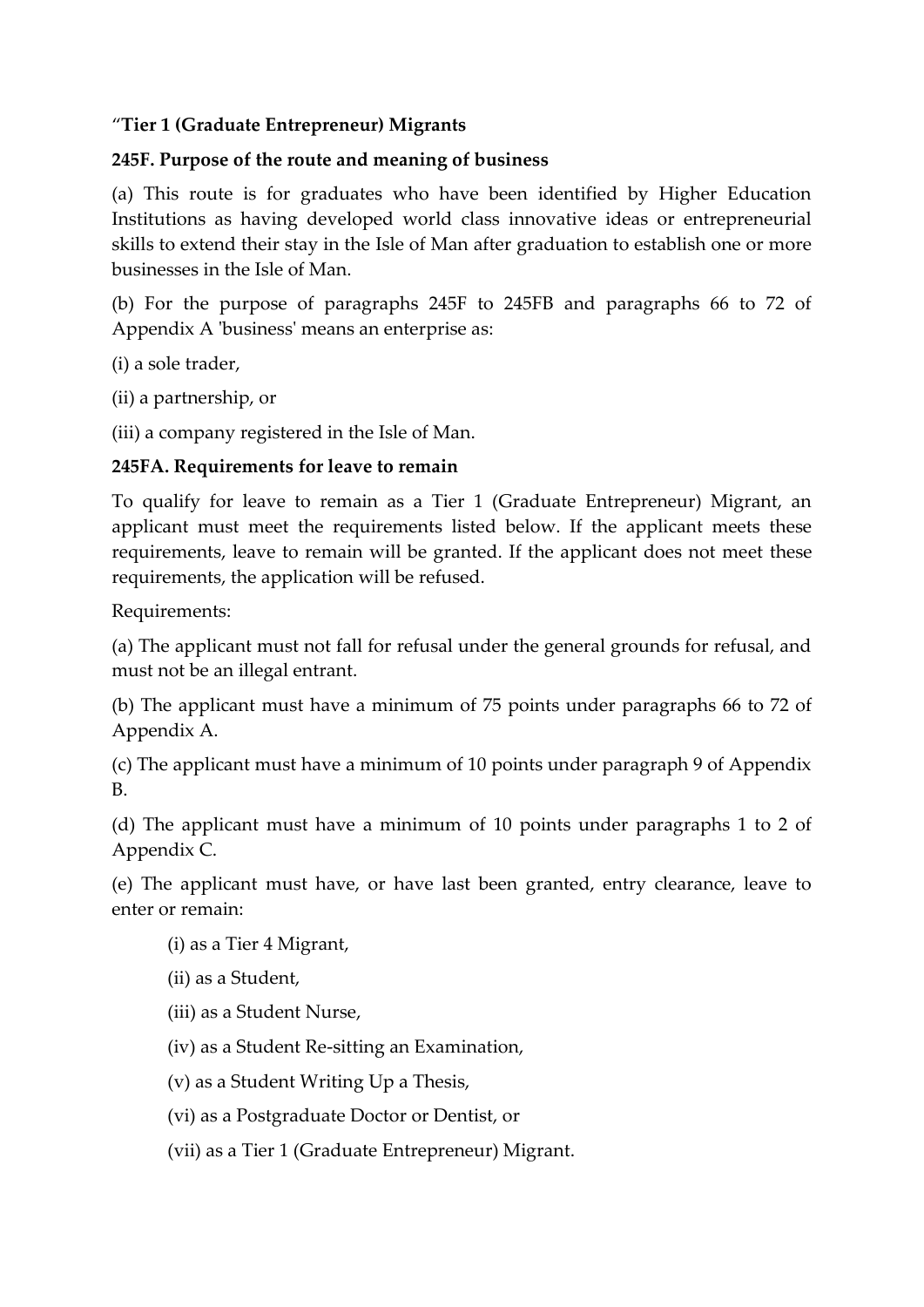(f) The applicant must not have previously been granted entry clearance, leave to enter or remain as a Tier 1 (Post-Study Work) Migrant, a Participant in the Fresh Talent: Working in Scotland Scheme, or a Participant in the International Graduates Scheme (or its predecessor, the Science and Engineering Graduates Scheme).

(g) The applicant must not previously have been granted leave as a Tier 1 (Graduate Entrepreneur) Migrant on more than 1 occasion.

(h) An applicant who does not have, or was not last granted, leave to remain as a Tier 1 (Graduate Entrepreneur) Migrant and:

(i) is currently being sponsored in his studies by a government or international scholarship agency, or

(ii) was being sponsored in his studies by a government or international scholarship agency,

and that sponsorship came to an end 12 months ago or less, must provide the unconditional written consent of the sponsoring government or agency to the application and must provide the specified documents to show that this requirement has been met.

# **245FB. Period and conditions of grant**

Leave to remain will be granted for a period of 1 year and will be subject to the following conditions:

- (i) no recourse to public funds,
- (ii) registration with the police, if this is required by paragraph 326 of these Rules,
- (iii) no employment except:
	- (1) working for the business(es) the applicant has established and
	- (2) other employment of no more than 20 hours per week,
- (iv) no employment as a Doctor or Dentist in Training, and
- (v) no employment as a professional sportsperson (including as a sports coach).".
- 23. In paragraph 245GB(d), delete "Tier 2 (Intra-Company Transfer) Migrant" and substitute "Tier 2 Migrant".
- 24. In paragraph 245GD(g), delete "paragraphs 5 to 10" and substitute "paragraphs 1 to 16".
- 25. Delete paragraph 245GE(c) and substitute –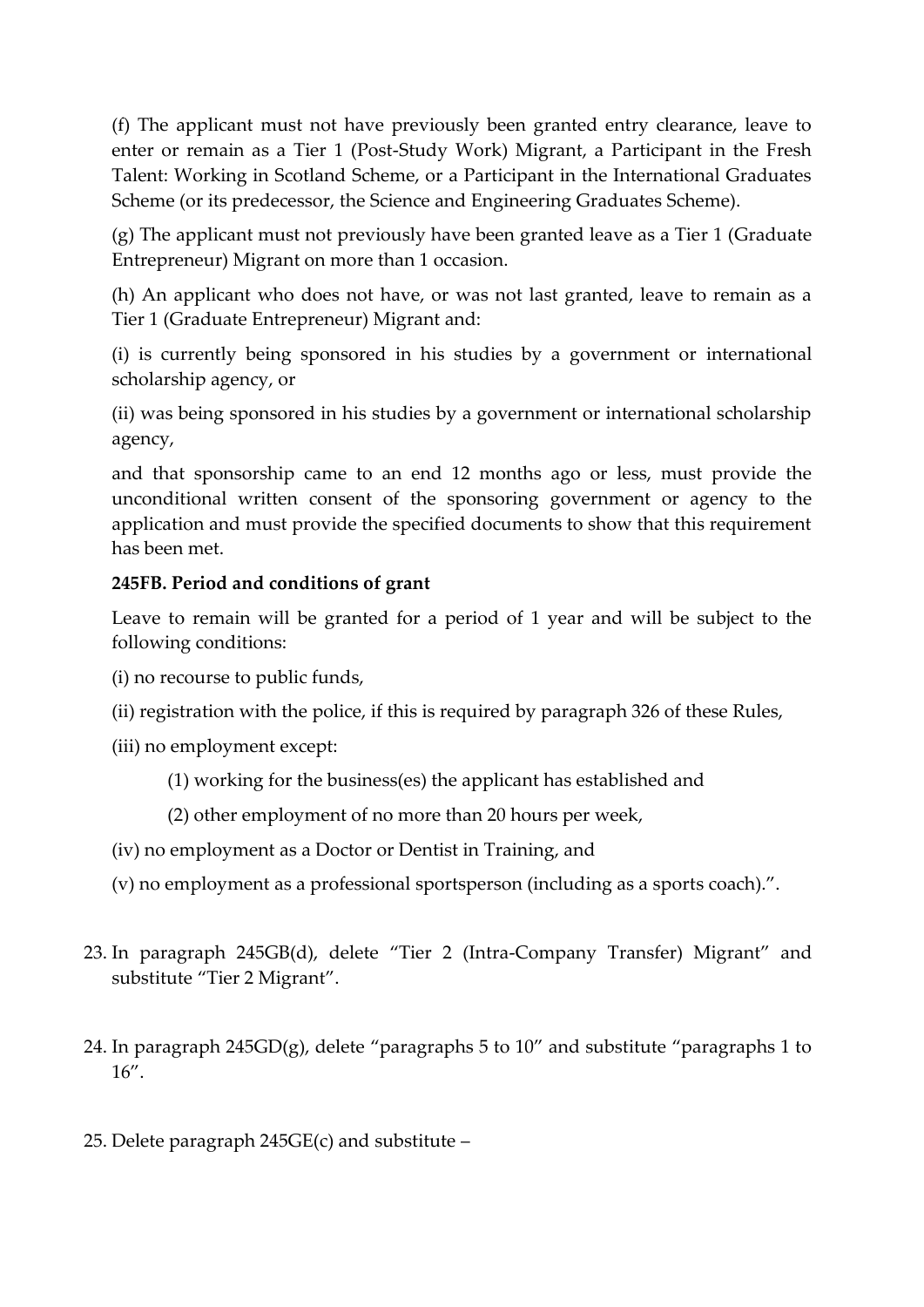- $''(c)$  in the cases set out in paragraph (d) below, leave to remain will be granted for: (i) a period equal to the length of the period of engagement plus 14 days, or (ii) a period of 3 years plus 14 days, whichever is the shorter.".
- 26. In paragraph 245HB(e), delete "paragraphs 5 to 10" and substitute "paragraphs 1 to 18".
- 27. Renumber paragraphs  $245HB(g)$  to (k) as (h) to (l).
- 28. After paragraph 245HB(f), insert -

 $\ell$ (g) The applicant must not have had entry clearance or leave to remain as a Tier 2 Migrant at any time during the 12 months immediately before the date of the application, regardless of whether he was in the Isle of Man during that time.".

29. Delete paragraph 245HD(b) and substitute –

"(b) the applicant must:

(i) have, or have last been granted, entry clearance, leave to enter or leave to remain as:

- (1) a Tier 1 Migrant,
- (2) a Tier 2 Migrant,

(3) a Highly Skilled Migrant,

(4) an Innovator,

- (5) a Jewish Agency Employee,
- (6) a Member of the Operational Ground Staff of an Overseas-owned Airline,
- (7) a Minister of Religion, Missionary or Member of a Religious Order,
- (8) a Participant in the Fresh Talent: Working in Scotland Scheme,

(9) a Participant in the International Graduates Scheme (or its predecessor, the Science and Engineering Graduates Scheme),

(10) a Qualifying Work Permit Holder,

(11) a Representative of an Overseas Business

(12) a Representative of an Overseas Newspaper, News Agency or Broadcasting Organisation,

(13) a Tier 5 (Temporary Worker) Migrant, or

(14) the partner of a Relevant Points Based System Migrant if the relevant Points Based System Migrant is a Tier 4 Migrant,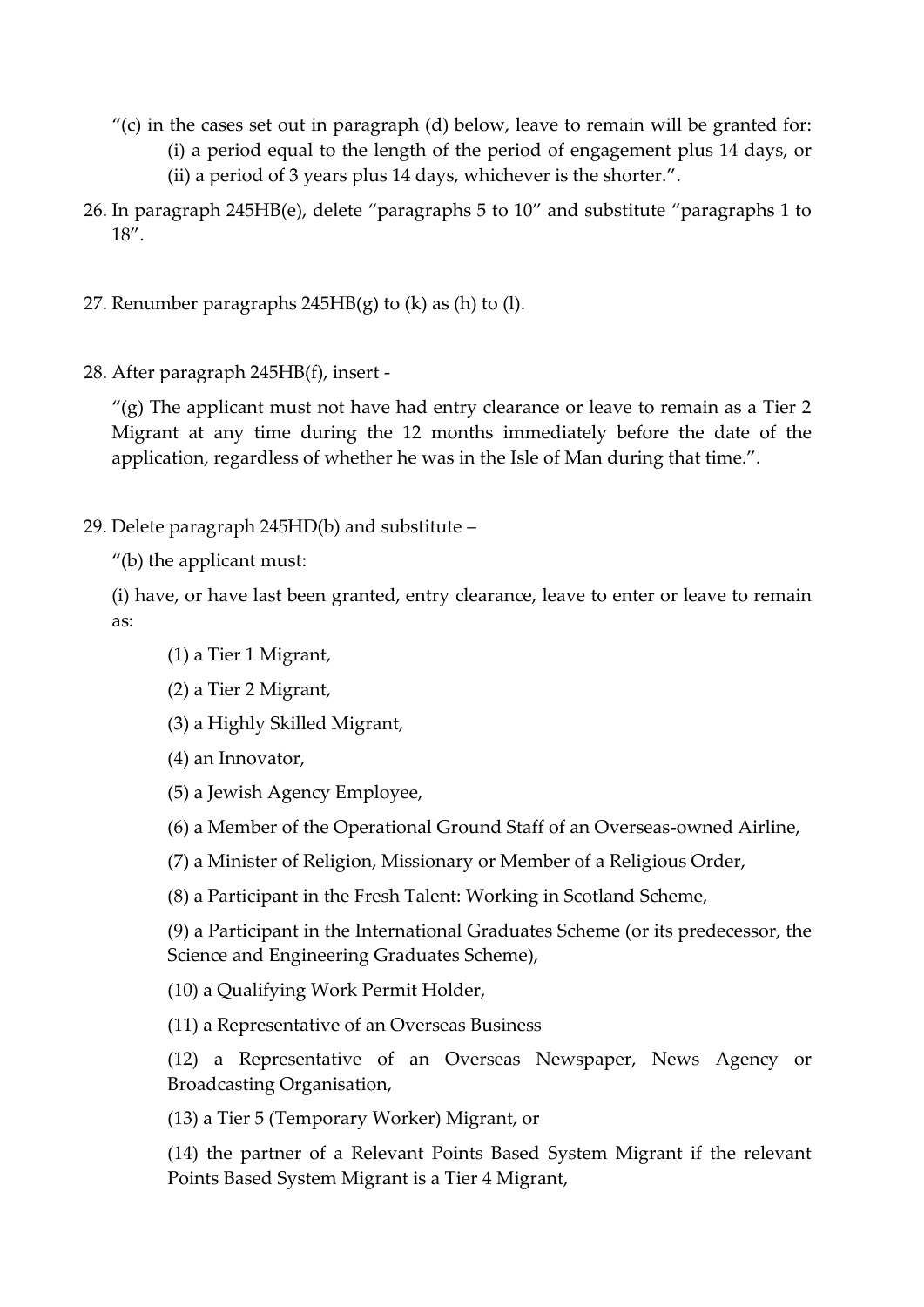(ii) have current entry clearance, leave to enter or leave to remain which has not expired, as:

- (1) a Tier 4 Migrant,
- (2) a Student,
- (3) a Student Nurse,
- (4) a Student Re-Sitting an Examination,
- (5) a Person Writing Up a Thesis,
- (6) an Overseas Qualified Nurse or Midwife,
- (7) a Postgraduate Doctor or Dentist, or
- (8) a Student Union Sabbatical Officer.".
- 30. After paragraph 245HD(b) insert -

"(c) An applicant who has, or was last granted leave as a Tier 2 (Intra-Company Transfer) Migrant must:

(i) have previously had leave as a Tier 2 (Intra-Company Transfer) Migrant under the Rules in place before 26 July 2010, or in the Established Staff subcategory under the Rules in place before 6 June 2011,

(ii) not have been granted entry clearance in this or any other route since the grant of leave referred to in (i) above; and

(iii) not be applying to work for the same Sponsor as sponsored him when he was last granted leave.".

31. Delete paragraphs 245HD(f) and (g) and substitute -

"(d) An applicant under the provisions in  $(b)(ii)$  above must meet the following requirements:

(i) The applicant must have completed and passed:

(1) a UK recognised bachelor or postgraduate degree (not a qualification of equivalent level which is not a degree),

(2) a UK Postgraduate Certificate in Education or Professional Graduate Diploma of Education (not a qualification of equivalent level),

or the applicant must have completed a minimum of 12 months study in the Isle of Man towards a UK PhD.

or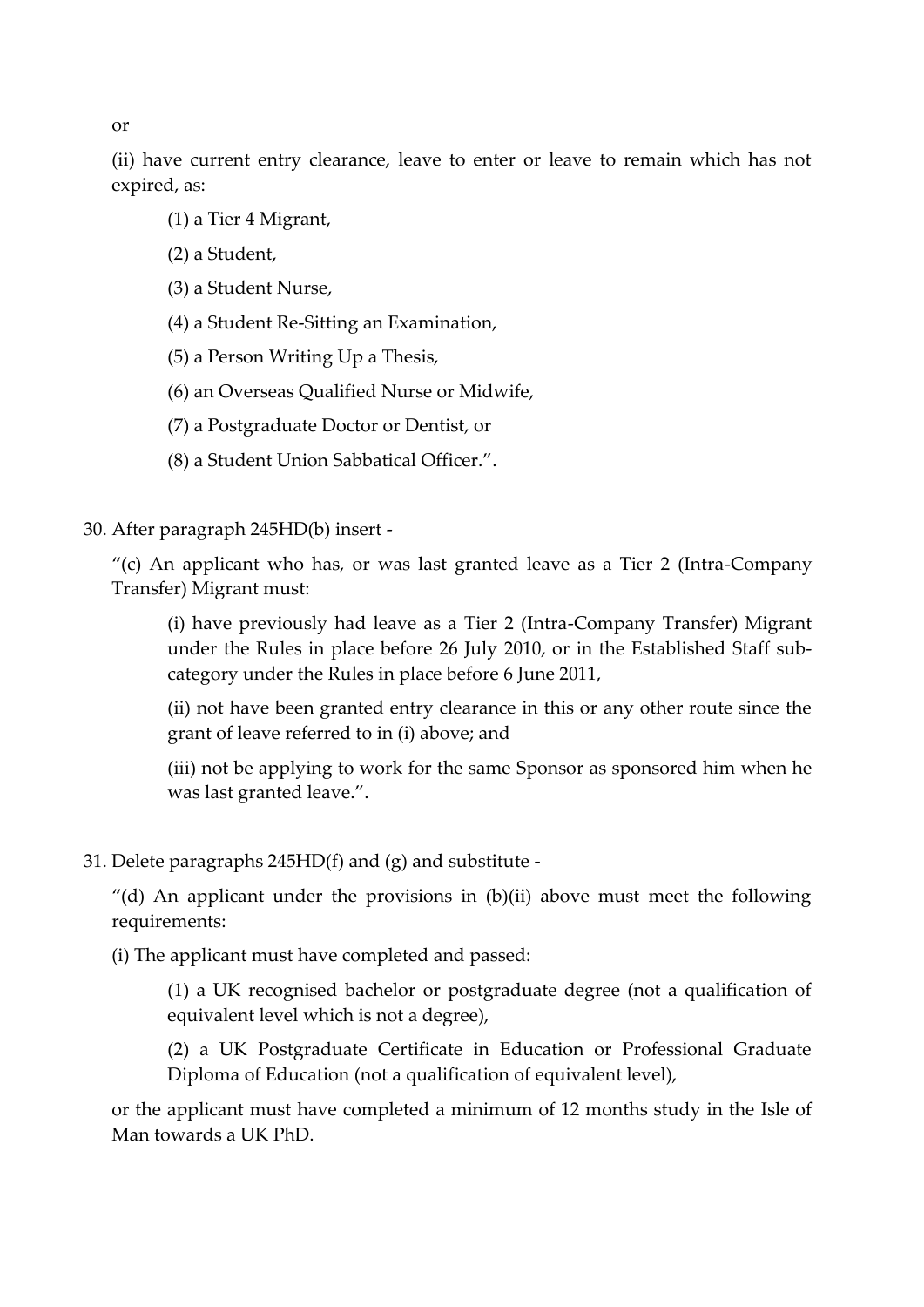(ii) The applicant must have studied for the course in  $(d)(i)$  at an Isle of Man institution that is a recognised or listed body, or which holds a sponsor licence under Tier 4 of the Points Based System.

(iii) The applicant must have studied the course referred to in  $(d)(i)$  during:

(1) his last grant of leave, or

(2) a period of continuous leave which includes his last grant of leave.

(iv) The applicant's periods of Isle of Man study and/or research towards the course in (i) must have been undertaken whilst he had entry clearance, leave to enter or leave to remain in the Isle of Man that was not subject to a restriction preventing him from undertaking that course of study and/or research.

(v) If the institution studied at is removed from the Tier 4 Sponsor Register, the applicant's qualification must not have been obtained on or after the date of removal from the Sponsor Register.

(vi) If the applicant:

(1) is currently being sponsored by a government or international scholarship agency, or

(2) was being sponsored by a government or international scholarship agency, and that sponsorship came to an end 12 months ago or less,

the applicant must provide the unconditional written consent of the sponsoring Government or agency to the application and must provide the specified documents to show that this requirement has been met.

(vii) The applicant must provide the specified evidence.".

- 32. At the end of paragraph 245HD(h), after "met" insert ", and the applicant must be applying for leave to remain as a Tier 2 (Sportsperson) Migrant".
- 33. In paragraph 245HD(l), delete "paragraphs 5 to 10" and substitute "paragraphs 1 to 16".
- 34. Renumber paragraphs 245HD(h) to (m) as (e) to (j).
- 35. After paragraph 245HD(j), insert -

"(k) Unless the applicant's last grant of leave was as a Tier 2 Migrant, the applicant must not have had entry clearance or leave to remain as a Tier 2 Migrant at any time during the 12 months immediately before the date of the application, regardless of whether he was in the Isle of Man during that time.".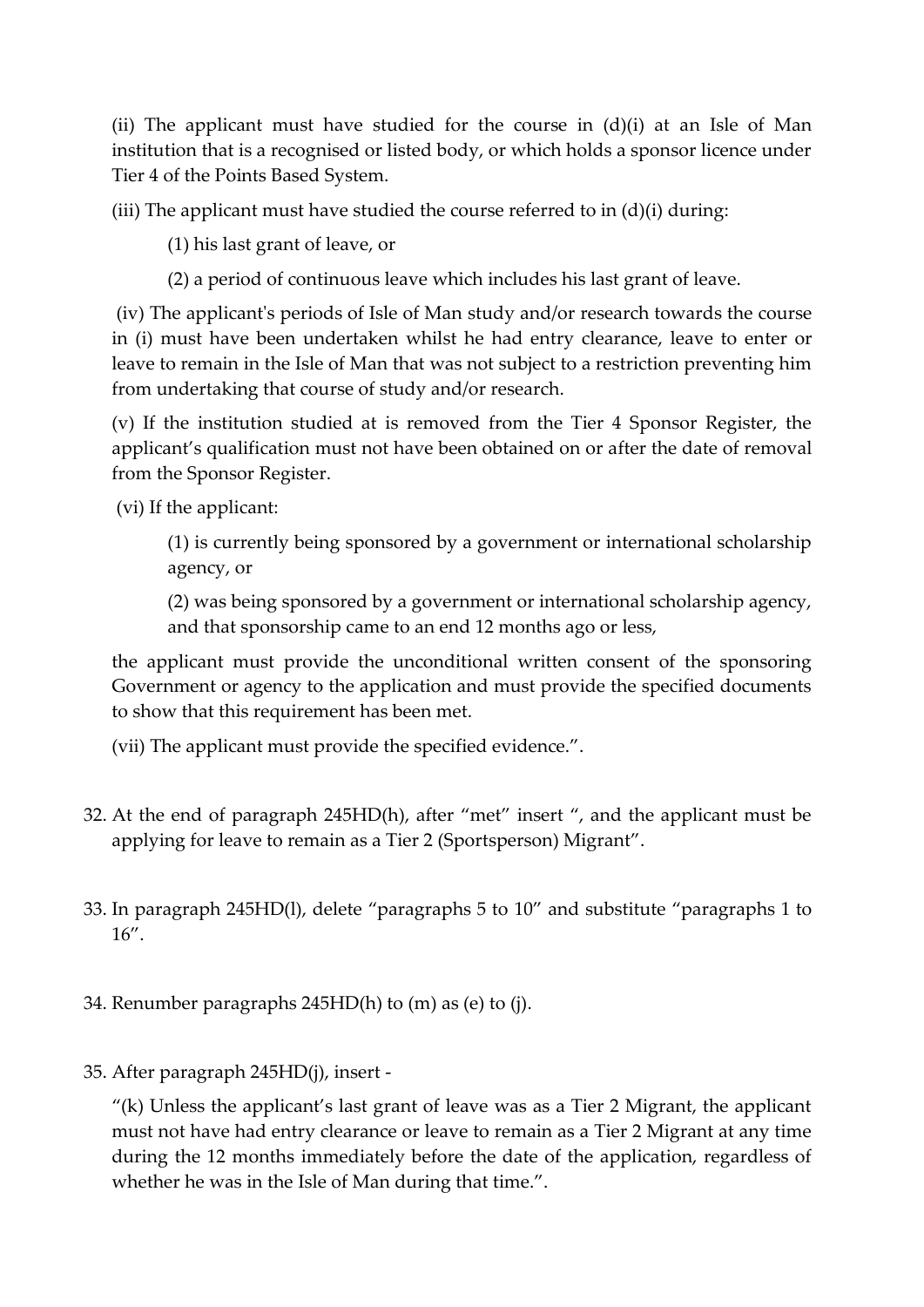- 36. Renumber paragraphs 245HD(n) to (q) as (l) to (o).
- 37. Delete paragraphs 245HE(a) to (e) and substitute
	- "(a) If the applicant:
		- (i) previously had leave under the Rules in place before 6 April 2011 as:
			- (1) a Tier 2 (General) Migrant,
			- (2) a Tier 2 (Minister of Religion) Migrant,
			- (3) a Tier 2 (Sportsperson) Migrant,
			- (4) a Jewish Agency Employee,
			- (5) a Member of the Operational Ground Staff of an Overseas-owned Airline,
			- (6) a Minister of Religion, Missionary or Member of a Religious Order,
			- (7) a Qualifying Work Permit Holder, or
			- (8) a Representative of an Overseas Newspaper, News Agency or Broadcasting Organisation, and
		- (ii) has not been granted entry clearance as a Tier 2 (General) Migrant, Tier 2 (Minister of Religion) Migrant or Tier 2 (Sportsperson) Migrant under the Rules in place from 6 June 2011, and
		- (iii) has not been granted entry clearance, leave to enter or leave to remain in any other category since the grant of leave referred to in (i) above,
	- leave to remain will be granted as set out in paragraph (d) below.
	- (b) In all other cases, leave to remain will be granted as set out in paragraph (e) below.
	- (c) In paragraph (e) below, X refers to the continuous period of time, during which the applicant:
		- (i) has had entry clearance, leave to enter or leave to remain as a Tier 2 (General) Migrant, Tier 2 (Minister of Religion) Migrant or Tier 2 (Sportsperson) Migrant; or
		- (ii) has been in the Isle of Man without leave following leave in one of these categories.
	- (d) in the cases set out in paragraph (a) above, leave to remain will be granted for:
		- (i) the length of the period of engagement plus 14 days, or
		- (ii) a period of 3 years plus 14 days, whichever is the shorter.
	- (e) If paragraph (a) does not apply, leave to remain will be granted for: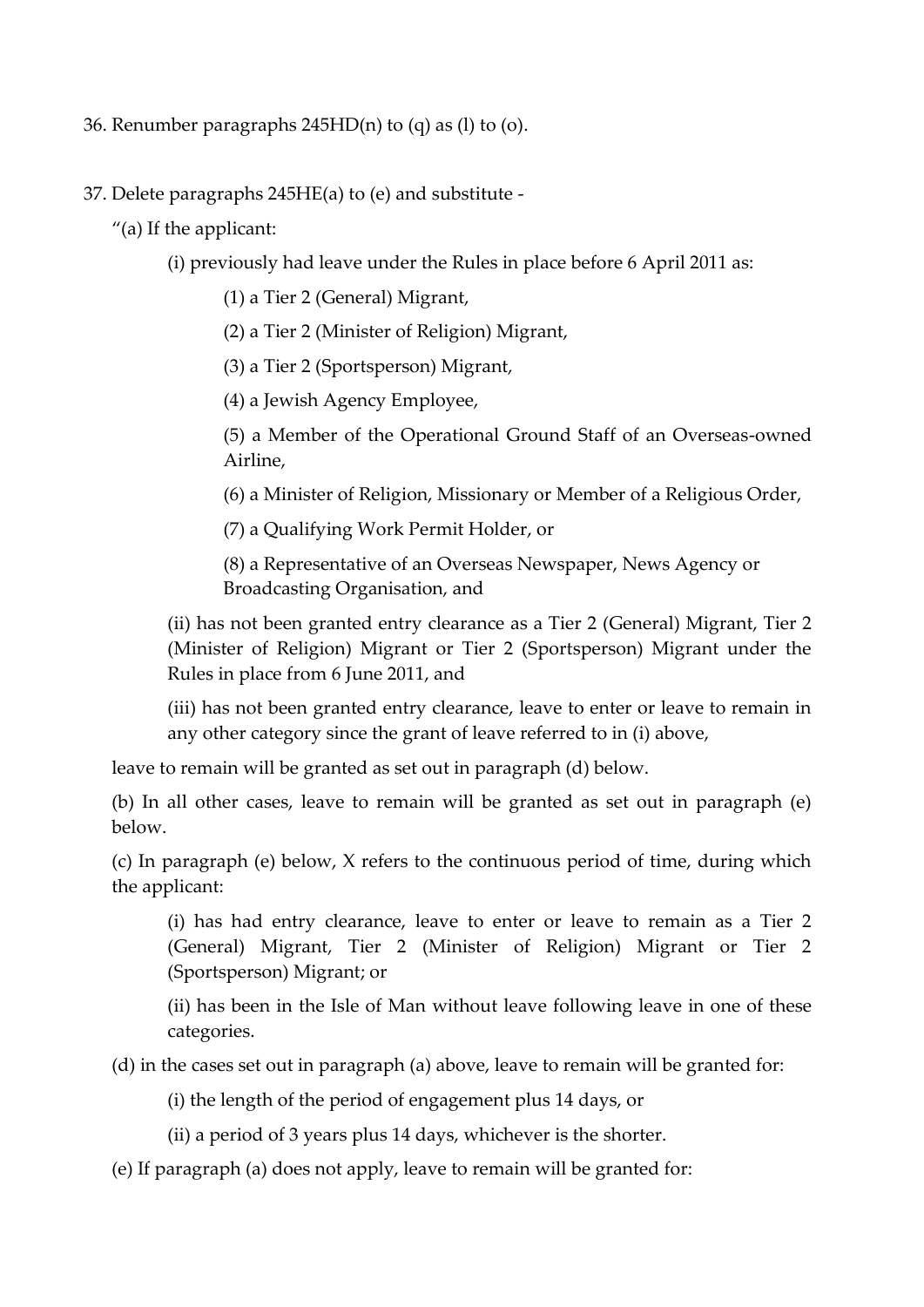(i) the length of the period of engagement plus 14 days,

(ii) a period of 3 years plus 14 days, or

(iii) a period equal to 6 years less X, whichever is the shorter. If the calculation of the period of leave comes to zero or a negative number, leave to remain will be refused.".

- 38. In paragraph 245HE(f), delete "(a),".
- 39. At the end of paragraph  $245HE(g)(iii)(3)$ , delete "and".
- 40. Renumber paragraph  $245HE(g)(iii)(4)$  as  $245HE(g)(iii)(5)$ .
- 41. After paragraph 245HE(g)(iii)(3), insert -

"(4) until the start date of the period of engagement, any employment which the applicant was lawfully engaged in on the date of his application, and".

- 42. At the end of paragraph 245ZM(a), after "objectives" insert ", including volunteering and job shadowing".
- 43. After paragraph 245ZO(c), insert -

 $''$ (d) Where the applicant is under 18 years of age, the application must be supported by the applicant's parents or legal guardian or by just one parent if that parent has sole legal responsibility for the child.

(e) Where the applicant is under 18 years of age, the applicant's parents or legal guardian, or just one parent if that parent has sole responsibility for the child, must confirm that they consent to the arrangements for the applicant's travel to, and reception and care in, the Isle of Man.".

44. In paragraph 245ZP(c), delete -

"sponsored in the creative and sporting or charity workers sub-category of the Tier 5 (Temporary Worker) Migrant route, leave to enter will be granted for:"

and substitute:

"sponsored in the Creative and Sporting subcategory, the Government Authorised Exchange subcategory for a Work Experience Programme, or the Charity Workers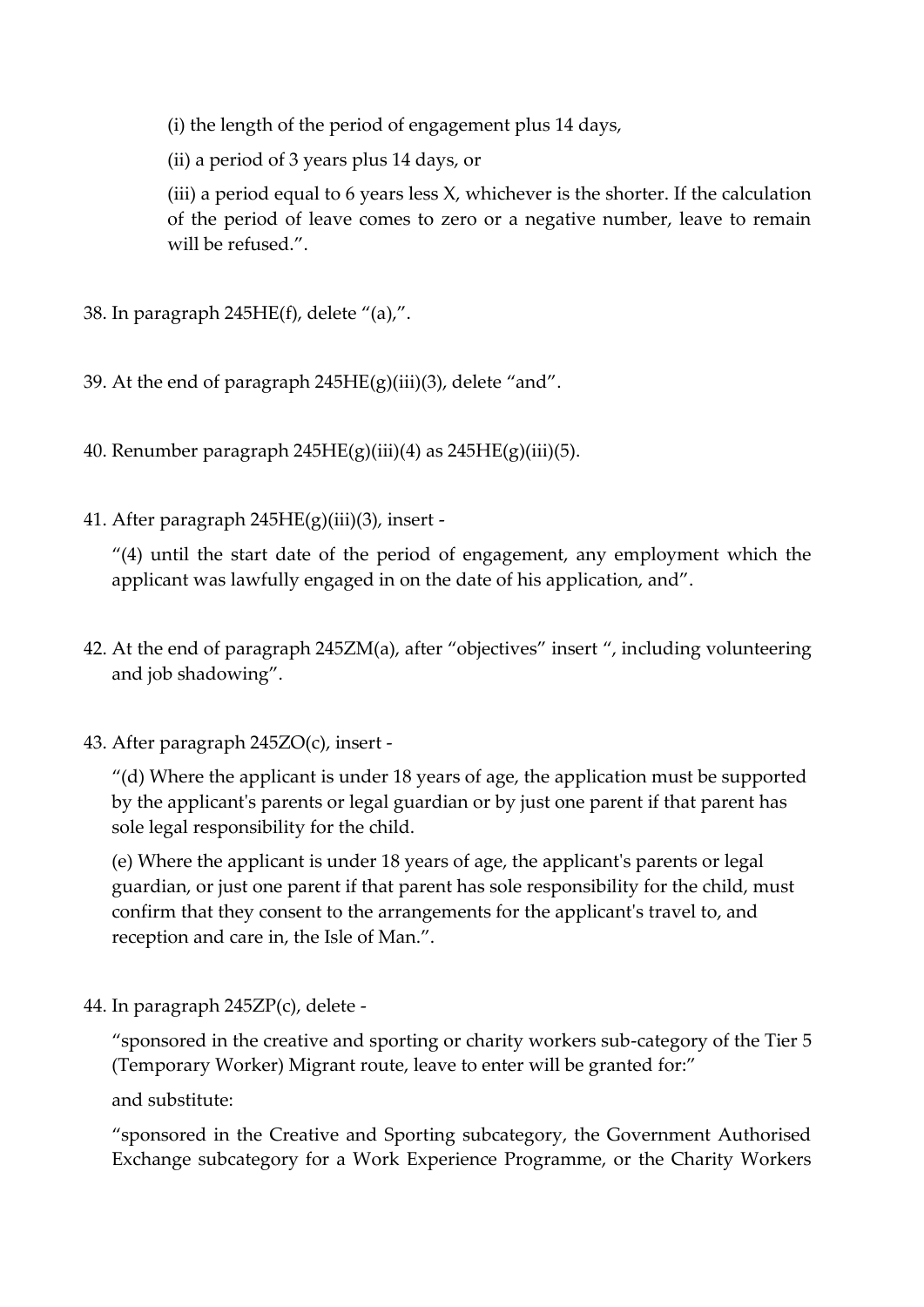sub-category of the Tier 5 (Temporary Worker) Migrant route, entry clearance or leave to enter will be granted for:".

### 45. Delete paragraph 245ZP(d) and substitute -

"(d) Where paragraph 245ZN(b) does not apply and the Certificate of Sponsorship Checking Service reference number for which the applicant was awarded points under Appendix A records that the applicant is being sponsored in the Religious Workers subcategory, the Government Authorised Exchange subcategory for a Research Programme or Training Programme or the International Agreement subcategory of the Tier 5 (Temporary Worker) Migrant route, entry clearance will be granted for:

(i) a period commencing 14 days before the beginning of the period of engagement and ending 14 days after the end of that period of engagement, or

(ii) 2 years,

whichever is the shorter.".

46. Delete paragraph 245ZP(e)(iii)(2) and substitute -

"(2) in the case of a migrant whom the Certificate of Sponsorship Checking Service records as being sponsored in the Government Authorised Exchange subcategory of Tier 5 (Temporary Workers), the work, volunteering or job shadowing authorised by the Sponsor and that the Certificate of Sponsorship Checking Service records that the migrant is being sponsored to do, and".

47. After paragraph 245 ZQ(b)(ii) insert –

"(iii) entry clearance, leave to enter or leave to remain as a Student, a Student Re-Sitting an Examination, a Person Writing Up a Thesis, a Postgraduate Doctor or Dentist, a Student Nurse, a Student Union Sabbatical Officer, or a Tier 4 (General) Migrant, provided the Certificate of Sponsorship Checking Service reference for which he is being awarded points in this application confirms:

(1) he is being sponsored in the government authorised exchange sub-category, and

(2) he lawfully obtained a UK recognised bachelor or postgraduate degree (not a qualification of equivalent level which is not a degree) during his last grant of leave, and

(3) he is being sponsored to undertake a period of postgraduate professional training or work experience which is required to obtain a professional qualification or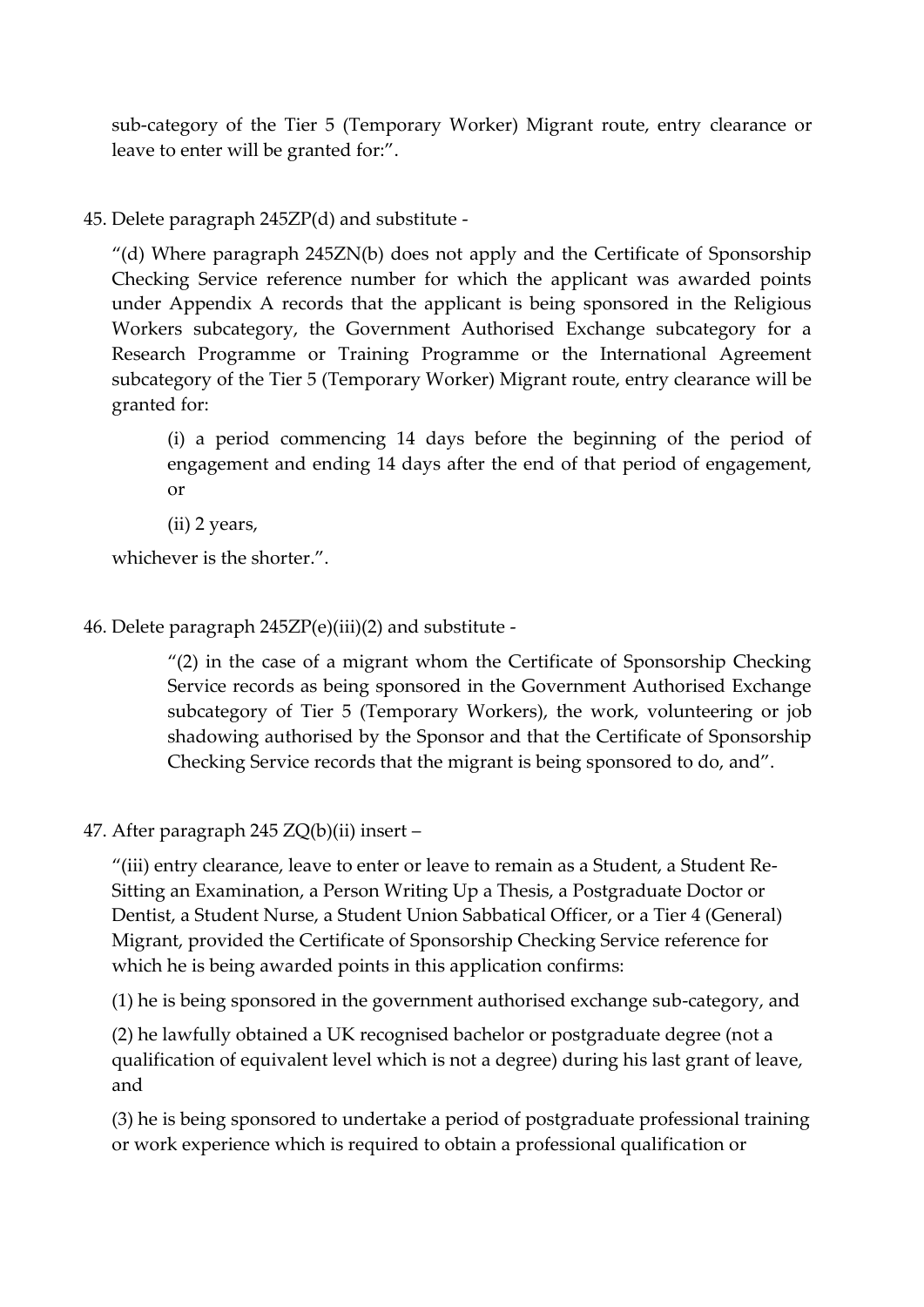professional registration in the same professional field as the qualification in (2) above, and

(4) that he will not be filling a permanent vacancy, such that the employer he is directed to work for by the Sponsor does not intend to employ him in the UK once the training or work experience for which he is being sponsored has concluded.".

48. After paragraph 245 ZQ(e) insert –

 $''(f)$  Where the applicant is under 18 years of age, the application must be supported by the applicant' parents or legal guardian, or by just one parent if that parent has sole legal responsibility for the child.

(g) Where the applicant is under 18 years of age, the applicant's parents or legal guardian, or just one parent if that parent has sole legal responsibility for the child, must confirm that they consent to the arrangements for the applicant's care in the UK.

(h) An applicant who has, or was last granted, leave as a Student, a Student Re-Sitting an Examination, a Person Writing Up a Thesis, a Postgraduate Doctor or Dentist, a Student Nurse, a Student Union Sabbatical Officer, or a Tier 4 (General) Migrant and:

(i) is currently being sponsored by a government or international scholarship agency, or

(ii) was being sponsored by a government or international scholarship agency, and that sponsorship came to an end 12 months ago or less

must provide the unconditional written consent of the sponsoring Government or agency to the application and must provide the specified documents to show that this requirement has been met.".

49. Delete paragraph 245ZR(b)(ii) and substitute -

"(ii) the difference between the period that the applicant has already spent in the Isle of Man since his last grant of entry clearance or leave to enter as a Tier 5 (Temporary Worker) Migrant and:

(1) 12 months, if he is being sponsored in the Government Authorised exchange sub-category for a Work Experience Programme where the initial grant of leave was granted under the Rules in place from 6 April 2012, the Creative and Sporting subcategory, or the Charity Workers subcategory, or

(2) 2 years, if he is being sponsored in the Government Authorised Exchange sub-category where the initial grant of leave was made under the Rules in place before 6 April 2012 or for a Research Programme or Training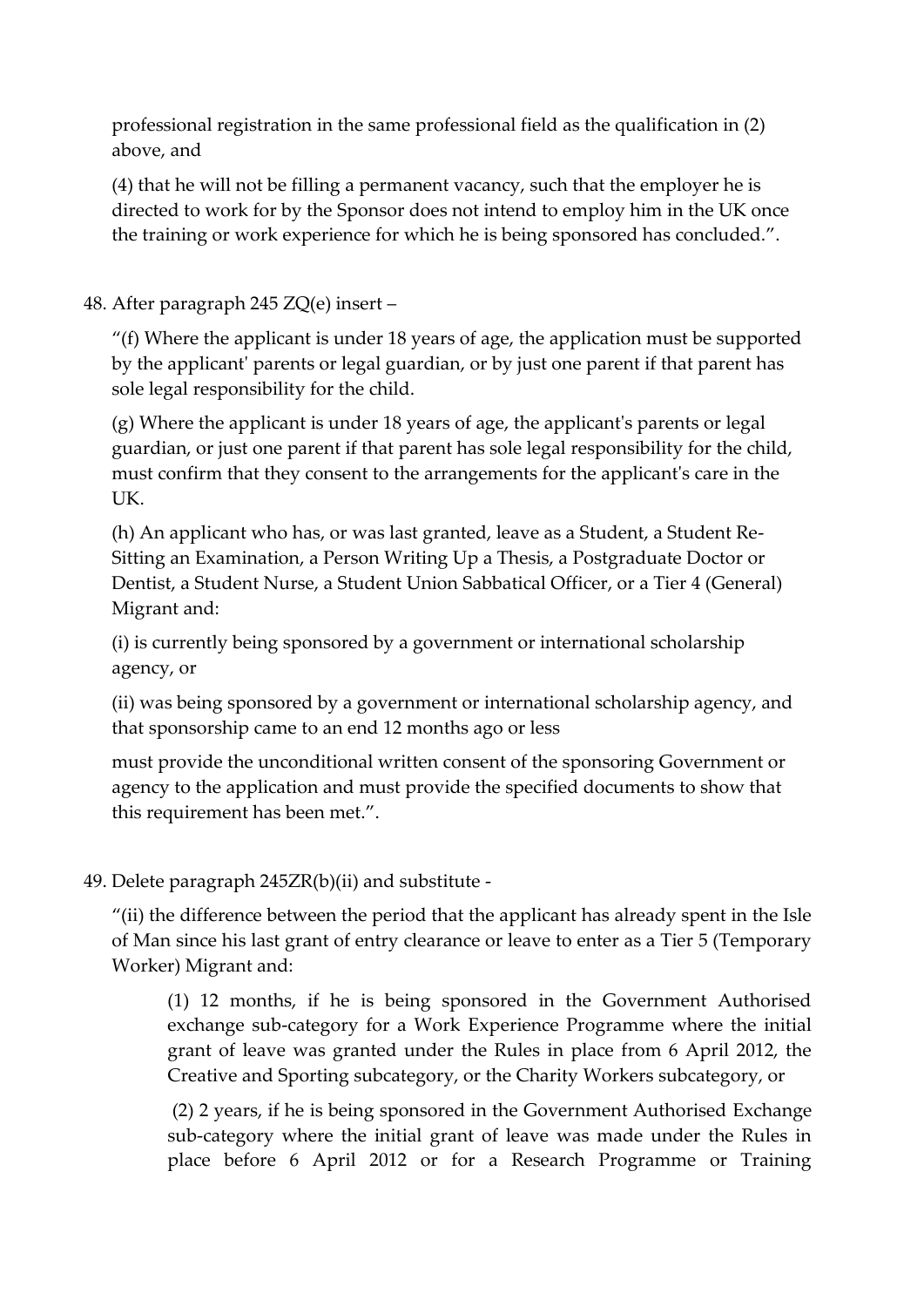Programme, the Religious Workers subcategory, or the International Agreement subcategory.".

- 50. Delete paragraph 245ZR(d).
- 51. Delete paragraph  $245ZR(g)(iii)(2)$  and substitute -

"(2) in the case of a migrant whom the Certificate of Sponsorship Checking Service records as being sponsored in the government authorised exchange subcategory of Tier 5 (Temporary Workers), the work, volunteering or job shadowing authorised by the Sponsor and that the Certificate of Sponsorship Checking Service records that the migrant is being sponsored to do, and".

- 52. In paragraph 245ZV(ca), delete "Where an applicant has been issued with a Confirmation of Acceptance for Studies on or after 27 June 2011".
- 53. In paragraph 245ZV(ca), delete the first occurrence of "the" and substitute "The".
- 54. Delete paragraph 245ZV(d) and substitute –

"(d) if the applicant wishes to undertake a course:

(i) undergraduate or postgraduate studies leading to a Doctorate or Masters degree by research in one of the disciplines listed in paragraph 1 of Appendix 6 of these Rules, or

(ii) undergraduate or postgraduate studies leading to a taught Masters degree or other postgraduate qualification in one of the disciplines listed in paragraph 2 of Appendix 6 of these Rules, or

(iii) a period of study or research in excess of 6 months in one of the disciplines listed in paragraphs 1 or 2 of Appendix 6 of these Rules at an institution of higher education where this forms part of an overseas postgraduate qualification

the applicant must hold a valid Academic Technology Approval Scheme clearance certificate from the Counter-Proliferation Department of the Foreign and Commonwealth Office which relates to the course, or area of research, that the applicant will be taking and at the institution at which the applicant wishes to undertake it and must provide the specified documents to show that these requirements have been met.".

55. After paragraph 245ZV(g), insert: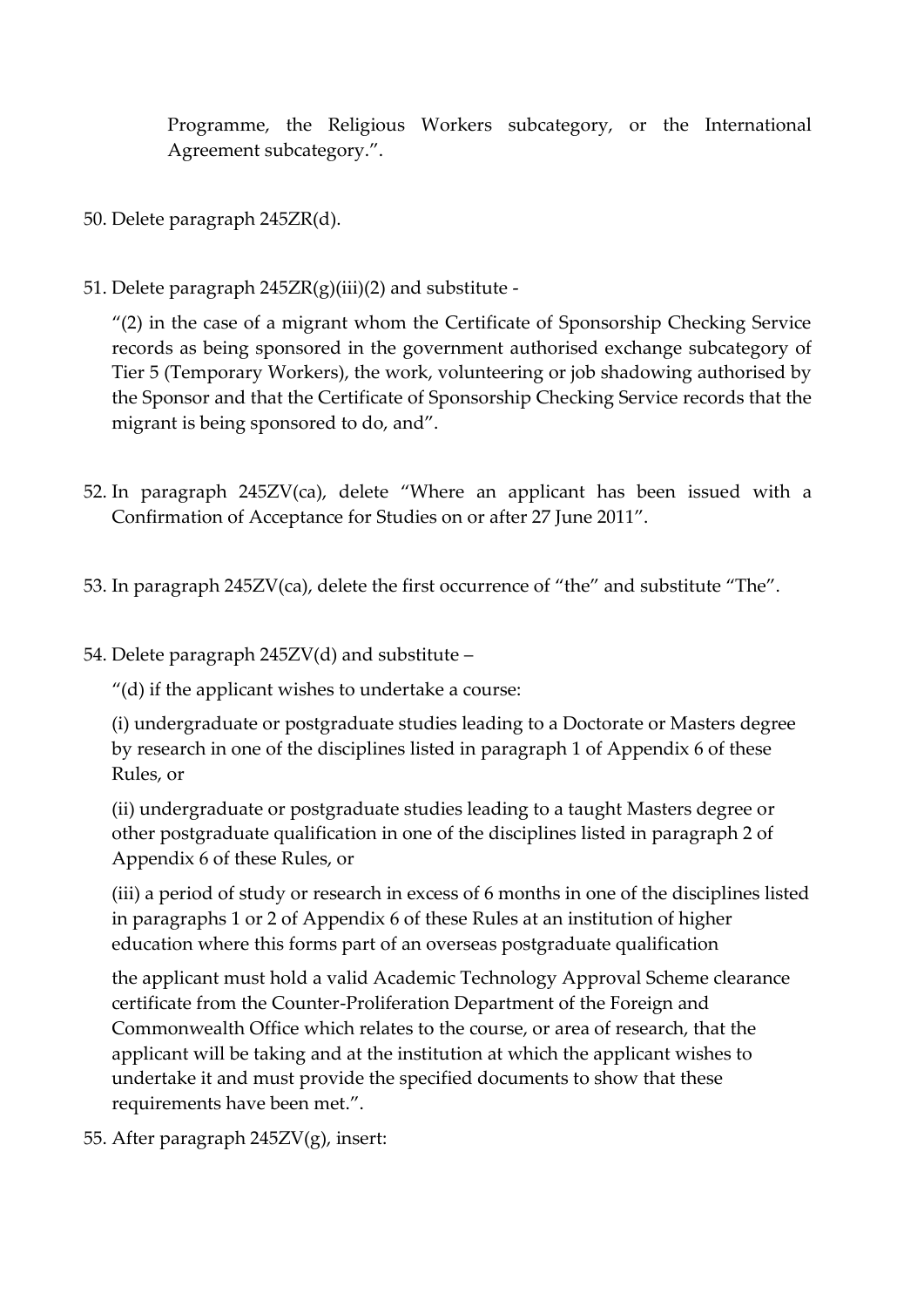"(ga) If the course is at degree level or above, the grant of entry clearance the applicant is seeking must not lead to the applicant having spent more than 5 years in the Isle of Man as a Tier 4 (General) Migrant, or as a Student, studying courses at degree level or above unless:

(i) the applicant has successfully completed a course at degree level in the Isle of Man of a minimum duration of 4 academic years, and will follow a course of study at Master's degree level sponsored by a Sponsor that is a Recognised Body or a body in receipt of public funding as a higher education institution from the Department for Education and Children, and the grant of entry clearance must not lead to the applicant having spent more than 6 years in the Isle of Man as a Tier 4 (General) Migrant studying courses at degree level or above; or

(ii) the grant of entry clearance is to follow a course leading to the award of a PhD, and the applicant is sponsored by a Sponsor that is a Recognised Body or a body in receipt of public funding as a higher education institution from the Department for Education and Children; or

(iii) the applicant is following a course of study in;

- (1) Architecture;
- (2) Medicine;
- (3) Dentistry;

(4) Law, where the applicant has completed a course at degree level in the Isle of Man and is progressing to:

a. the Common Professional Examination;

b. the Graduate Diploma in Law and Legal Practice Course; or

c. the Bar Professional Training Course.

(5) Veterinary Medicine & Science; or

(6) Music at a music college that is a member of Conservatoires UK (CUK).

(gb) If the applicant has completed a course leading to the award of a PhD in the Isle of Man, the grant of entry clearance the applicant is seeking must not lead to the applicant having spent more than 8 years in the UK as a Tier 4 (General) Migrant, or as a student.".

56. In paragraph 245ZW(b), in the section entitled "Notes" insert after (ii) -

"(iii) The additional periods of entry clearance granted further to the table above will be disregarded for the purposes of calculating whether a migrant has exceeded the limits specified at  $245ZV(g)$  to  $245ZV(gb)$ ".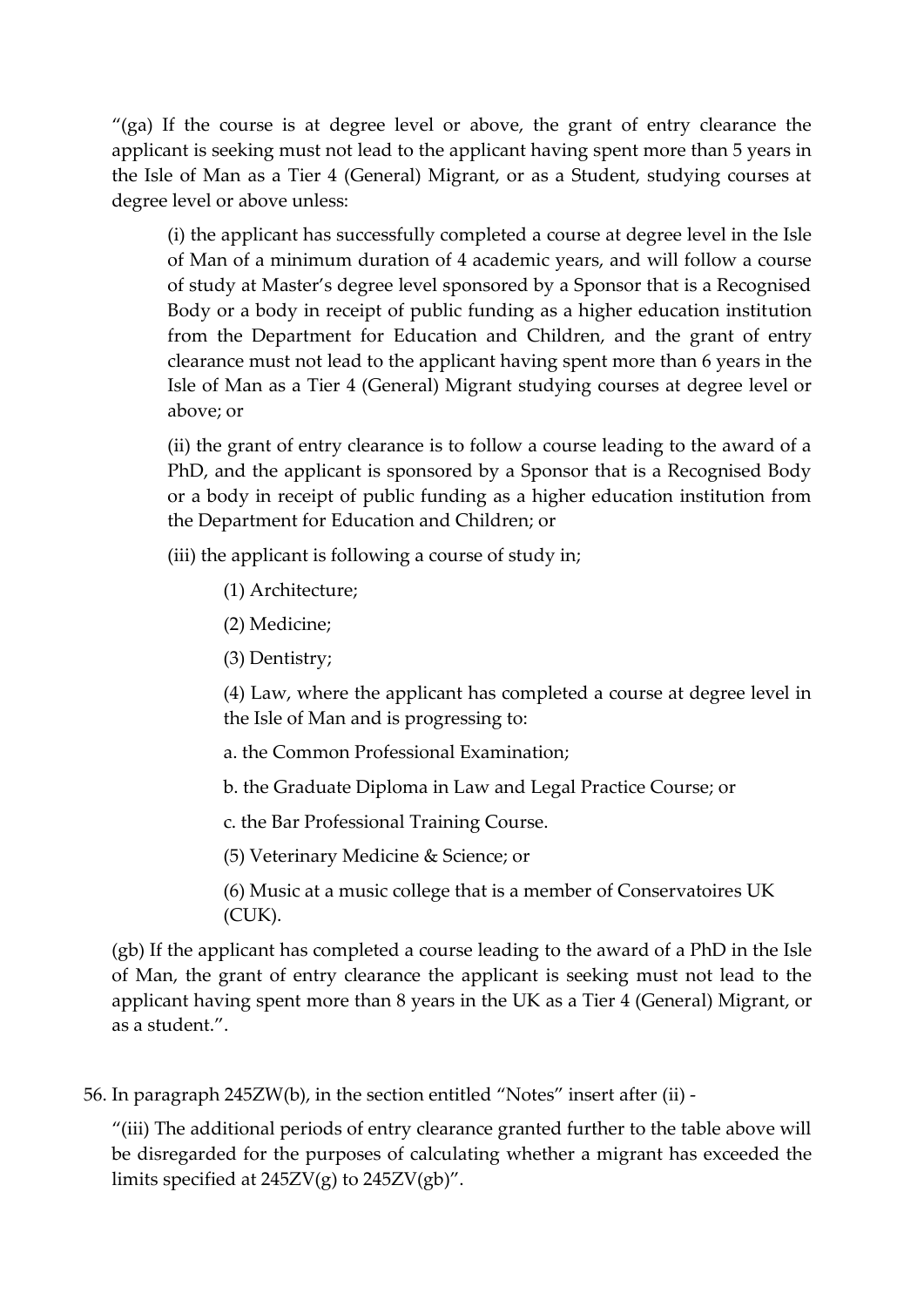- 57. In paragraph 245ZW(c) (iii) (4), after "does not exceed" delete "half" and substitute "one third".
- 58. In paragraph 245ZW(c) (iii) (4), after "undertaken in the Isle of Man except" delete "where it is a statutory requirement that the placement should exceed half the total length of the course" and insert –

"(i) where it is a statutory requirement that the placement should exceed one third of the total length of the course; or

(ii) where the placement does not exceed one half of the total length of the course undertaken in the Isle of Man and the student is following a course of degree level study and is either:

(a) sponsored by a Sponsor that is a Recognised Body or a body in receipt of public funding as a higher education institution from the Department for Education and Children.".

59. In paragraph 245ZW(c)(iii), after (6), insert -

"(7) until such time as a decision is received from the Isle of Man Immigration Office on an application which is supported by a Certificate of Sponsorship assigned by a licensed Tier 2 Sponsor and which is made following successful completion of a course at degree level or above at a Sponsor that is a Recognised Body or a body in receipt of public funding as a higher education institution from the Department for Education and Children and while the applicant has extant leave, and any appeal against that decision has been determined, employment with the Tier 2 Sponsor, in the role for which they assigned the Certificate of Sponsorship to the Tier 4 migrant.".

- 60. In paragraph 245ZW(c)(iii), delete "employed as a Doctor or Dentist in Training other than a vacancy on a recognised Foundation Programme" and substitute "employed as a Doctor or Dentist in Training unless the course that the migrant is being sponsored to do (as recorded by the Confirmation of Acceptance for Studies Checking Service) is a recognised Foundation Programme".
- 61. In paragraph  $245ZW(c)(iii)$ , after "permanent full time vacancy other than" insert " under the conditions of (7) above, or".
- 62. Delete paragraph  $245ZX(e)$  and substitute –

"(e) if the applicant wishes to undertake a course: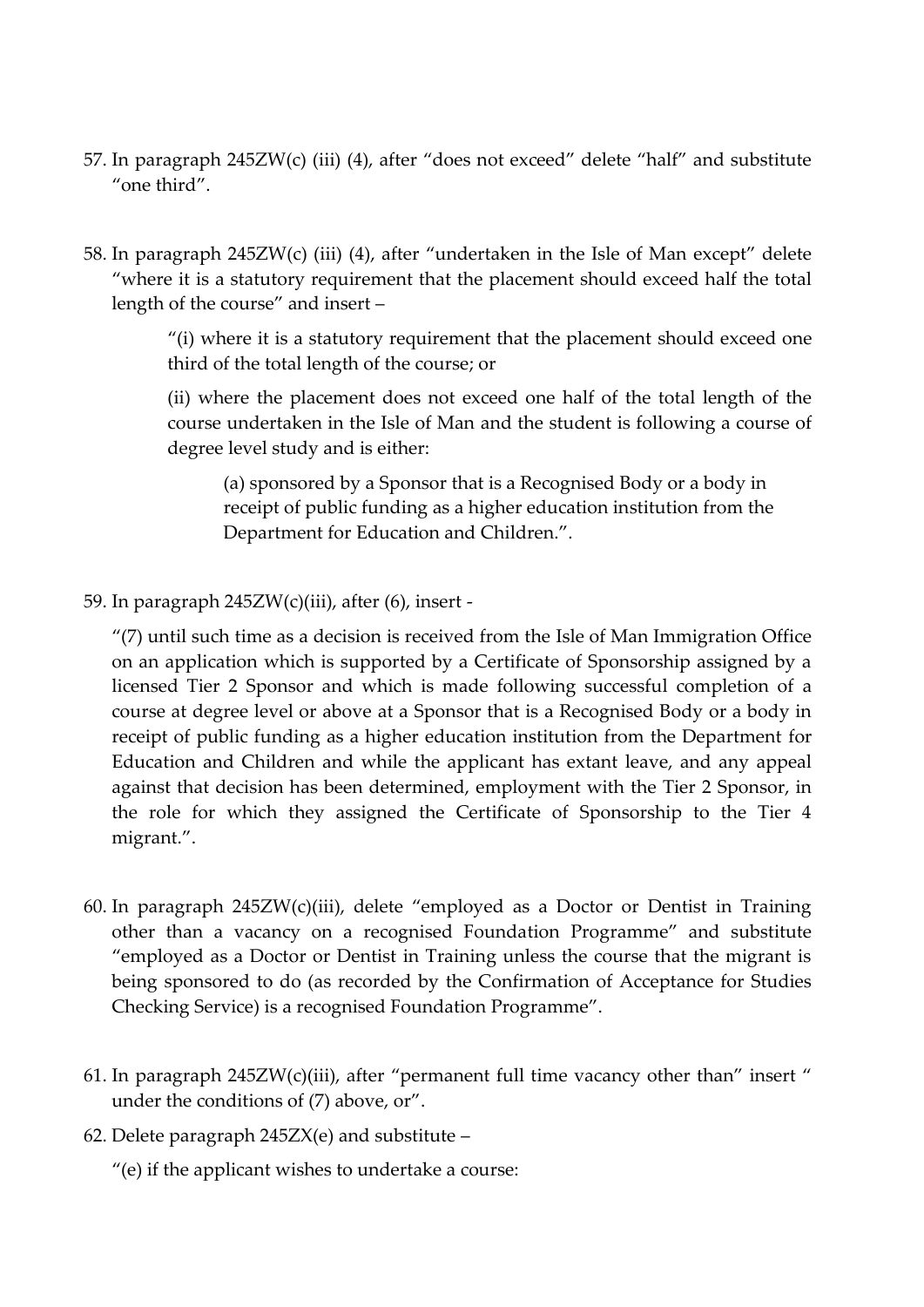(i) undergraduate or postgraduate studies leading to a Doctorate or Masters degree by research in one of the disciplines listed in paragraph 1 of Appendix 6 of these Rules, or

(ii) undergraduate or postgraduate studies leading to a taught Masters degree or other postgraduate qualification in one of the disciplines listed in paragraph 2 of Appendix 6 of these Rules, or

(iii) a period of study or research in excess of 6 months in one of the disciplines listed in paragraphs 1 or 2 of Appendix 6 of these Rules at an institution of higher education where this forms part of an overseas postgraduate qualification

the applicant must hold a valid Academic Technology Approval Scheme clearance certificate from the Counter-Proliferation Department of the Foreign and Commonwealth Office which relates to the course, or area of research, that the applicant will be taking and at the institution at which the applicant wishes to undertake it and must provide the specified documents to show that these requirements have been met.".

63. After paragraph 245ZX(h), insert -

"(ha) If the course is at degree level or above, the grant of entry clearance the applicant is seeking must not lead to the applicant having spent more than 5 years in the Isle of Man as a Tier 4 (General) Migrant, or as a Student, studying courses at degree level or above unless:

(i) the applicant has successfully completed a course at degree level in the Isle of Man of a minimum duration of 4 academic years, and will follow a course of study at Master's degree level sponsored by a Sponsor that is a Recognised Body or a body in receipt of public funding as a higher education institution from the Department for Education and Children, and the grant of entry clearance must not lead to the applicant having spent more than 6 years in the Isle of Man as a Tier 4 (General) Migrant studying courses at degree level or above; or

(ii) the grant of entry clearance is to follow a course leading to the award of a PhD, and the applicant is sponsored by a Sponsor that is a Recognised Body or a body in receipt of public funding as a higher education institution from the Department for Education and Children; or

(iii) the applicant is following a course of study in;

- (1) Architecture;
- (2) Medicine;
- (3) Dentistry;

(4) Law, where the applicant has completed a course at degree level in the Isle of Man and is progressing to: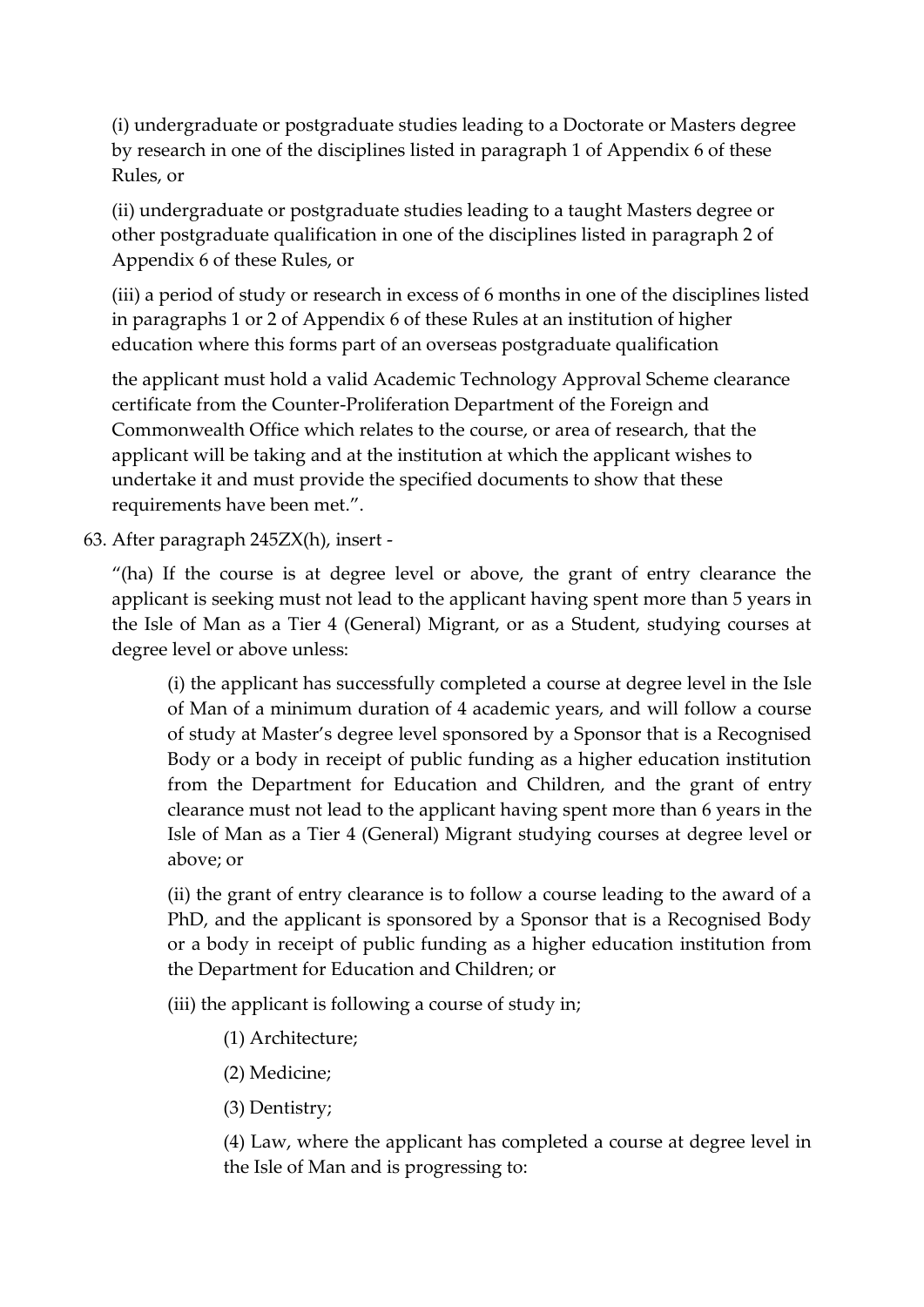a. the Common Professional Examination;

b. the Graduate Diploma in Law and Legal Practice Course; or

c. the Bar Professional Training Course.

(5) Veterinary Medicine & Science; or

(6) Music at a music college that is a member of Conservatoires UK (CUK).

(hb) If the applicant has completed a course leading to the award of a PhD in the Isle of Man, the grant of entry clearance the applicant is seeking must not lead to the applicant having spent more than 8 years in the UK as a Tier 4 (General) Migrant, or as a student.".

64. In paragraph 245ZY(b), in the section entitled "Notes" insert after (ii) -

"(iii) The additional periods of entry clearance granted further to the table above will be disregarded for the purposes of calculating whether a migrant has exceeded the limits specified at 245ZX(h) to 245ZX(hb).".

- 65. In paragraph  $245ZY(c)(iii)(4)$ , after "placement does not exceed" delete "half" and substitute "one third".
- 66. In paragraph 245ZY(c)(iii)(4), after "undertaken in the Isle of Man except" delete "where it is a statutory requirement that the placement should exceed half the total length of the course" and insert -

": (i) where it is a statutory requirement that the placement should exceed one third of the total length of the course; or

(ii) where the placement does not exceed one half of the total length of the course undertaken in the Isle of Man and the student is following a course of degree level study and is:

(a) sponsored by a Sponsor that is a Recognised Body or a body in receipt of public funding as a higher education institution from the Department for Education and Children."

67. In paragraph  $245ZY(c)(iii)$ , after (6), insert -

"(7) until such time as a decision is received from the Isle of Man Immigration Office on an application which is supported by a Certificate of Sponsorship assigned by a licensed Tier 2 Sponsor and which is made following successful completion of a course at degree level or above at a Sponsor that is a Recognised Body or a body in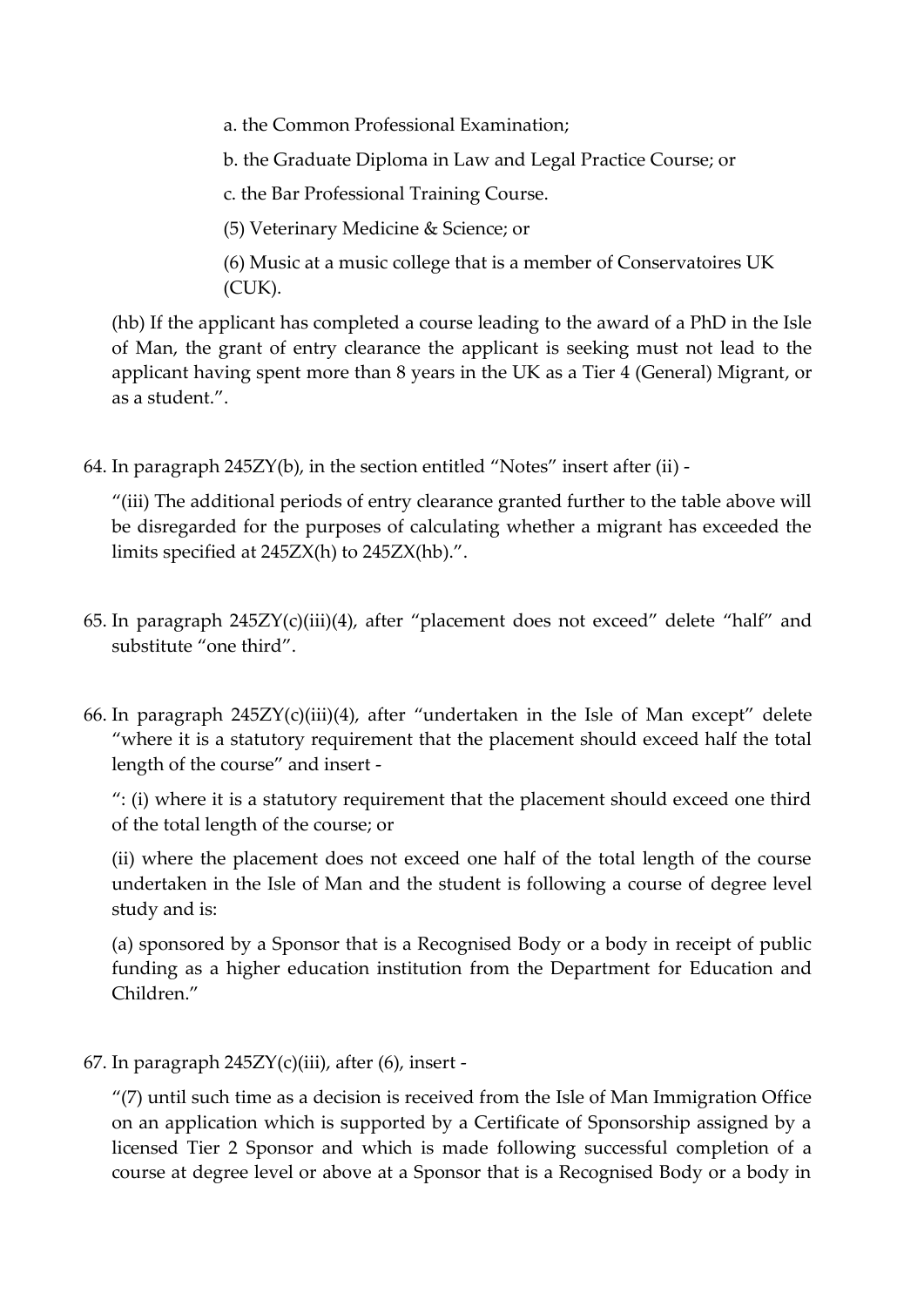receipt of public funding as a higher education institution from the Department for Education and Children and while the applicant has extant leave, and any appeal against that decision has been determined, employment with the Tier 2 Sponsor, in the role for which they assigned the Certificate of Sponsorship to the Tier 4 migrant."

- 68. In paragraph 245ZY(c)(iii), delete "employed as a Doctor or Dentist in Training other than a vacancy on a recognised Foundation Programme" and substitute "employed as a Doctor or Dentist in Training unless the course that the migrant is being sponsored to do (as recorded by the Confirmation of Acceptance for Studies Checking Service) is a recognised Foundation Programme".
- 69. In paragraph  $245ZY(c)(iii)$ , after "permanent full time vacancy other than" insert " under the conditions of (7) above, or".
- 70. Delete paragraph 276A1 and substitute -

"276A1. The requirement to be met by a person seeking an extension of stay on the ground of long residence in the Isle of Man is that the applicant meets each of the requirements in paragraph 276B(i)-(ii).".

- 71. In paragraph 319H(f), after "Both of the applicant's parents must either be lawfully present in the UK, or being granted entry clearance or leave to remain at the same time as the applicant," insert "; or one parent must be lawfully present in the UK and the other is being granted entry clearance or leave to remain at the same time as the applicant,".
- 72. In paragraph 319H(h), after "as the child of" insert ", or have been born in the Isle of Man to,".
- 73. In paragraph 319J(c), after "as the child of" insert ", or have been born in the Isle of Man to,".
- 74. At the end of paragraph 320(7A), after "in relation to the application" insert ", or in order to obtain documents from the Lieutenant Governor or a third party required in support of the application".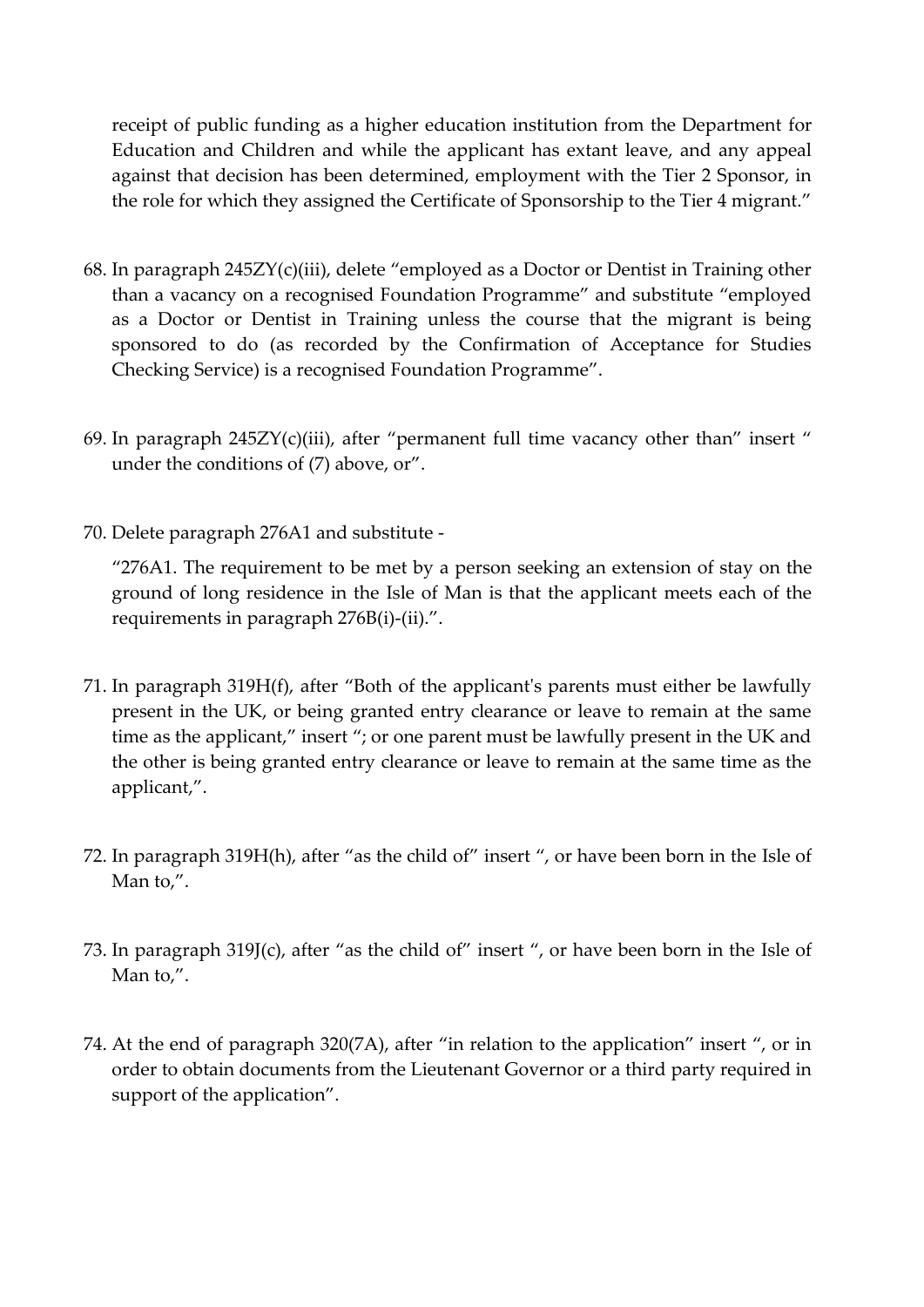- 75. In paragraph 320(7B)(d), after "leave to enter or remain" insert ", or in order to obtain documents from the Lieutenant Governor or a third party required in support of the application".
- 76. In paragraph 320(11), after "leave to enter or remain" insert ", or in order to obtain documents from the Lieutenant Governor or a third party required in support of the application".
- 77. Delete paragraph 320(15).
- 78. In paragraph 321(i), after "in relation to the application for entry clearance" insert ", or in order to obtain documents from the Lieutenant Governor or a third party required in support of the application".
- 79. In paragraph 321A(2), after "in relation to the application for leave" insert ", or in order to obtain documents from the Lieutenant Governor or a third party required in support of the application".
- 80. In paragraph 322(1A), after "in relation to the application" insert ", or in order to obtain documents from the Lieutenant Governor or a third party required in support of the application".
- 81. In paragraph 322(2), after "a previous variation of leave" insert ", or in order to obtain documents from the Lieutenant Governor or a third party required in support of the application for leave to enter or a previous variation of leave".
- 82. Delete paragraph 323A and substitute -

"323A. In addition to the grounds specified in paragraph 323, the leave to enter or remain of a Tier 2 Migrant, a Tier 4 Migrant or a Tier 5 Migrant:

- (a) is to be curtailed, or its duration varied, if:
	- (i) in the case of a Tier 2 Migrant or a Tier 5 Migrant:
		- (1) the migrant fails to commence working for the Sponsor, or
		- (2) the migrant ceases to be employed by the Sponsor.
	- (ii) in the case of a Tier 4 Migrant:
		- (1) the migrant fails to commence studying with the Sponsor, or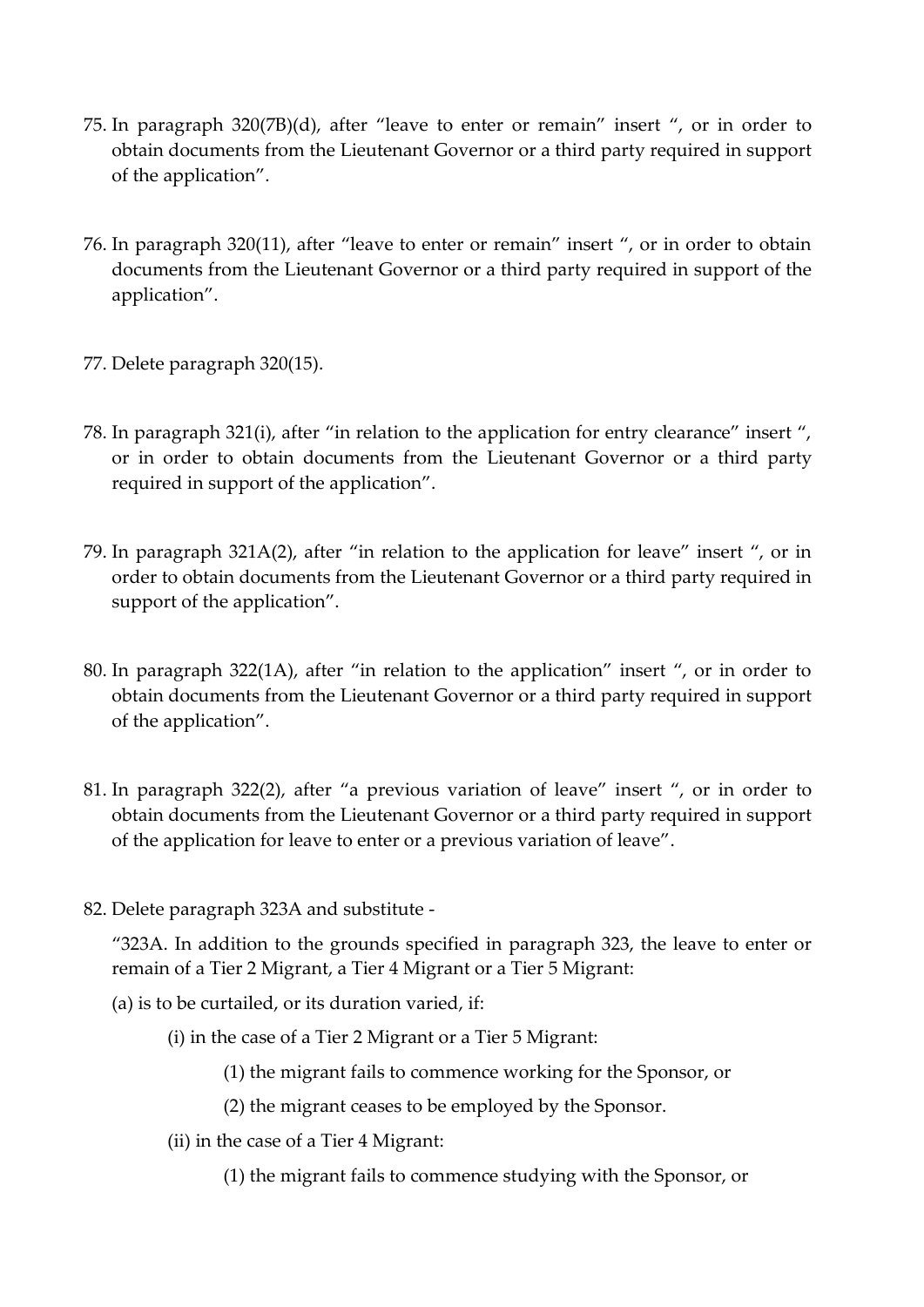(2) the migrant has been excluded or withdrawn from the course of studies.

(b) may be curtailed, or its duration varied, if:

(i) the migrant's Sponsor ceases to have a sponsor licence (for whatever reason); or

(ii) the migrant's Sponsor transfers the business for which the migrant works, or at which the migrant is studying, to another person; and

(1) that person does not have a sponsor licence; and

(2) fails to apply for a sponsor licence within 28 days of the date of the transfer of the business; or

(3) applies for a sponsor licence but is refused; or

(4) makes a successful application for a sponsor licence, but the Sponsor licence granted is not in a category that would allow the Sponsor to issue a Certificate of Sponsorship to the migrant;

(iii) in the case of a Tier 2 Migrant or a Tier 5 Migrant, the migrant continues to be employed by, but ceases working for, the Sponsor for a period of one calendar month or more, unless the period is due solely to:

(1) maternity leave

- (2) paternity leave
- (3) adoption leave, or
- (4) sick leave;

(iv) paragraph (a) above applies but:

(1) the migrant is under the age of 18;

(2) the migrant has a dependent child under the age of 18;

(3) leave is to be varied such that when the variation takes effect the migrant will have leave to enter or remain and the migrant has less than 60 days extant leave remaining;

(4) the migrant has been granted leave to enter or remain with another Sponsor or under another immigration category; or

(5) the migrant has a pending application for leave to remain, or variation of leave, with the Isle of Man Immigration Office, or has a pending appeal under Section 82 of the Nationality, Immigration and Asylum Act 2002 (of Parliament)<sup>5</sup>.".

1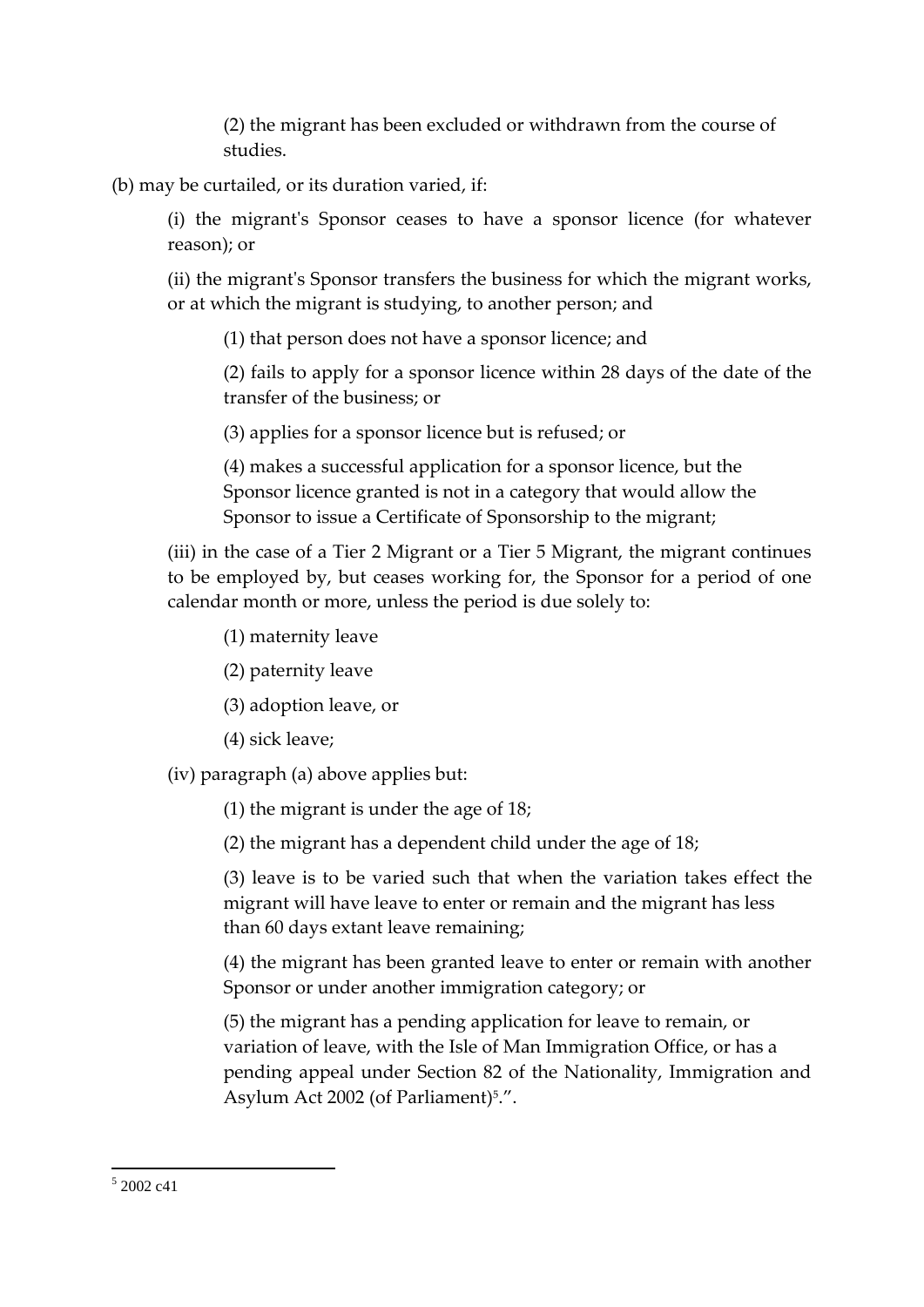83. After paragraph 323B, insert -

### "**Curtailment of leave in relation to a Tier 1 (Graduate Entrepreneur) Migrant**

323C. In addition to the grounds specified in paragraph 323, the leave to enter or remain of a Tier 1 (Graduate Entrepreneur) Migrant may be curtailed if the Higher Education Institution that endorsed the application which led to the migrant's current grant of leave:

(a) loses its status as an endorsing institution for Tier 1 (Graduate Entrepreneur) Migrants,

(b) loses its status as a Highly Trusted Sponsor under Tier 4 of the Points-Based System (for whatever reason),

(c) ceases to be an A-rated Sponsor under Tier 2 or Tier 5 of the Points-Based System because its Tier 2 or Tier 5 Sponsor licence is downgraded or revoked by the Department for Economic Development, or

- (d) withdraws its endorsement of the migrant.".
- 84. Appendix A is amended in accordance with paragraphs 85 to 123.
- 85. Delete paragraph 37 and substitute –

"37. Available points are shown in Table 5 for an applicant who:

(a) has had entry clearance, leave to enter or leave to remain as a Tier 1 (Entrepreneur) Migrant, a Businessperson or an Innovator in the 12 months immediately before the date of application, or

(b) is applying for leave to remain and has, or was last granted, entry clearance, leave to enter or leave to remain as a Tier 1 (Entrepreneur) Migrant, a Businessperson or an Innovator.".

86. Delete paragraph 39(b) and (c) and substitute –

"(b) Notes to accompany Tables 4, 5 and 6 appear below Table 6.".

87. Delete Table 4 and substitute -

### **"Table 4:**

| Investment and business activity                                   | Points |
|--------------------------------------------------------------------|--------|
| $\vert$ (a) The applicant has access to not less than £200,000, or | 25     |
| (b) Not used                                                       |        |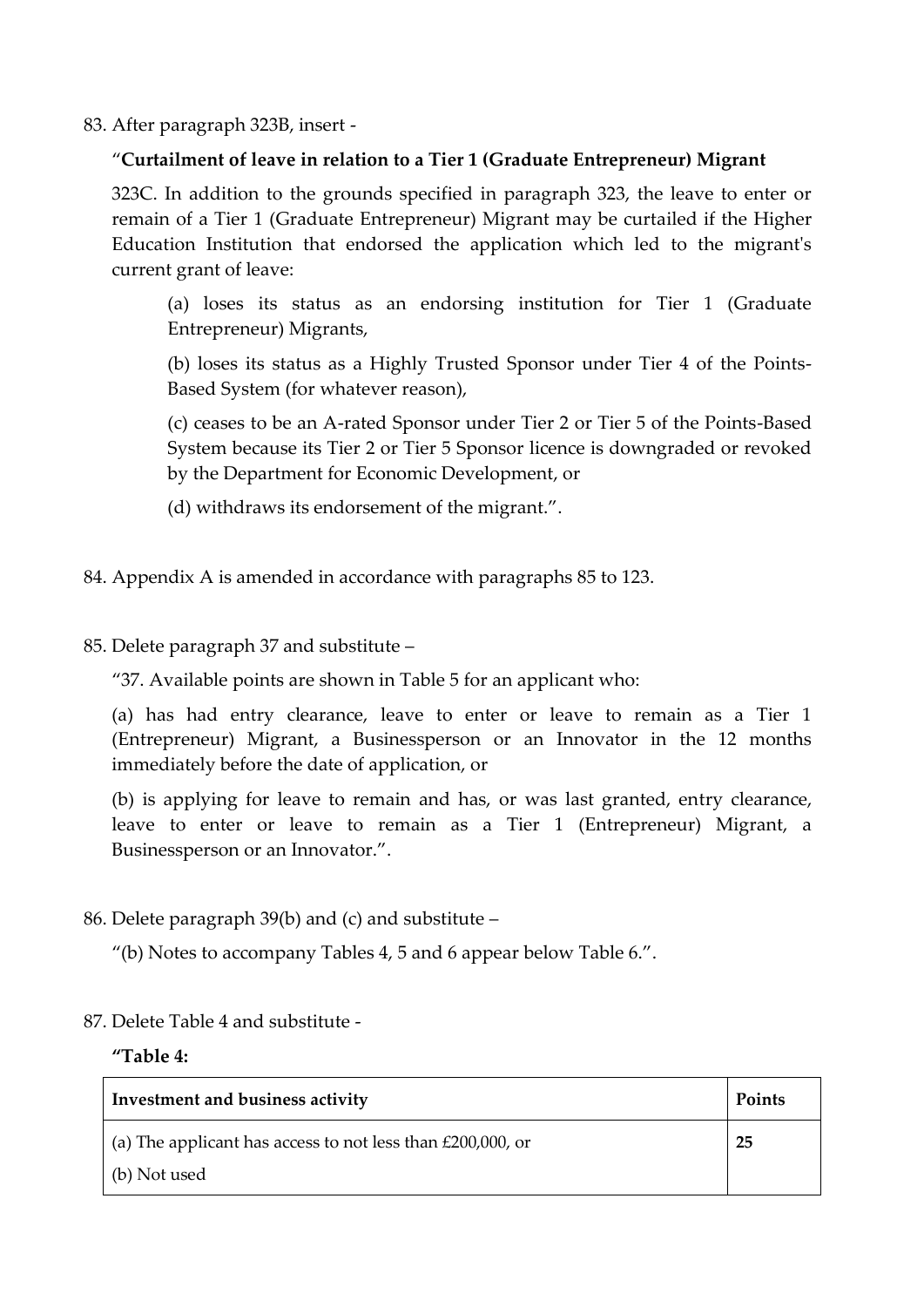| (c) The applicant:                                                                                                                                                                                                                                                                                                                             |    |
|------------------------------------------------------------------------------------------------------------------------------------------------------------------------------------------------------------------------------------------------------------------------------------------------------------------------------------------------|----|
| (i) is applying for leave to remain,                                                                                                                                                                                                                                                                                                           |    |
| (ii) has, or was last granted, leave as a Tier 1 (Graduate Entrepreneur)<br>Migrant,                                                                                                                                                                                                                                                           |    |
| (iii) has access to not less than £50,000, or                                                                                                                                                                                                                                                                                                  |    |
| (d) The applicant:                                                                                                                                                                                                                                                                                                                             |    |
| (i) is applying for leave to remain,                                                                                                                                                                                                                                                                                                           |    |
| (ii) has, or was last granted, leave as a Tier 1 (Post Study Work) Migrant,                                                                                                                                                                                                                                                                    |    |
| (iii) on a date falling within the three months immediately prior to the date of<br>application,                                                                                                                                                                                                                                               |    |
| (1) had, in accordance with regulation 87 of the Social Security<br>(Contributions) Regulations 2001 (as applied to the Island), notified the<br>Treasury of the Isle of Man of his liability to pay Class 2 contributions; or                                                                                                                 |    |
| (2) registered a new business in which he is a director, or                                                                                                                                                                                                                                                                                    |    |
| (3) was registered as a director of an existing business.                                                                                                                                                                                                                                                                                      |    |
| (iv) is engaged in business activity, other than the work necessary to<br>administer his business, in an occupation which appears on the list of<br>occupations skilled to NQF level 4 or above, as stated in the codes of practice for<br>Tier 2 Sponsors published by the UK Border Agency, and<br>(v) has access to not less than $£50,000$ |    |
| The money is held in one or more regulated financial institutions                                                                                                                                                                                                                                                                              | 25 |
| The money is disposable in the Isle of Man                                                                                                                                                                                                                                                                                                     | 25 |

- 88. In the first row of Table 5, after £200,000 insert "(or £50,000 if, in his last grant of leave, he was awarded points for funds of £50,000 as set out in Table 4 above)".
- 89. At the end of paragraph 46, after "as a Tier 1 (Entrepreneur) Migrant" add "or a Tier 1 (Post-Study Work) Migrant".
- 90. Delete paragraph 53.
- 91. Delete paragraph 56 and substitute –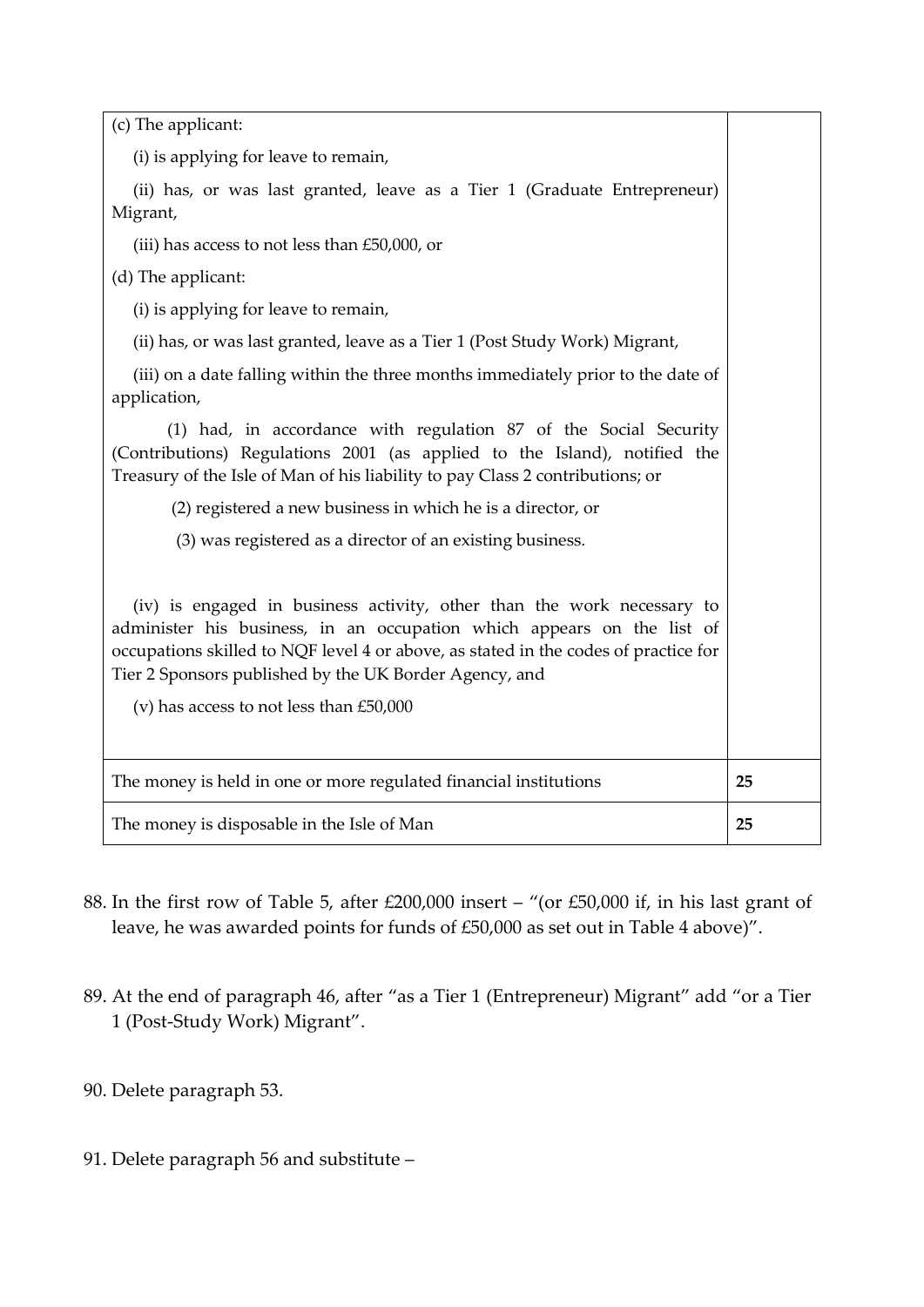"56. Available points are shown in Table 8 for an applicant who:

(a) has had entry clearance, leave to enter or leave to remain as a Tier 1 (Investor) Migrant or an Investor in the 12 months immediately before the date of application, or

(b) is applying for leave to remain and has, or was last granted, entry clearance, leave to enter or leave to remain as a Tier 1 (Investor) Migrant or an Investor.".

92. In the header for Table 7, delete "paragraph 60" and substitute "paragraph 55".

- 93. In the header for Table 8, delete "paragraph 61" and substitute "paragraph 56".
- 94. In paragraph 61(a), delete "paragraphs 319(c) and (d)" and substitute "paragraphs  $319C(c)$  and  $(d)$ ".
- 95. Delete paragraphs 66 to 72 and Table 10 and substitute –

# "**Attributes for Tier 1 (Graduate Entrepreneur) Migrants**

66. An applicant applying for leave to remain as a Tier 1 (Graduate Entrepreneur) Migrant must score 75 points for attributes.

67. Available points are shown in Table 10.

68. Notes to accompany the table appear below the table.

| Criterion                                                                                                                                                                                                                                           | Points |
|-----------------------------------------------------------------------------------------------------------------------------------------------------------------------------------------------------------------------------------------------------|--------|
| The applicant hs been endorsed by a Higher Education Institution which:                                                                                                                                                                             | 25     |
| (a) Has Highly Trusted Sponsor status under Tier 4 of the Points Based<br>System,                                                                                                                                                                   |        |
| (b) is an 'A' rated sponsor under Tier 2 of the Points Based System if a Tier 2<br>licence is held                                                                                                                                                  |        |
| (c) is an 'A' rated sponsor under Tier 5 of the Points Based System if a Tier 5<br>licence is held, and                                                                                                                                             |        |
| (d) has established processes and competence for identifying, nurturing and<br>developing entrepreneurs among its undergraduate and postgraduate.                                                                                                   |        |
| (a) If the applicant's previous grant of leave was not as a Tier 1 (Graduate $\mid$ 25<br>Entrepreneur) Migrant, the endorsement confirms that, within the 12 months<br>immediately before the date of the endorsement, the institution has awarded |        |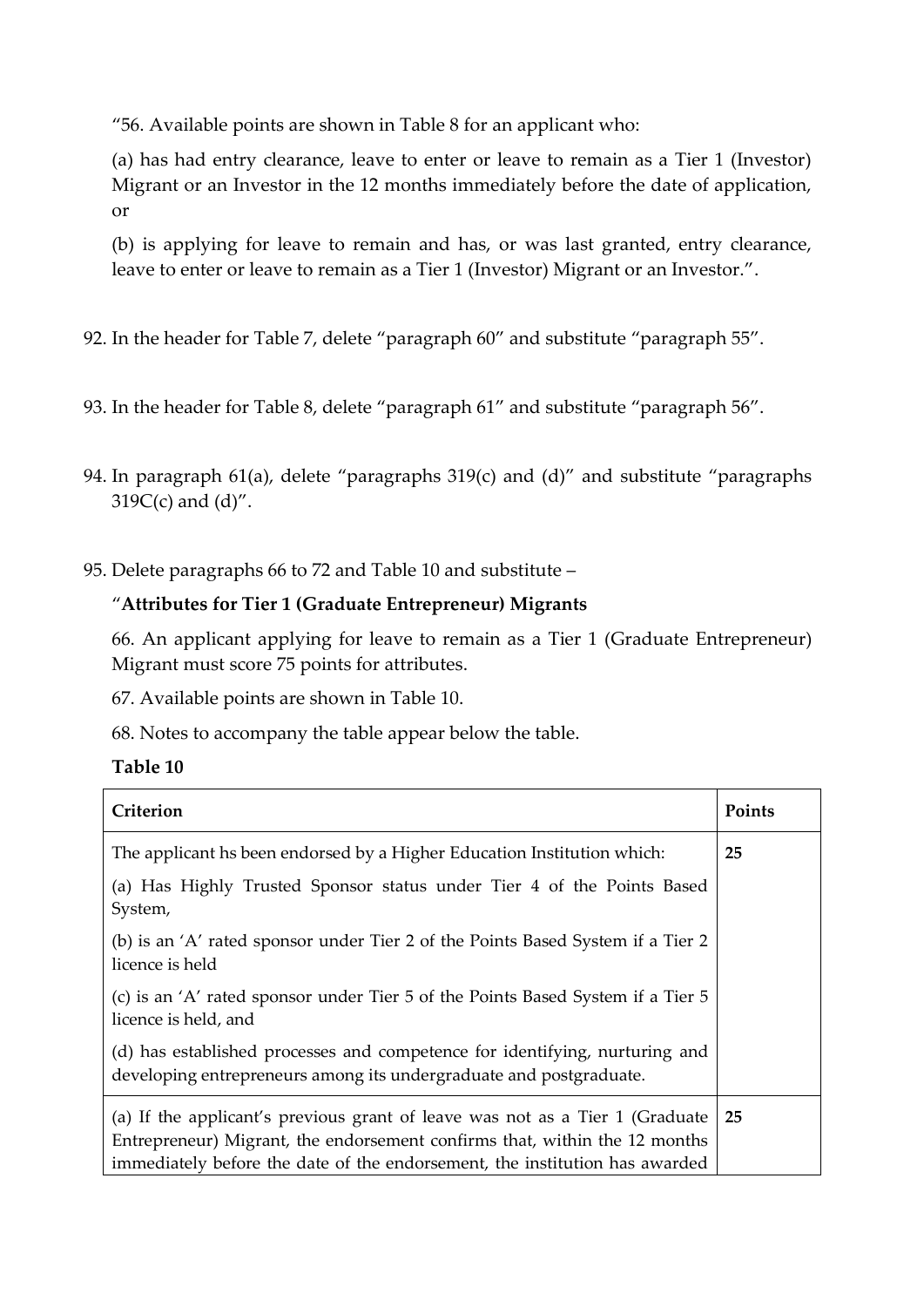| the applicant a UK recognised Bachelor degree, Masters degree or PhD(not a<br>qualification of equivalent level which is not a degree),                                                                                                                                                                                            |    |
|------------------------------------------------------------------------------------------------------------------------------------------------------------------------------------------------------------------------------------------------------------------------------------------------------------------------------------|----|
| <b>or</b>                                                                                                                                                                                                                                                                                                                          |    |
| (b) If the applicant's previous grant of leave was as a Tier 1 (Graduate<br>Entrepreneur) Migrant, the endorsement is from the same institution which<br>provided the endorsement for that previous grant of leave.                                                                                                                |    |
| The endorsement must confirm that the institution has assessed the applicant<br>and considers that:                                                                                                                                                                                                                                | 25 |
| (a) the applicant has a genuine, credible and innovative business idea, and                                                                                                                                                                                                                                                        |    |
| (b) the applicant will spend the majority of his working time on developing<br>business ventures, and                                                                                                                                                                                                                              |    |
| (c) if the applicant's previous grant of leave was as a Tier 1 (Graduate<br>Entrepreneur), ha has made satisfactory progress in developing his business<br>since that leave was granted and will, on the balance of probabilities, qualify<br>for leave to remain as a Tier 1 (Entrepreneur) Migrant within the next 12<br>months. |    |

#### **Notes**

69 – Not Used

#### **Endorsement**

70. Points will only be awarded for an endorsement if:

(a) the endorsement was issued to the applicant no more than 3 months before the date of application,

(b) the endorsement has not been withdrawn by the relevant Higher Education Institution at the time the application is considered by the UK Border Agency, and (c) the applicant provides the specified evidence.

### **Qualifications**

71. Points will only be awarded for a qualification awarded by the endorsing Higher Education Institution if the institution provides the specified details of the qualification.".

96. In paragraph 74A(d), after "invalid application" insert ", declared void".

### 97. Delete paragraph 74B and substitute –

"74B. No points will be awarded for a Certificate of Sponsorship unless:

(a) the job that the Certificate of Sponsorship Checking Service entry records that the person is being sponsored to do appears on: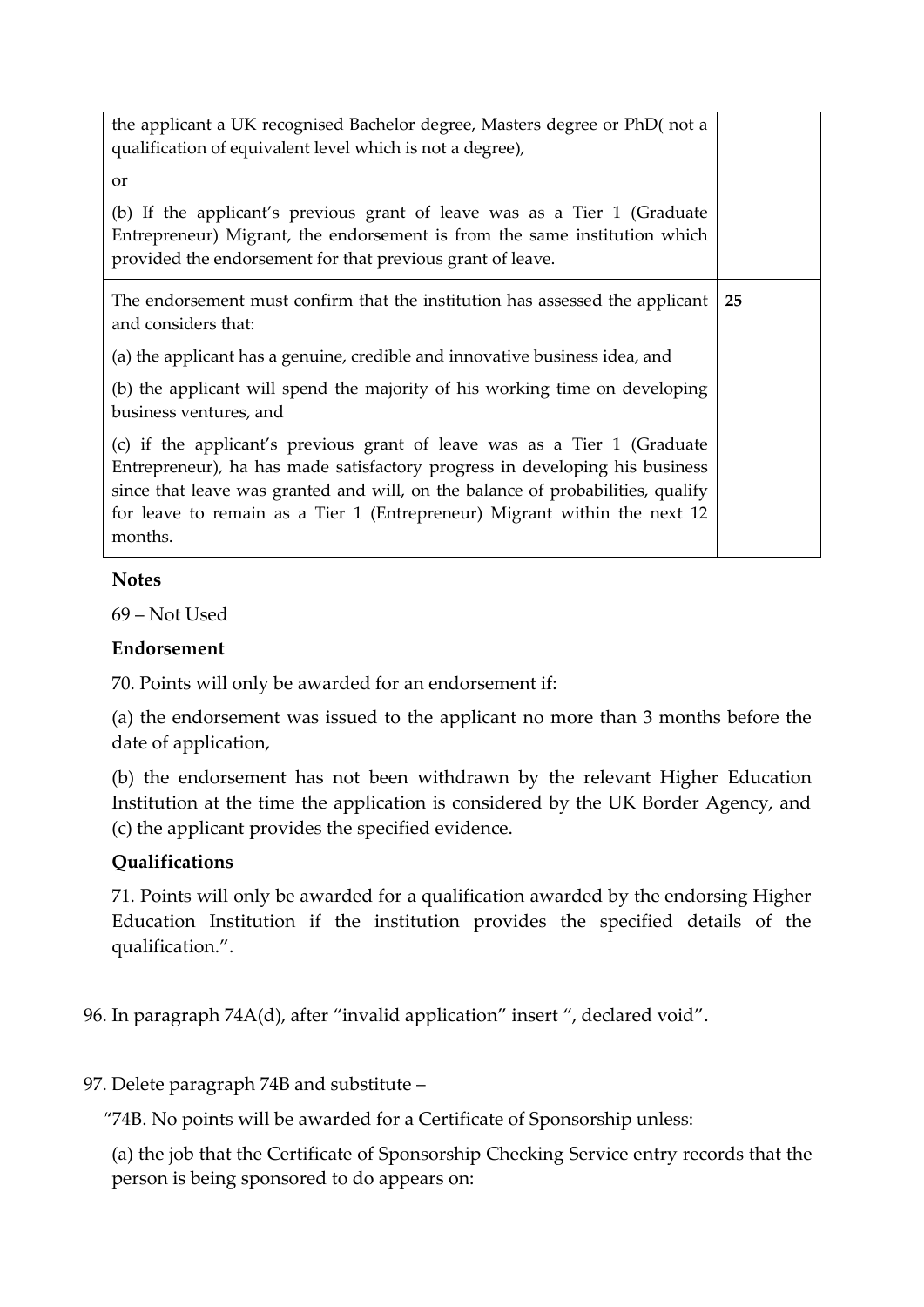(i) the list of occupations skilled to National Qualifications Framework level 6 or above, as stated in the codes of practice for Tier 2 Sponsors published by the UK Border Agency, or

(ii) the list of creative sector occupations skilled to National Qualifications Framework level 4 or above, as stated in the Sponsor Guidance published by the UK Border Agency, or

(b) (i) the applicant is applying for leave to remain,

(ii) the applicant previously had leave as a Tier 2 (Intra-Company Transfer) Migrant under the Rules in place between 6 June 2011 and 1 st October 2012 date], and has not since been granted leave to remain in any other route, or entry clearance or leave to enter in any route, and

(iii) the job that the Certificate of Sponsorship Checking Service entry records that the person is being sponsored to do appears on the list of occupations skilled to National Qualifications Framework level 4 or above, as stated in the codes of practice for Tier 2 Sponsors published by the UK Border Agency, or

- (c) (i) the applicant is applying for leave to remain as a Tier 2 (Intra-Company Transfer) Migrant in the Long Term Staff sub-category,
	- (ii) the applicant previously had leave as:

(1) a Tier 2 (Intra-Company Transfer) Migrant under the rules in place before 6 June 2011, or

(2) a Qualifying Work Permit Holder, and has not since been granted leave to remain in any other route, or entry clearance or leave to enter in any route, and

(iii) the job that the Certificate of Sponsorship Checking Service entry records that the person is being sponsored to do appears on the list of occupations skilled to National Qualifications Framework level 3 or above, as stated in the codes of practice for Tier 2 Sponsors published by the UK Border Agency, or the applicant is a Senior Care Worker or an Established Entertainer as defined in paragraph 6 of these Rules."

98. In the third row of Table 11A, after "Job passes Resident Labour Market Test" insert " or an exemption applies".

99. Delete paragraph 77B.

100. Delete paragraph 77C(e) and substitute –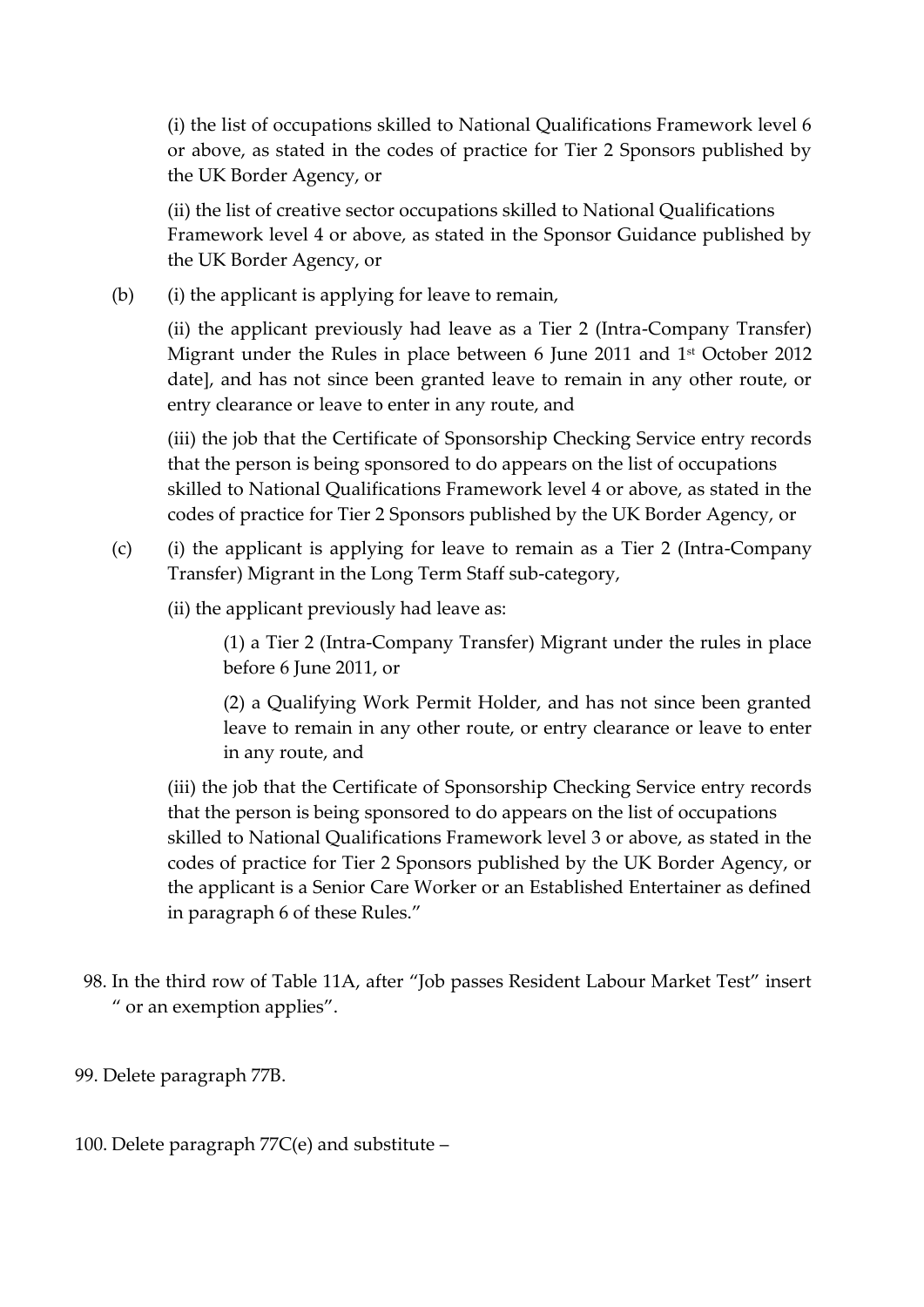"(e) The migrant must not previously have applied for entry clearance, leave to enter or leave to remain using the same Certificate of Sponsorship reference number, if that application was either approved or refused (not rejected as an invalid application, declared void or withdrawn),".

101. Delete paragraph 77D.

102. Delete paragraph 77E and substitute -

"77E. No points will be awarded for a Certificate of Sponsorship unless:

(a) the job that the Certificate of Sponsorship Checking Service entry records that the person is being sponsored to do appears on:

(i) the list of occupations skilled to National Qualifications Framework level 6 or above, as stated in the codes of practice for Tier 2 Sponsors published by the UK Border Agency, or

(ii) the list of creative sector occupations skilled to National Qualifications Framework level 4 or above, as stated in the Sponsor Guidance published by the UK Border Agency, or

(b) the job that the Certificate of Sponsorship Checking Service entry records that the person is being sponsored to do is skilled to National Qualifications Framework level 4 or above, and appears on the list of shortage occupations published by the UK Border Agency, or

(c) (i) the applicant is applying for leave to remain,

(ii) the applicant previously had leave as a Tier 2 (General) Migrant or a Qualifying Work Permit Holder, and has not since been granted leave to remain in any other route, or entry clearance or leave to enter in any route,

(iii) at the time a Certificate of Sponsorship or Work Permit which led to a grant of leave in (ii) was issued, the job referred to in that Certificate of Sponsorship or Work Permit appeared on the list of shortage occupations published by the UK Border Agency, and

(iv) the job that the Certificate of Sponsorship Checking service entry records that the person is being sponsored to do in his current application is the same as the job referred to in (iii), for either the same or a different employer, or

 $(d)$  (i) the applicant is applying for leave to remain,

(ii) the applicant previously had leave as a Tier 2 (General) Migrant under the Rules in place between 6 June 2011 and 1 st October 2012 and has not since been granted leave to remain in any other route, or entry clearance or leave to enter in any route, and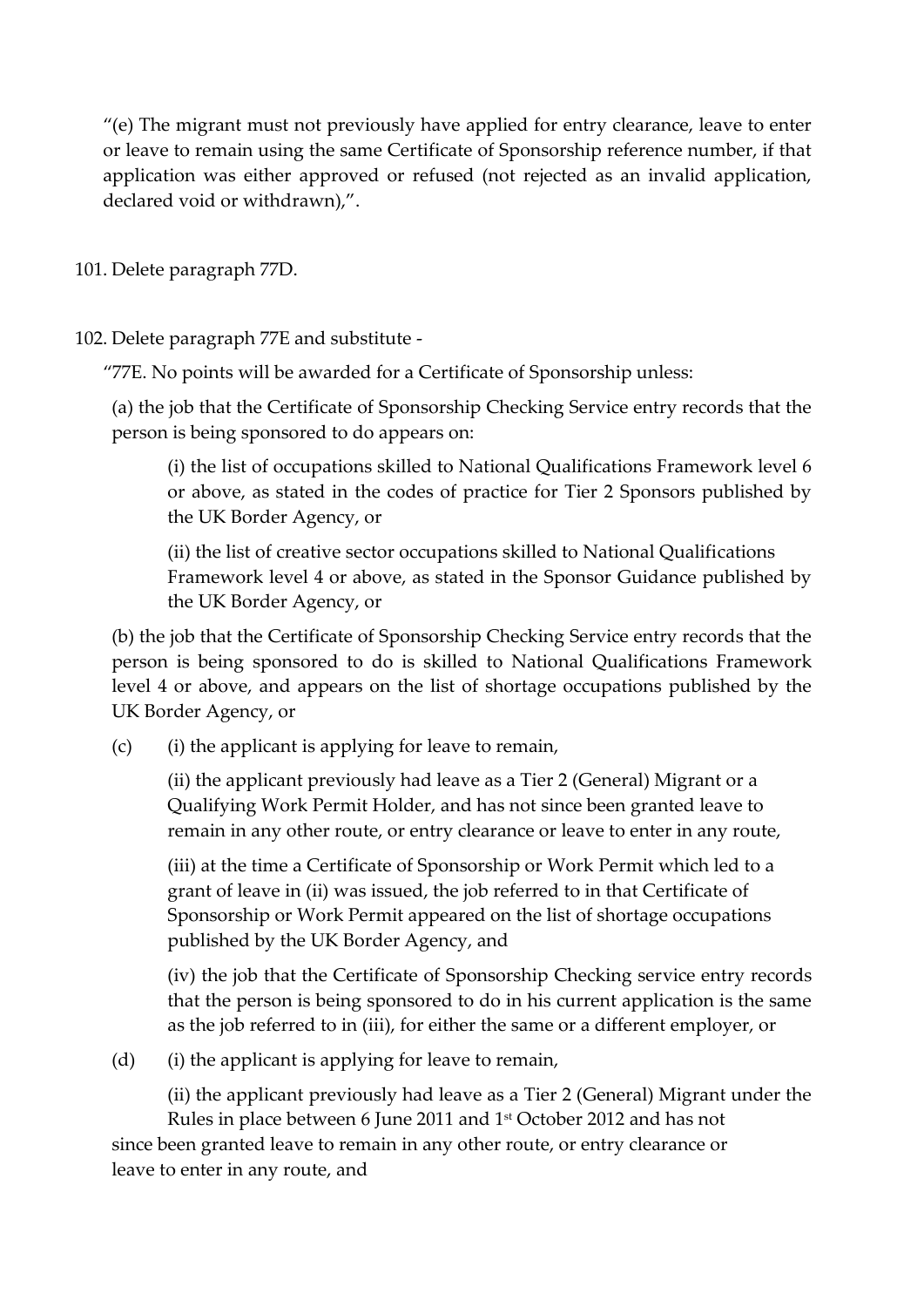(iii) the job that the Certificate of Sponsorship Checking Service entry records that the person is being sponsored to do appears on the list of occupations skilled to National Qualifications Framework level 4 or above, as stated in the codes of practice for Tier 2 Sponsors published by the UK Border Agency,

or

- (e) (i) the applicant is applying for leave to remain,
	- (ii) the applicant previously had leave as:

(1) a Tier 2 (General) Migrant under the rules in place before 6 June 2011,

(2) a Qualifying Work Permit Holder,

(3) a Representative of an Overseas Newspaper, News Agency or Broadcasting Organisation,

- (4) Not used
- (5) Not used

(iii) the job that the Certificate of Sponsorship Checking Service entry records that the person is being sponsored to do appears on the list of occupations skilled to National Qualifications Framework level 3 or above, as stated in the codes of practice for Tier 2 Sponsors published by the UK Border Agency, or the applicant is a Senior Care Worker or an Established Entertainer as defined in paragraph 6 of these Rules.".

103. Delete paragraph 78B and substitute –

# "**Job offer passes Resident Labour Market Test or an exemption applies**

78B. (a) In order for the applicant to be awarded points for a job offer that passes the resident labour market test market test, the Certificate of Sponsorship Checking Service entry must:

(i) indicate that the Sponsor has met the requirements of that test, as defined in guidance published by the Department for Economic Development, in respect of the job

(ii) contain full details of when and where the job was advertised, and any advertisement reference numbers, including the Jobcentre Plus or JobCentre online vacancy reference number, if the guidance referred to in (a) specifies that the job must have been advertised in Jobcentre Plus or Jobcentre online.

(b) In order for the applicant to be awarded points for a job offer where an exemption from the resident labour market test applies: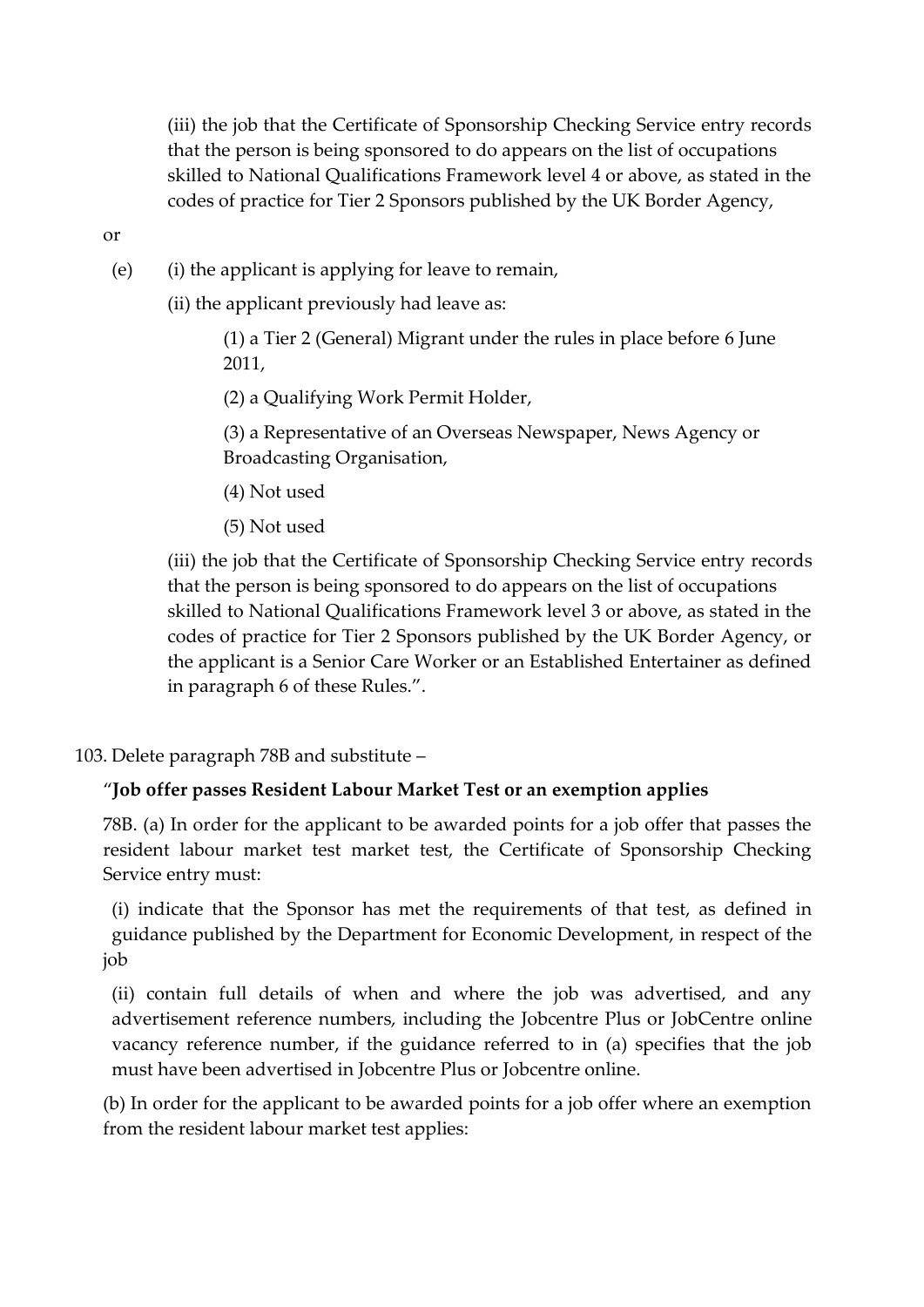(i) the appropriate salary, as determined by paragraphs 79 to 79D of this Appendix, must be at least £150,000 per year, or

(ii) the job offer is to continue working as a Doctor or Dentist in training, under the same NHS Training Number which was assigned to the applicant for previous lawful employment as a Doctor or Dentist in Training in the Isle of Man.".

104. Delete paragraph 78C(b) to (d) and substitute –

"(b) the applicant must:

(i) have current entry clearance, leave to enter or leave to remain which has not expired, as:

(1) a Tier 1 (Post-Study Work) Migrant,

(2) a Participant in the International Graduates Scheme (or its predecessor, the Science and Engineering Graduates Scheme),

(3) a Participant in the Fresh Talent: Working in Scotland Scheme, or

(ii) The applicant must meet the requirements of paragraphs 245HD(b)(ii) and 245HD(d) of these Rules.".

105. Delete paragraph 91 and substitute –

"91. The migrant must not previously have applied for entry clearance, leave to enter or leave to remain using the same Certificate of Sponsorship reference number, if that application was either approved or refused (not rejected as an invalid application, declared void or withdrawn).".

106. In paragraph 92, delete "must confirm that:" and substitute "must:".

107. In paragraph 92, renumber (b) to (c) as (f) to (g).

108. In paragraph 92, delete sub-paragraph (a) and substitute –

"(a) confirm that the applicant is being sponsored to perform religious duties, which:

(i) must be work which is within the Sponsor's organisation, or directed by the Sponsor's organisation,

(ii) may include preaching, pastoral work and non pastoral work, and

(b) provide an outline of the duties in (a),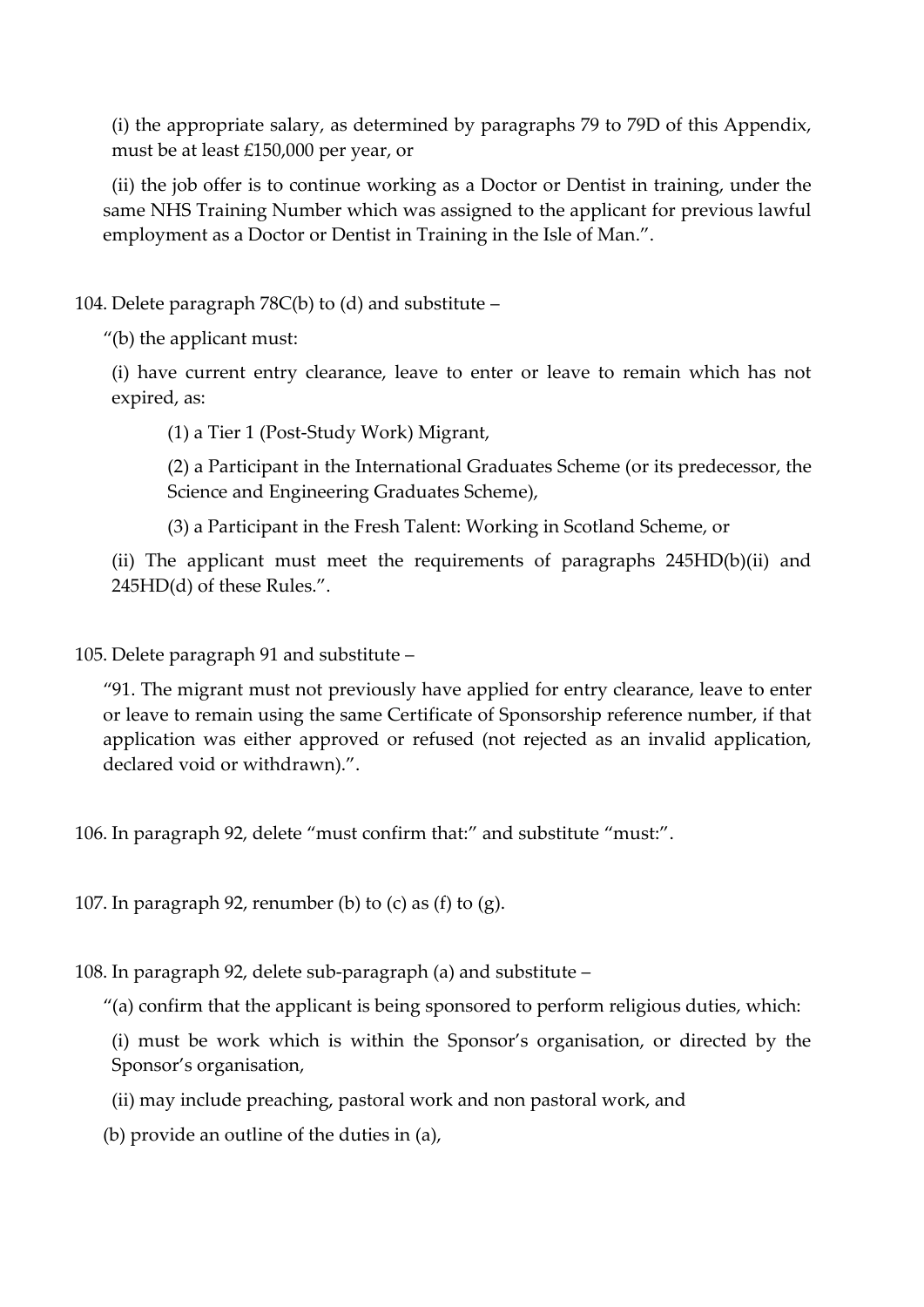(c) if the Sponsor's organisation is a religious order, confirm that the applicant is a member of that order,

(d) confirm that the applicant will receive pay and conditions at least equal to those given to settled workers in the same role, that the remuneration complies with or is exempt from Minimum Wage Regulations<sup>6</sup>, and provide details of the remuneration,

(e) confirm that the requirements of the resident labour market test, as defined in the guidance published by the Department for Economic Development , in respect of the job, have been complied with, unless the applicant is applying for leave to remain and the Sponsor is the same Sponsor as in his last grant of leave,".

- 109. Delete paragraph 99 and substitute: "99. The migrant must not previously have applied for entry clearance, leave to enter or leave to remain using the same Certificate of Sponsorship reference number, if that application was either approved or refused (not rejected as an invalid application, declared void or withdrawn).".
- 110. Delete paragraphs 110 and 111 and substitute –

"110. The migrant must not previously have applied for entry clearance or leave to remain using the same Certificate of Sponsorship reference number, if that application was either approved or refused (not rejected as an invalid application, declared void or withdrawn).

111. In addition, a Certificate of Sponsorship reference number will only be considered to be valid:

(a) where the Certificate of Sponsorship Checking Service entry shows that the Certificate of Sponsorship has been issued in the Creative and Sporting subcategory to enable the applicant to work as a sportsperson, if:

(i) The Certificate of Sponsorship Checking Service entry shows that the applicant has been endorsed by the Governing Body for his sport (that is, the organisation which is specified in the UK Border Agency's published guidelines as being the Governing Body for the sport in question), and

(ii) The endorsement referred to in (i) above confirms that the player or coach is internationally established at the highest level and/or will make a significant contribution to the development of his sport at the highest level in the Isle of Man, and that the post could not be filled by a suitable settled worker.

(b) where the Certificate of Sponsorship Checking Service entry shows that the Certificate of Sponsorship has been issued in the Creative and Sporting subcategory to enable the applicant to work as a creative worker, if the entry confirms that the work could not be carried out by a suitable settled worker.

<sup>1</sup>  $6$  397/01 as amended by 883/11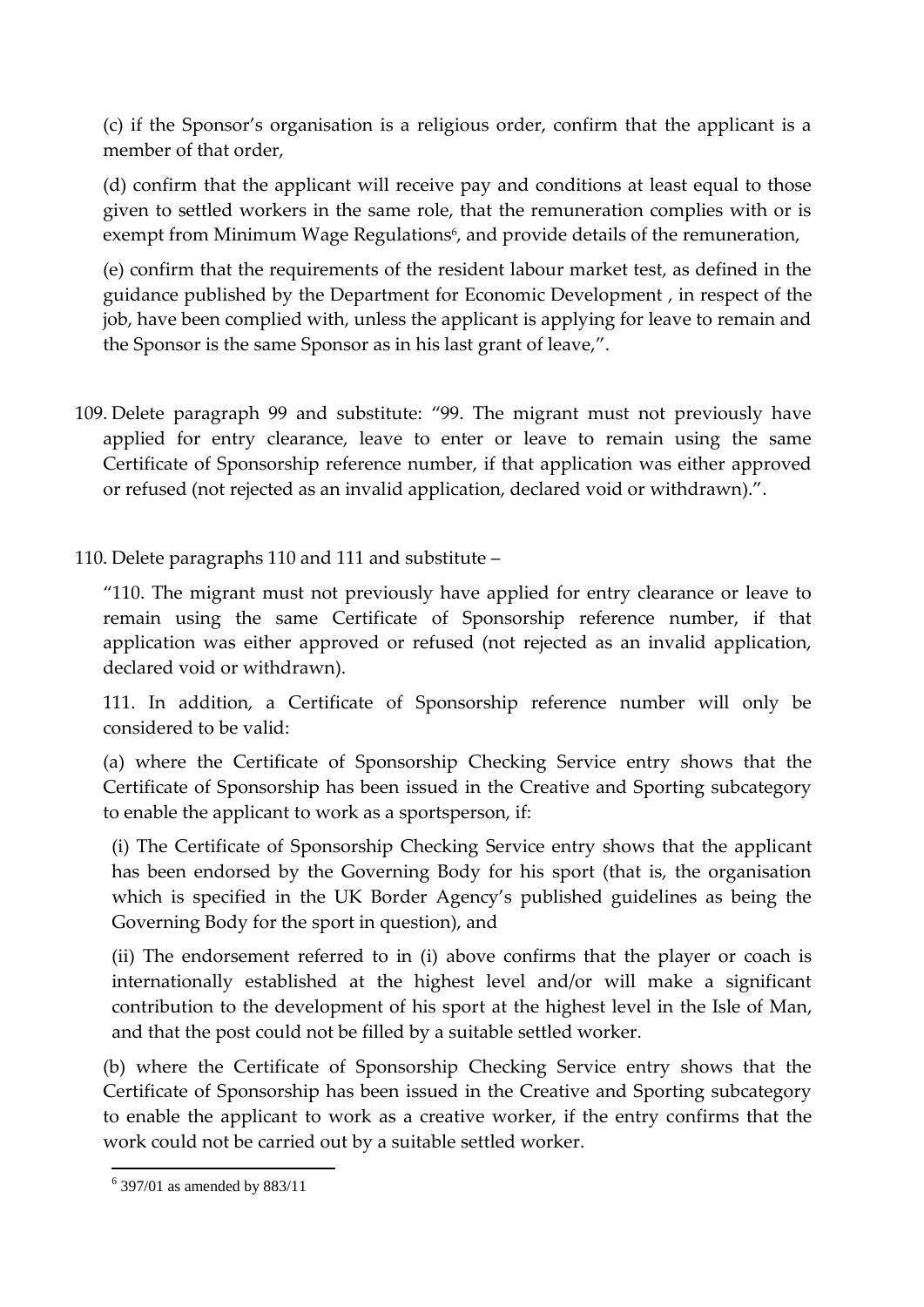(c) where the Certificate of Sponsorship Checking Service entry shows that the Certificate of Sponsorship has been issued in the Charity Workers subcategory, if the work the applicant is being sponsored to do is:

(i) voluntary fieldwork directly related to the purpose of the charity which is sponsoring him,

(ii) not paid (except reasonable expenses outlined in section 44 of the Minimum Wage Regulations,

(iii) not a permanent position.

(d) where the Certificate of Sponsorship Checking Service entry shows that the Certificate of Sponsorship has been issued in the Religious Workers subcategory, if the entry confirms:

(i) that the applicant is being sponsored to perform religious duties, which:

(1) must be work which is within the Sponsor's organisation, or directed by the Sponsor's organisation,

(2) may include preaching, pastoral work and non pastoral work, and (ii) an outline of the duties in (i),

(iii) if the Sponsor's organisation is a religious order, that the applicant is a member of that order;

(iv) that the applicant will receive pay and conditions at least equal to those given to settled workers in the same role,

(v) that the remuneration complies with or is exempt from Minimum Wage Regulations, and provides details of the remuneration,

(vi) that the applicant will not be displacing or denying an employment opportunity to a suitably qualified member of the resident labour force.

(e) where the Certificate of Sponsorship Checking Service entry shows that the Certificate of Sponsorship has been issued in the Government Authorised Exchange subcategory, if the entry confirms that the work, volunteering or job shadowing the applicant is being sponsored to do:

(i) meets the requirements of the individual exchange scheme, as published on the UK Border Agency website or by the Department for Economic Development,

(ii) does not fill a vacancy in the workforce,

(iii) is skilled to National Qualifications Framework level 3, as stated in the codes of practice for Tier 2 Sponsors published by the UK Border Agency, unless the applicant is being sponsored under an individual exchange scheme set up as part of the European Commission's Lifelong Learning Programme,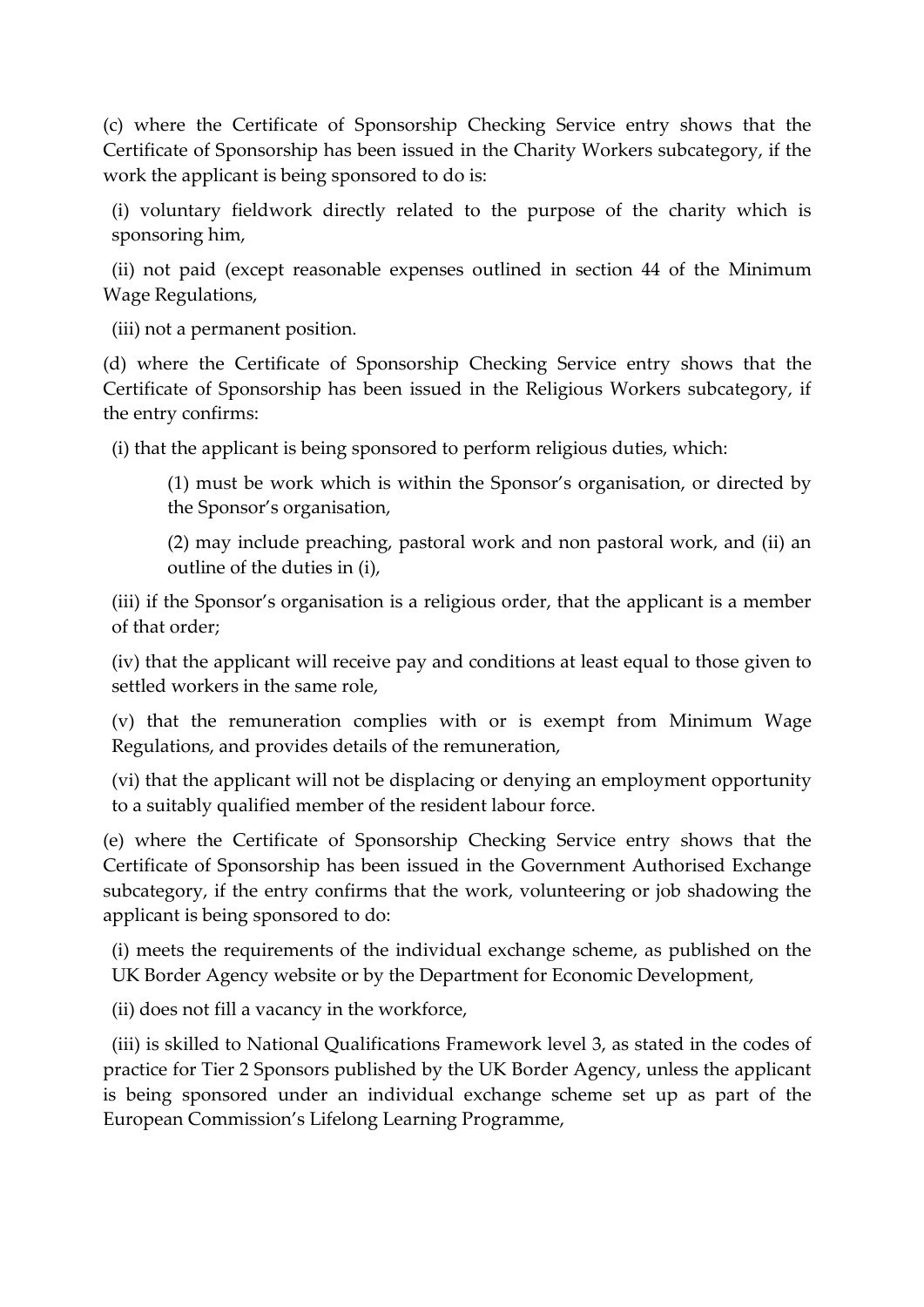(iv) conforms with all relevant Isle of Man legislation, such as the Minimum Wage Act 2001 (of Tynwald)<sup>7</sup>

(f) where the Certificate of Sponsorship Checking Service entry shows that the Certificate of Sponsorship has been issued in the International Agreement subcategory, if the entry confirms that applicant is being sponsored:

(i)

(ii) as an employee of an overseas government, or

(iii) as an employee of an international organisation established by international treaty signed by the UK or European Union, or

 $(iv)$ ".

- 111. In paragraph 116(ea), after "invalid application" insert ", declared void".
- 112. Delete paragraph 118(b).
- 113. In paragraph 118(c)(i)(3), after "where the student was granted permission", insert " $to$ ".
- 114. In paragraph 118(c)(ii)(3), after "where the student was granted permission", insert  $''$ to".
- 115. In paragraph 118(c)(iii)(3), after "where the student was granted permission", insert  $''$ to".
- 116. In paragraph 118, rename (c) as (b).

117. Delete paragraph 120.

- 118. In paragraph 120A, delete "assigned on or after 1 st March 2012"
- 119. In paragraph 120A, delete sub-paragraph (f), and substitute –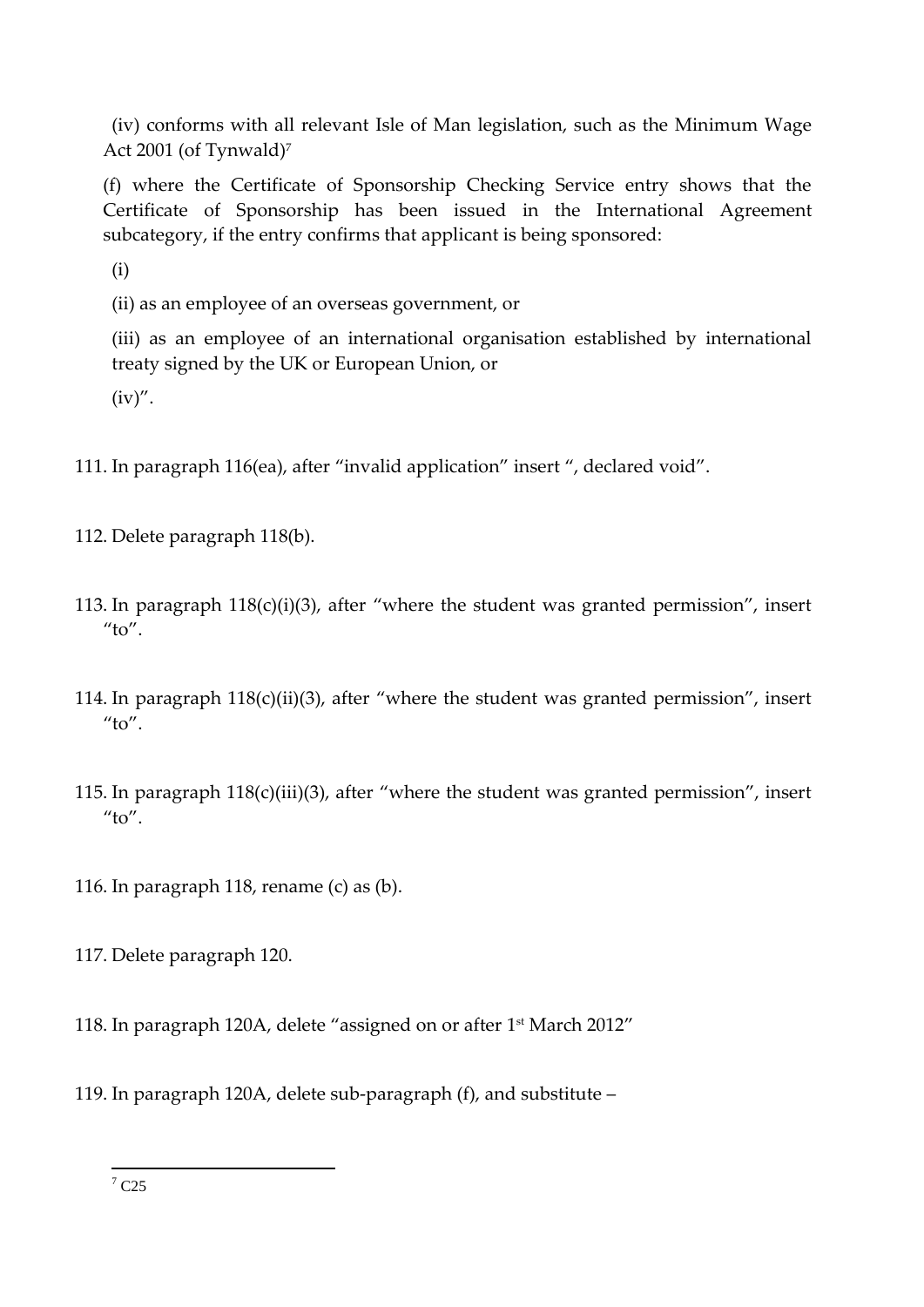"(f) Where the student is following a course of below degree level study including course –related work placement, the course can only be offered by a Highly Trusted Sponsor. If the course contains a course-related work placement, any period that the applicant will be spending on that placement must not exceed one third of the total length of the course spent in the Isle of Man except:

(i) where it is a statutory requirement that the placement should exceed one third of the total length of the course; or

(ii) where the placement does not exceed one half of the total length of the course undertaken in the Isle of Man and the student is following a course of degree level study and is either:

(a) sponsored by a Sponsor that is a Recognised Body or a body in receipt of public funding as a higher education institution from the Department for Education and Children".

120. After paragraph 123, insert -

"123A. In order to obtain points for a Visa Letter, the applicant must provide a valid Confirmation of Acceptance for Studies reference number.".

121. In paragraph 124(fa), after "invalid application" insert ", declared void".

122. In paragraph 124(fa), after "invalid application" insert ", declared void".

123. In paragraph 125A(b) delete "." and insert -

 $^{\prime\prime}$ , or

(c) where the application for entry clearance or leave to remain is for the applicant to commence a new course of study, not for completion of a course already commenced by way of re-sitting examinations or repeating a module of a course, the Sponsor must hold an A-rated or Highly Trusted Sponsor Licence and must not be a Legacy Sponsor,

(d) where the Confirmation of Acceptance for Studies is issued by a Legacy Sponsor or a B-rated sponsor, the Confirmation of Acceptance for Studies will only be valid if it is issued for completion of a course already commenced by way of re-sitting examinations or repeating a module of a course and the Confirmation of Acceptance for Studies must be for the same course as the course for which the last period of leave was granted to study with that same sponsor.".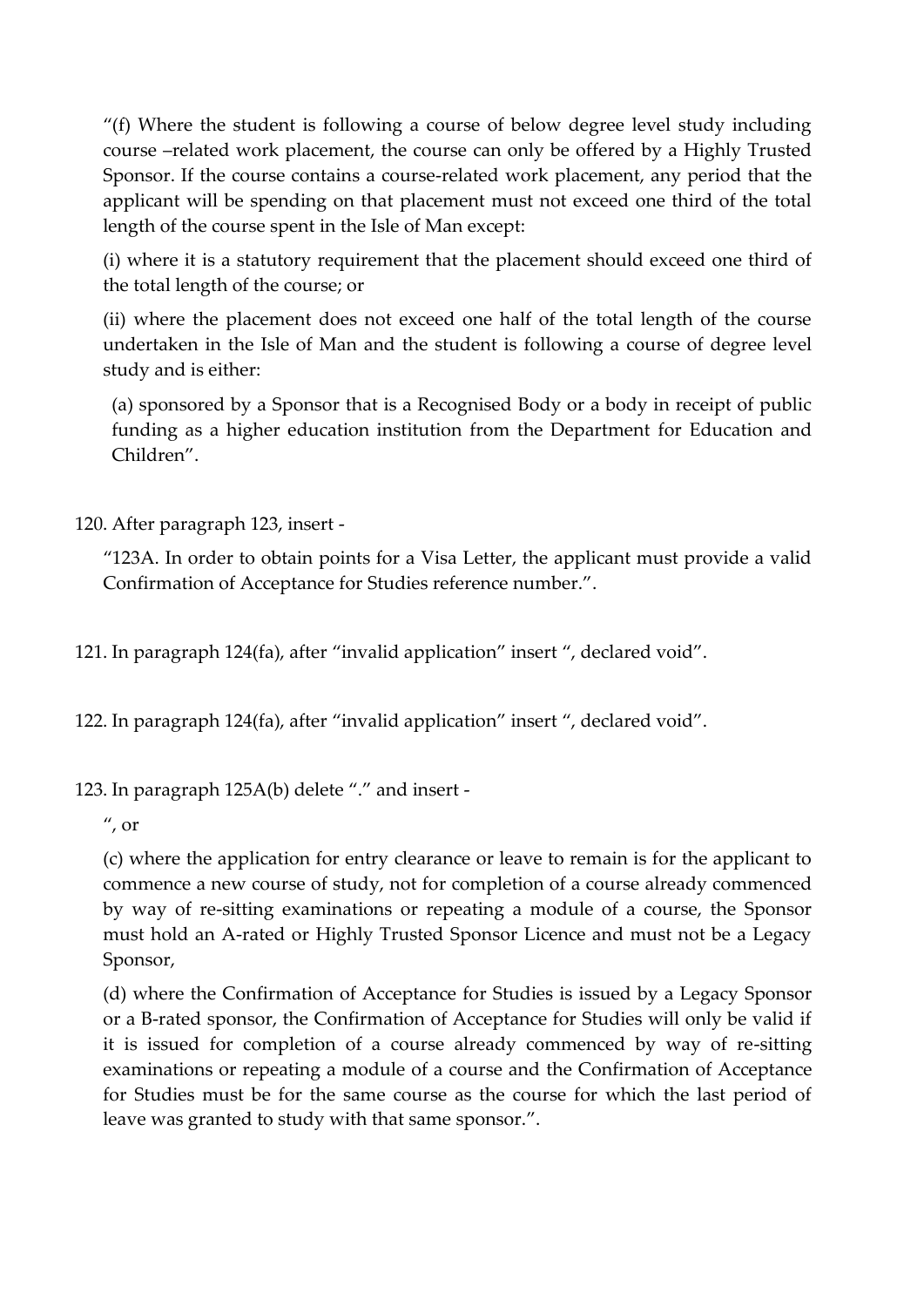### 124. Delete Appendix B and substitute –

# "**Appendix B - English language**

1. An applicant applying as a Tier 1 Migrant or Tier 2 Migrant must have 10 points for English language, unless applying:

(i) for entry clearance as a Tier 1 (Exceptional Talent) Migrant

(ii) for entry clearance or leave to remain as a Tier 1 (Investor) Migrant

(iii) for entry clearance as a Tier 2 (Intra-Company Transfer) Migrant

(iv) for a grant of leave to remain as a Tier 2 (Intra-Company Transfer) Migrant that would not extend his total stay in this category beyond 3 years.

2. The levels of English language required are shown in Table 1.

3. Available points for English language are shown in Table 2.

4. Notes to accompany the tables are shown below each table.

# **Table 1**

# **Level of English language required to score points**

| w<br>۰, |  |
|---------|--|
|---------|--|

| <b>Row</b> | Category                         | Applications                           | Level of English language required                                                                                                             |
|------------|----------------------------------|----------------------------------------|------------------------------------------------------------------------------------------------------------------------------------------------|
| Α          | Tier 1 (General)                 | Entry Clearance and<br>leave to remain | A knowledge of English equivalent<br>to level C1 or above of the Council<br>Europe's Common European<br>Οf<br>Framework for Language Learning. |
| B          | Tier 1 (Entrepreneur)            | Entry Clearance and<br>leave to remain |                                                                                                                                                |
|            | Tier 1 (Graduate<br>Entrepreneur | Leave to remain                        |                                                                                                                                                |

### **Tier 2**

| <b>Row</b> | Category                         | Applications                               | Level of English language required                                                                                                                                                      |
|------------|----------------------------------|--------------------------------------------|-----------------------------------------------------------------------------------------------------------------------------------------------------------------------------------------|
| E          | Tier 2 (Minister of<br>Religion) | Entry Clearance and<br>leave to remain     | A knowledge of English equivalent<br>to level B2 or above of the Council<br>of Europe's Common European<br>Framework for Language Learning                                              |
| F          | Tier 2 (General)                 | than the cases<br>in.<br>paragraph 5 below | Entry Clearance and   A knowledge of English equivalent<br>leave to remain, other to level B1 or above of the Council<br>of Europe's Common European<br>Framework for Language Learning |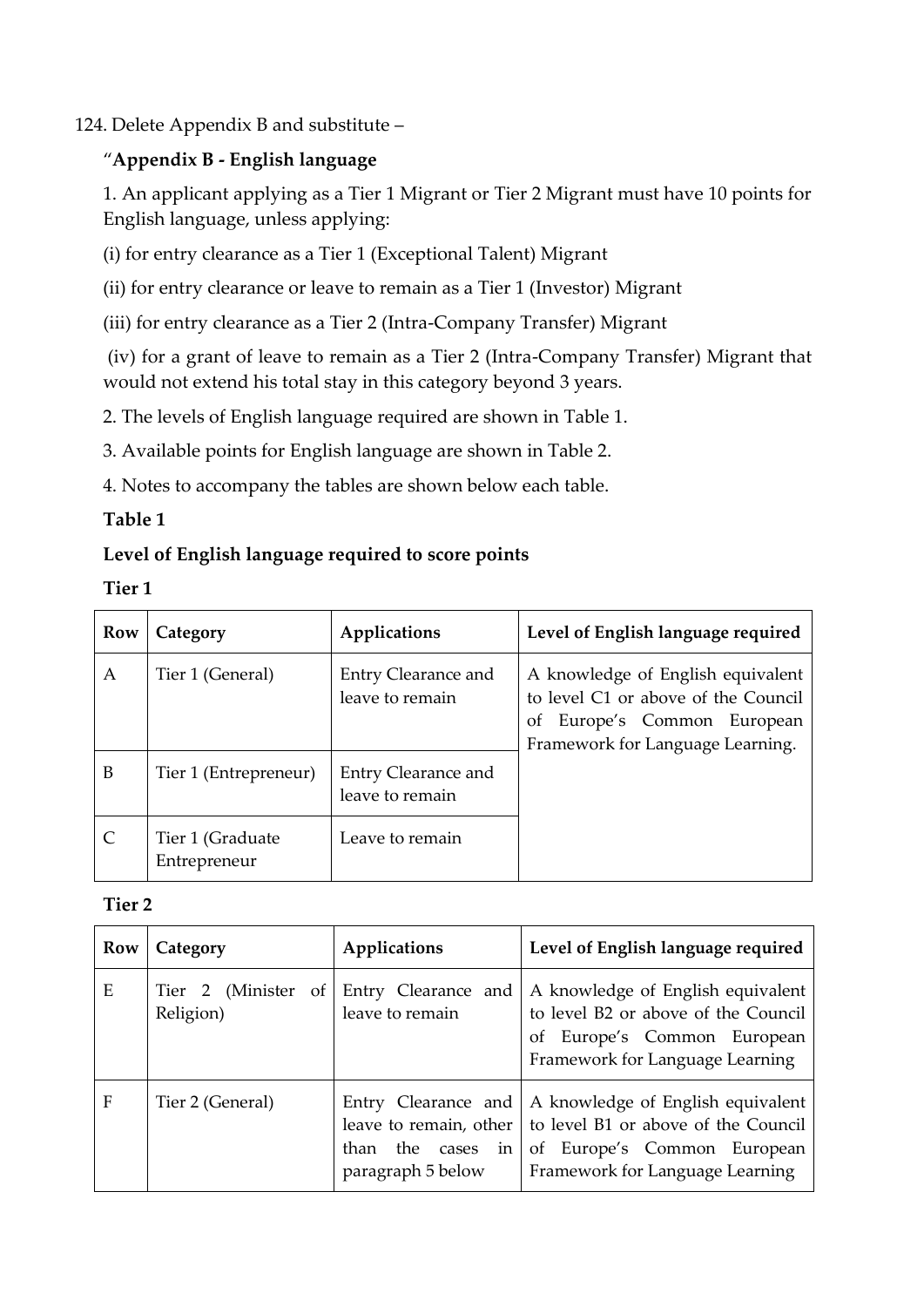| G | Tier 2 (Intra-Company<br>Transfer) | than<br>paragraph 1(iv) above                 | Leave to remain, other $\vert$ A knowledge of English equivalent<br>the cases in to level A1 or above of the Council<br>of Europe's Common European |
|---|------------------------------------|-----------------------------------------------|-----------------------------------------------------------------------------------------------------------------------------------------------------|
| H | Tier 2 (General)                   | Leave to remain cases<br>in paragraph 5 below | Framework for Language Learning                                                                                                                     |
|   | Tier 2 (Sportsperson)              | Entry Clearance and<br>leave to remain        |                                                                                                                                                     |

### **Notes**

5. An applicant applying for leave to remain as a Tier 2 (General) Migrant must have competence of English to a level A1 or above as set out in Table 1 above if:

(i) he previously had leave as:

(1) a Tier 2 (General) Migrant under the rules in place before 6 June 2011,

(2) a Qualifying Work Permit Holder,

(3) a representative of an overseas newspaper, news agency or Broadcasting organisation,

(4) a Member of the Operational Ground Staff of an Overseas-owned Airline, or

(5) a Jewish Agency Employee,

and

(ii) he has not been granted leave to remain in any other routes, or entry clearance or leave to enter in any route, since the grant of leave referred to in (i) above.

### **Table 2**

### **Points available for English language**

| Factor                                          | Points |
|-------------------------------------------------|--------|
| National of a majority English speaking country | 10     |
| Degree taught in English                        | 10     |
| Passed an English language test                 | 10     |
| Met requirement in a previous grant of leave    | 10     |
| Transitional arrangements                       | 10     |

### **Notes**

**National of a majority English speaking country**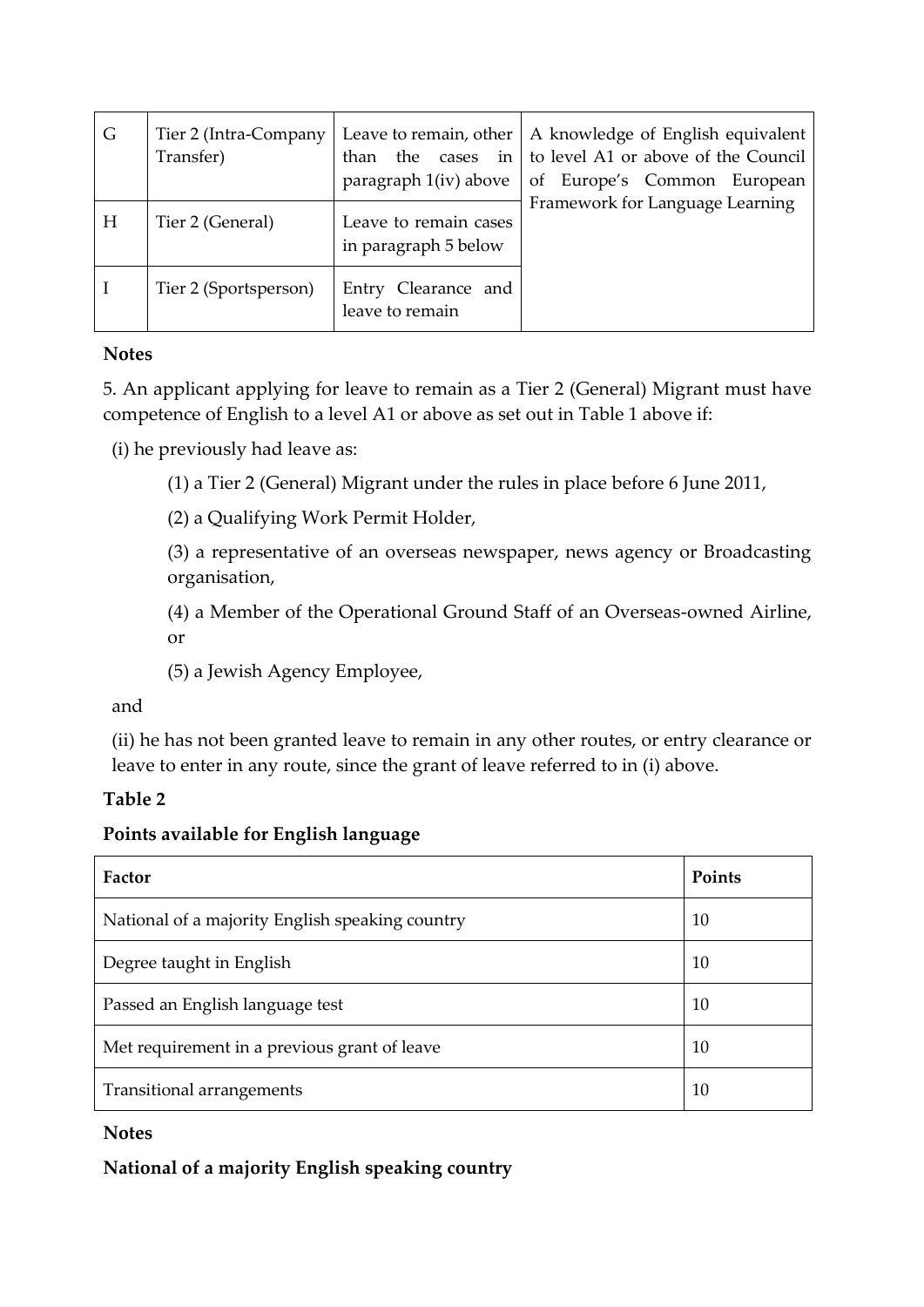6. 10 points will only be awarded for being a national of a majority English speaking country if the applicant has the relevant level of English language shown in Table 1 and:

(i) is a national of one of the following countries:

Antigua and Barbuda Australia The Bahamas Barbados Belize Canada Dominica Grenada Guyana Jamaica New Zealand St Kitts and Nevis St Lucia St Vincent and the Grenadines Trinidad and Tobago USA and (ii) provides the specified documents.

# **Degree taught in English**

7. 10 points will be awarded for a degree taught in English if the applicant has the relevant level of English language shown in Table 1 and:

(i) has obtained an academic qualification (not a professional or vocational qualification) which either:

(1) is deemed by UK NARIC to meet the recognised standard of a Bachelor's degree (not a Master's degree or a PhD) in the UK, and UK NARIC has confirmed that the degree was taught or researched in English to level C1 of the Council of Europe's Common European Framework for Language learning or above

or: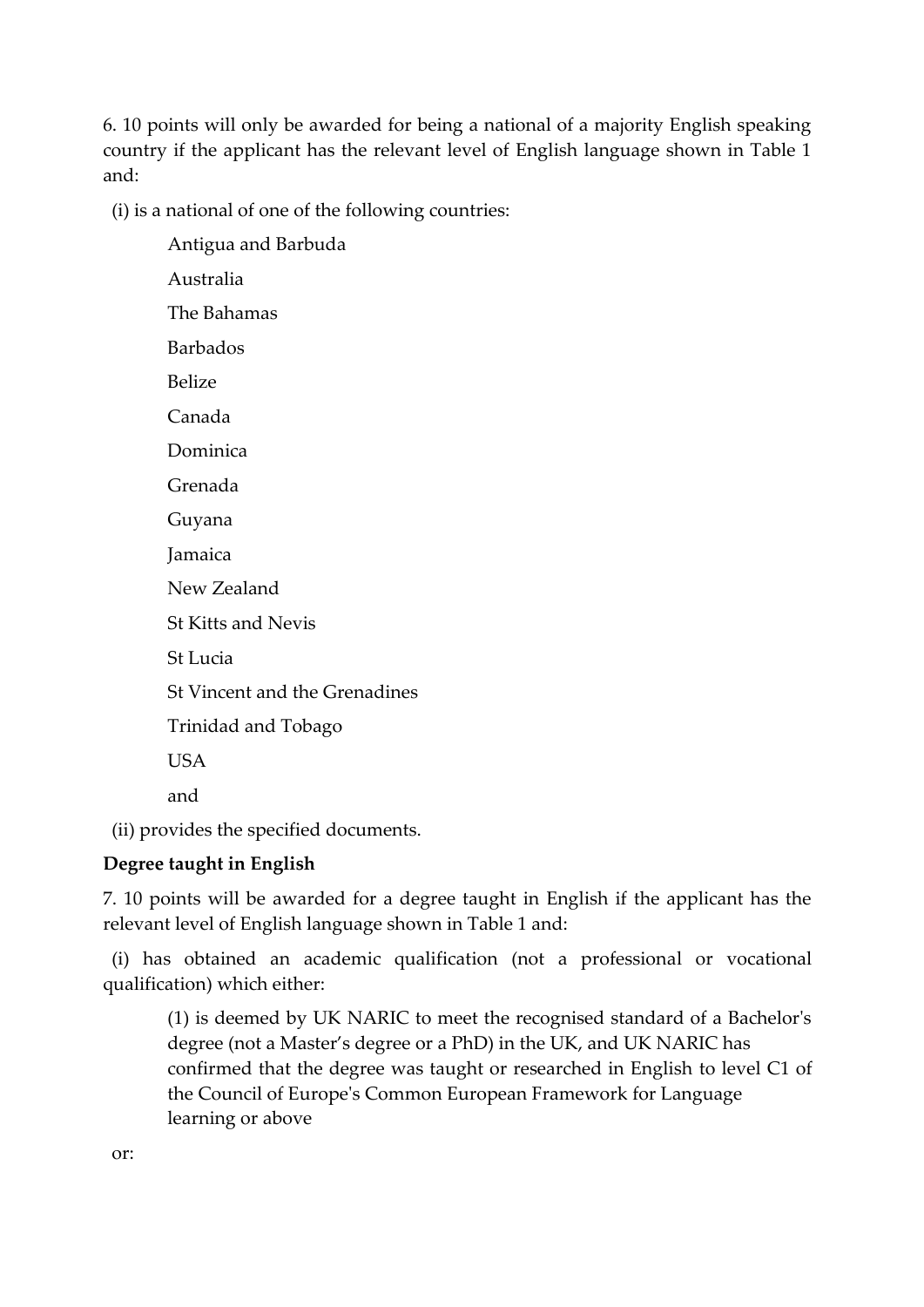(2) is deemed by UK NARIC to meet or exceed the recognised standard of a Bachelor's or Master's degree or a PhD in the UK, and is from an educational establishment in one of the following countries:

Antigua and Barbuda Australia The Bahamas Barbados Belize Dominica Grenada Guyana Ireland Jamaica New Zealand St Kitts and Nevis St Lucia St Vincent and the Grenadines Trinidad and Tobago the UK the USA, and

(ii) provides the specified evidence to show he has the qualification.

8. If the applicant is required to have competence of English to level A1 as set out in Table 1 above (rows G to I) , 10 points will be awarded for a degree taught in English if the applicant has the relevant level of English language shown in Table 1 and:

(i) has obtained an academic qualification (not a professional or vocational qualification) which is deemed by UK NARIC to meet or exceed the recognised standard of a Bachelor's or Master's degree or a PhD in the UK, and

(ii) provides the specified evidence to show that:

(1) he has the qualification, and

(2) the qualification was taught or researched in English.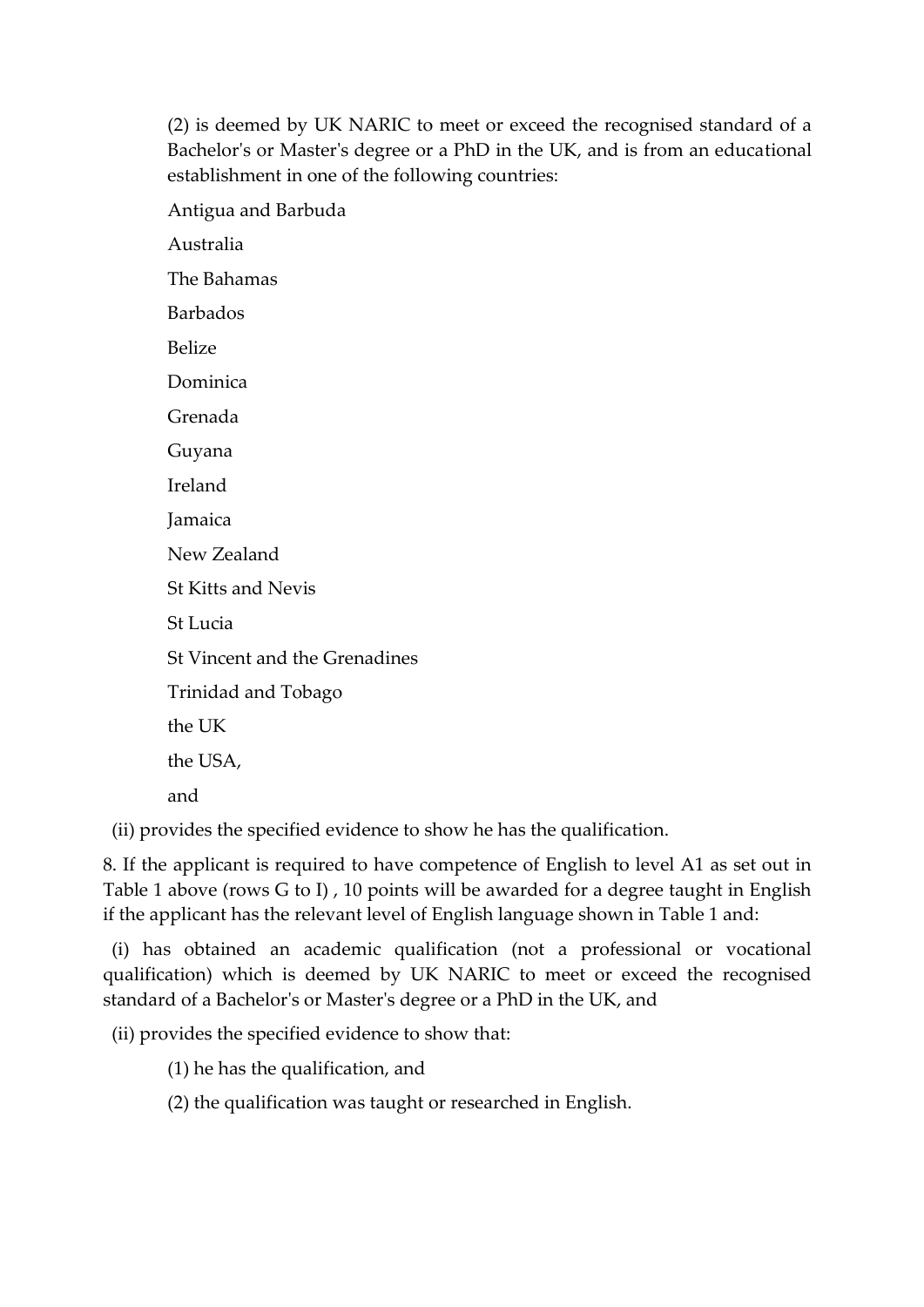9. An applicant for leave to remain as a Tier 1 (Graduate Entrepreneur) can only score the required 10 points for English language by having a qualification taught in English and scoring 75 points under Table 10, Appendix A.

### **Passed an English language test**

10. 10 points will only be awarded for passing an English language test if the applicant has the relevant level of English language shown in Table 1 and provides an original English language test document from an English language test provider approved by the Secretary of State for these purposes, which is within its validity date and clearly shows:

(1) the applicant's name,

(2) the qualification obtained, which must meet or exceed the relevant level shown in Table 1 in all four components (reading, writing, speaking and listening), unless the applicant was exempted from sitting a component on the basis of his disability, and

(3) the date of the award.

# **Met requirement in a previous grant of leave**

11. Subject to paragraph 14 below, 10 points will be awarded for meeting the requirement in a previous grant of leave if the applicant:

(i) has ever been granted leave as a Tier 1 (General) Migrant or a Tier 1 (Entrepreneur) Migrant or Business person, or

(ii) has ever been granted leave as a Highly Skilled Migrant under the Rules in place on or after 5 December 2006.

12. Subject to paragraph 14 below, where the application falls under rows D to I of Table 1 above, 10 points will be awarded for meeting the requirement in a previous grant of leave if the applicant has ever been granted:

(i) leave as a Minister of Religion (not as a Tier 2 (Minister of Religion) Migrant) under the Rules in place on or after 19 April 2007, or

(ii) leave as a Tier 2 (Minister of Religion) Migrant, provided that when he was granted that leave he obtained points for English language for being a national of a majority English speaking country, a degree taught in English, or passing an English language test.

13. Subject to paragraph 14 below, where the application falls under row D or rows F to I of table 1 above, 10 points will be awarded for meeting the requirement in a previous grant of leave if the applicant has ever been granted:

(i) leave as a Tier 2 (General) Migrant under the Rules in place on or after 6 June 2011, provided that when he was granted that leave he obtained points for having a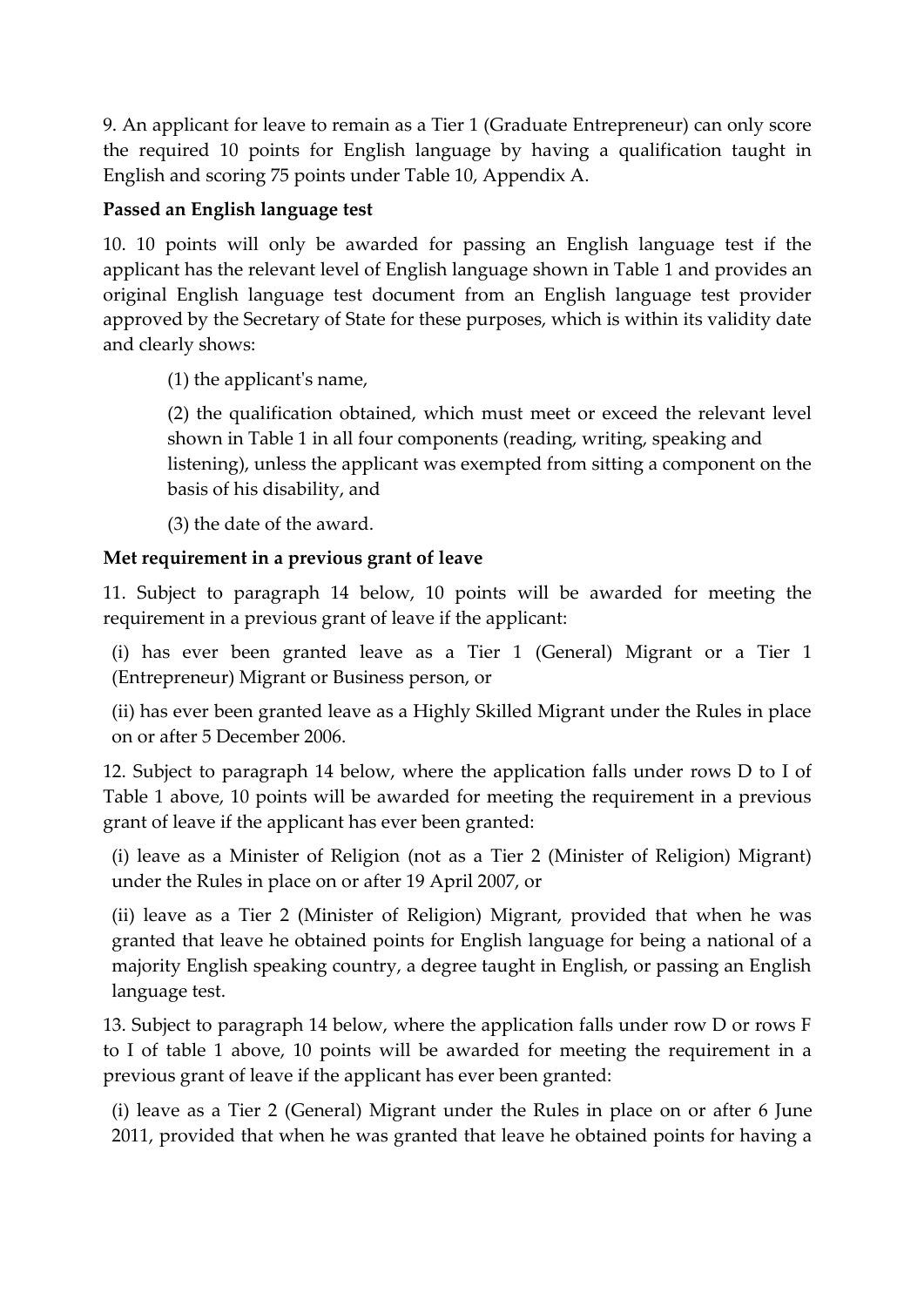knowledge of English equivalent to level B1 of the Council of Europe's Common European Framework for Language Learning or above, or

(ii) leave to remain as a Tier 1 (Exceptional Talent) Migrant.

14. Where the application falls under rows G to I of table 1 above, 10 points will be awarded for meeting the requirement in a previous grant of leave if the applicant has ever been granted:

(i) leave as a Minister of Religion (not as a Tier 2 (Minister of Religion) Migrant) under the Rules in place on or after 23 August 2004,

(ii) leave as a Tier 2 Migrant, provided that when he was granted that leave he obtained points for English language for being a national of a majority English speaking country, a degree taught in English, or passing an English language test.

15. No points will be awarded for meeting the requirement in a previous grant of leave if false representations were made or false documents or information were submitted (whether or not to the applicant's knowledge) in relation to the requirement in the application for that previous grant of leave.

### **Transitional arrangements**

16. 10 points will be awarded for English language if the applicant:

(a) is applying for leave to remain as a Tier 2 (General) or a Tier 2 (Intra-Company Transfer) Migrant, and

(b) has previously been granted entry clearance, leave to enter or leave to remain as:

(i) a Jewish Agency Employee,

(ii) a Member of the Operational Ground Staff of an Overseas-owned Airline,

(iii) a Minister of Religion, Missionary or Member of a Religious Order,

(iv) a Qualifying Work Permit Holder, (v) a Representative of an Overseas Newspaper, News Agency or Broadcasting Organisation and

(c) has not been granted leave in any categories other than Tier 2 (General), Tier 2 (Intra-Company Transfer) and those listed in (b) above under the Rules in place since 26 July 2010.

17. 10 points will be awarded for English language if the applicant:

(a) is applying for leave to remain as a Tier 2 (Minister of Religion) Migrant,

(b) has previously been granted entry clearance, leave to enter and/or leave to remain as a Minister of Religion, Missionary or Member of a Religious Order, and

(c) has not been granted leave in any categories other than Tier 2 (Minister of Religion) and those listed in (b) above under the Rules in place since 26 July 2010.

18. 10 points will be awarded for English language if the applicant: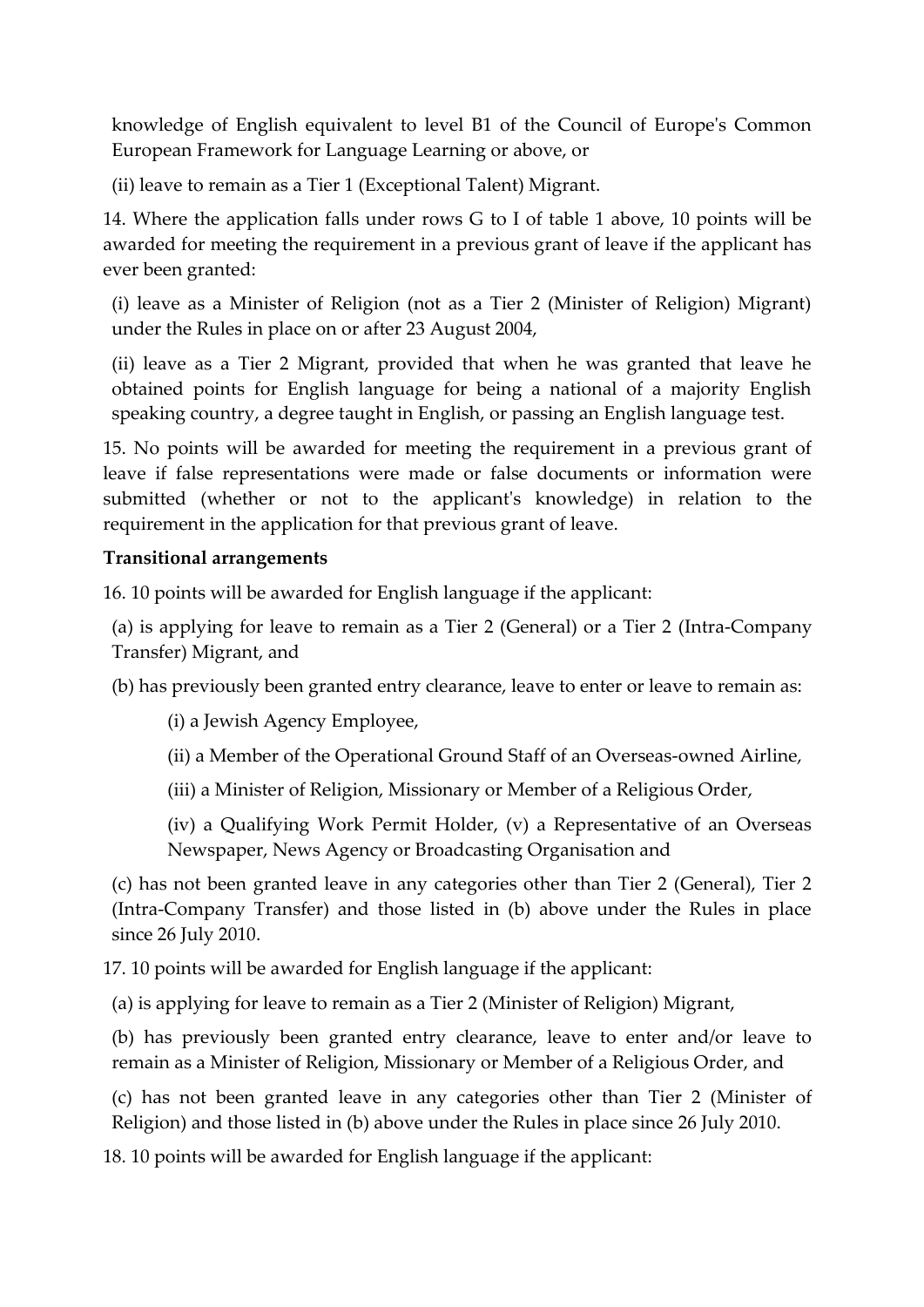(a) is applying for leave to remain as a Tier 2 (Sportsperson) Migrant,

(b) has previously been granted entry clearance, leave to enter and/or leave to remain as a Qualifying Work Permit Holder, and

(c) has not been granted leave in any categories other than Tier 2 (Sportsperson) and as a Qualifying Work Permit Holder under the Rules in place since 26 July 2010.".

125. Appendix C is amended in accordance with paragraphs 126 to 145.

126. After paragraph 1A(i), insert –

"(j) No points will be awarded where the specified documents show that the funds are held in a financial institution with which the UK Border Agency is unable to make satisfactory verification checks. A list of financial institutions which do not satisfactorily verify financial statements is published on the UK Border Agency website.".

127. In the table in paragraph 2(a), delete "£2,800" and substitute "£3,100".

128. In the table in paragraph 2(b), delete "£800" and substitute "£900".

129. In the table in paragraph 5(a), delete "£800" and substitute "£900".

130. Delete paragraph 5(c).

131. In paragraph 5(d), delete "£800" and substitute "£900".

132. In paragraph 5, renumber (d) as (c).

133. In the table in paragraph 7, delete "£1,600" and substitute "£1,800".

134. In the table in paragraph 9, delete "£800" and substitute "£900".

135. In paragraph 11, after "in the manner specified in paragraph 13", insert "and 13A".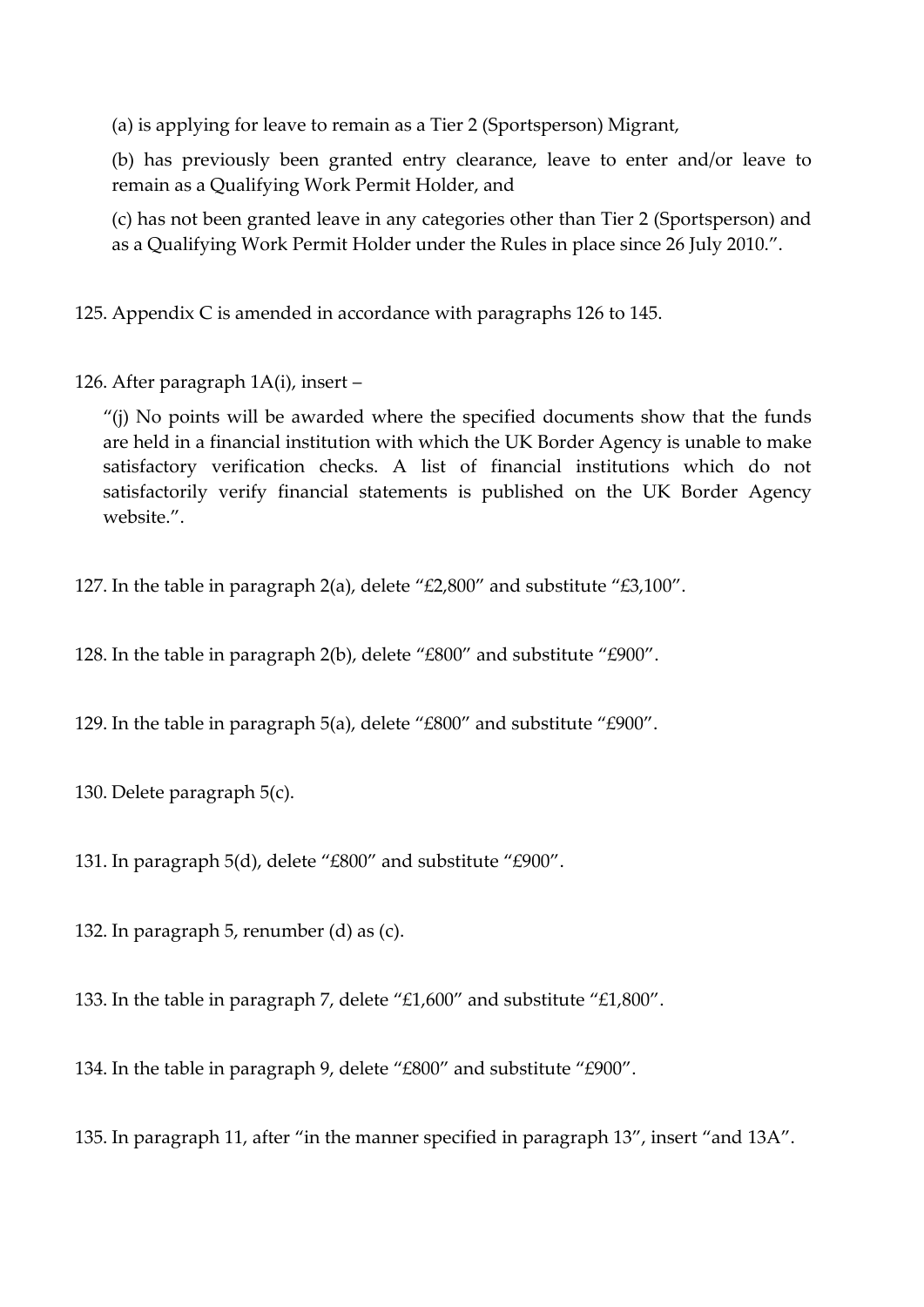- 136. In the table in paragraph 11, delete both instances of "£800" and substitute "£1,000" in both cases.
- 137. In the table in paragraph 11, delete both instances of "£600" and substitute "£800" in both cases.
- 138. Delete paragraph 13A and substitute –

"13A. In assessing whether the requirements of Appendix C, paragraph 11 are met, where an applicant pays a deposit on account to the sponsor for accommodation costs the maximum amount that will be offset against the total maintenance requirement to be met is £1,000 irrespective of the actual amount of the deposit paid.".

- 139. In paragraph 16 after "in the manner specified in paragraph 21", insert "and 21A".
- 140. In paragraph 16(b) under criterion "Where the child is (or will be) studying at a nonresidential independent school and is in a private foster care arrangement (see notes below) or staying with and cared for by a close relative" delete "£500" and substitute "£550".
- 141. In paragraph 16(b) under criterion "Where the child is (or will be) studying at a nonresidential independent school, is under the age of 12 and is (or will be) accompanied by a parent" delete "£1333 per month of stay" and substitute "£1500 per month of stay".
- 142. In paragraph 16(b) under criterion "Where the child is (or will be) studying at a nonresidential independent school, is under the age of 12 and is (or will be) accompanied by a parent" delete "£1333 per month, plus £533" and substitute "£1500 per month, plus £600".
- 143. In paragraph 16(b) under criterion "Where the child is aged 16 or 17 years old and is living independently" in sub-paragraph i) delete "£600" and substitute "£700".
- 144. In paragraph 16(b) under criterion "Where the child is aged 16 or 17 years old and is living independently" in sub-paragraph ii) delete "£600" and substitute "£700".
- 145. Delete paragraph 21A, and substitute: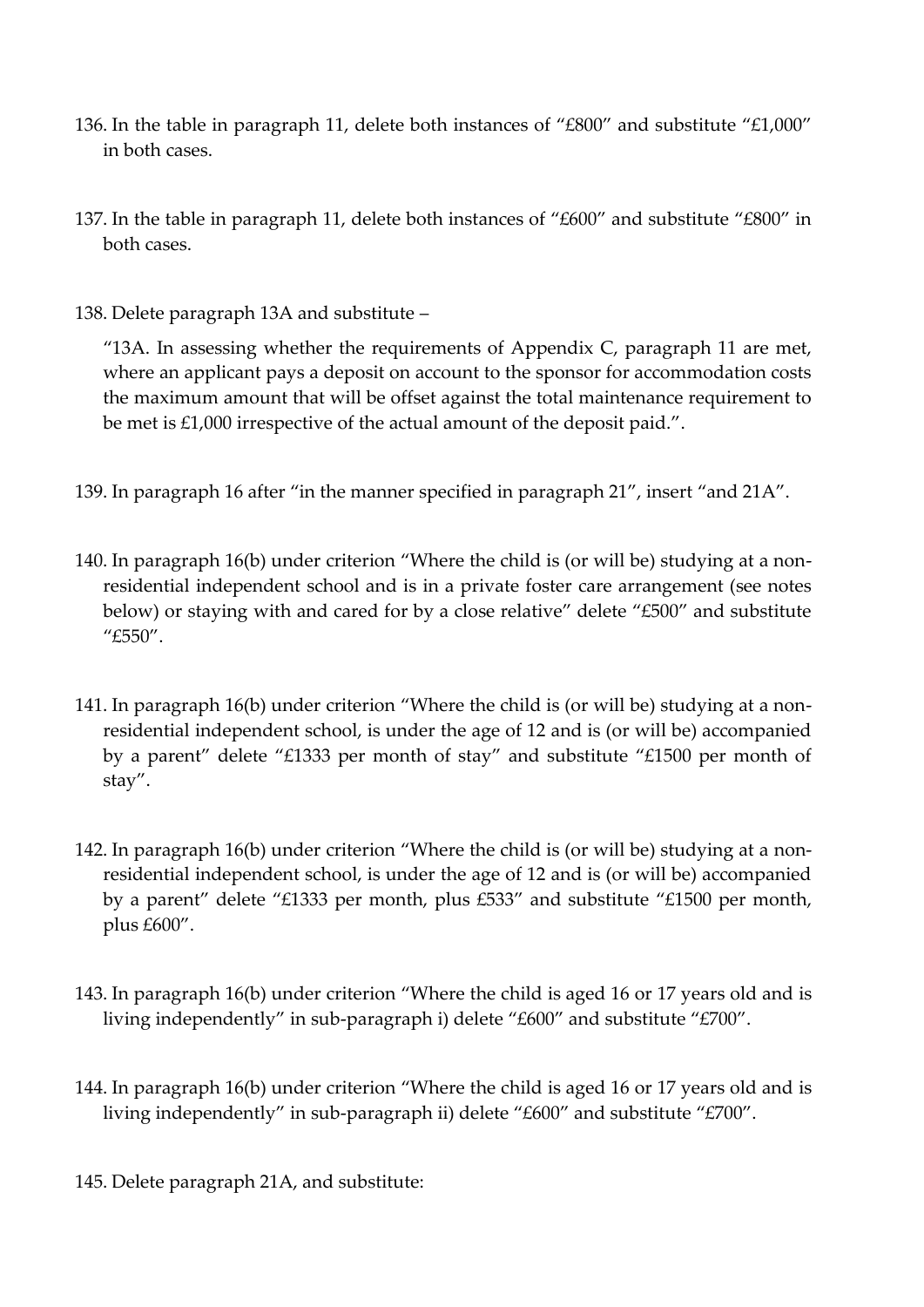"21A. In assessing whether the requirements of Appendix C, paragraph 11 are met, where an applicant pays a deposit on account to the sponsor for accommodation costs the maximum amount that will be offset against the total maintenance requirement to be met is £1,000 irrespective of the actual amount of the deposit paid.".

146. Appendix E is amended in accordance with paragraphs 147 to 156.

147. In paragraph (a), delete "£1,600" and substitute "£1,800".

148. In paragraph (b)(ii), delete "£533" and substitute "£600".

149. In paragraph (ba)(1), delete "£400" and substitute "£450".

- 150. In paragraph (g), after "referred to in (f) above" insert "on the date of the application and".
- 151. In paragraph (g)(i), delete "ending no earlier than one calendar month before the date of application, ".
- 152. In paragraph (g)(ii), delete "ending no earlier than one calendar month before the date of application, ".
- 153. In paragraph (i)(3), delete "the first month of the relevant Points Based System Migrant's employment" and substitute "the first month of the dependant's leave, if granted".
- 154. In paragraph (i)(3), delete "£533" and substitute "£600".
- 155. In paragraph (ia), delete ", and the Relevant Points Based System Migrant to whom the application is connected has, or is being granted, leave as a Tier 4 (General) Student".
- 156. After paragraph (l), insert –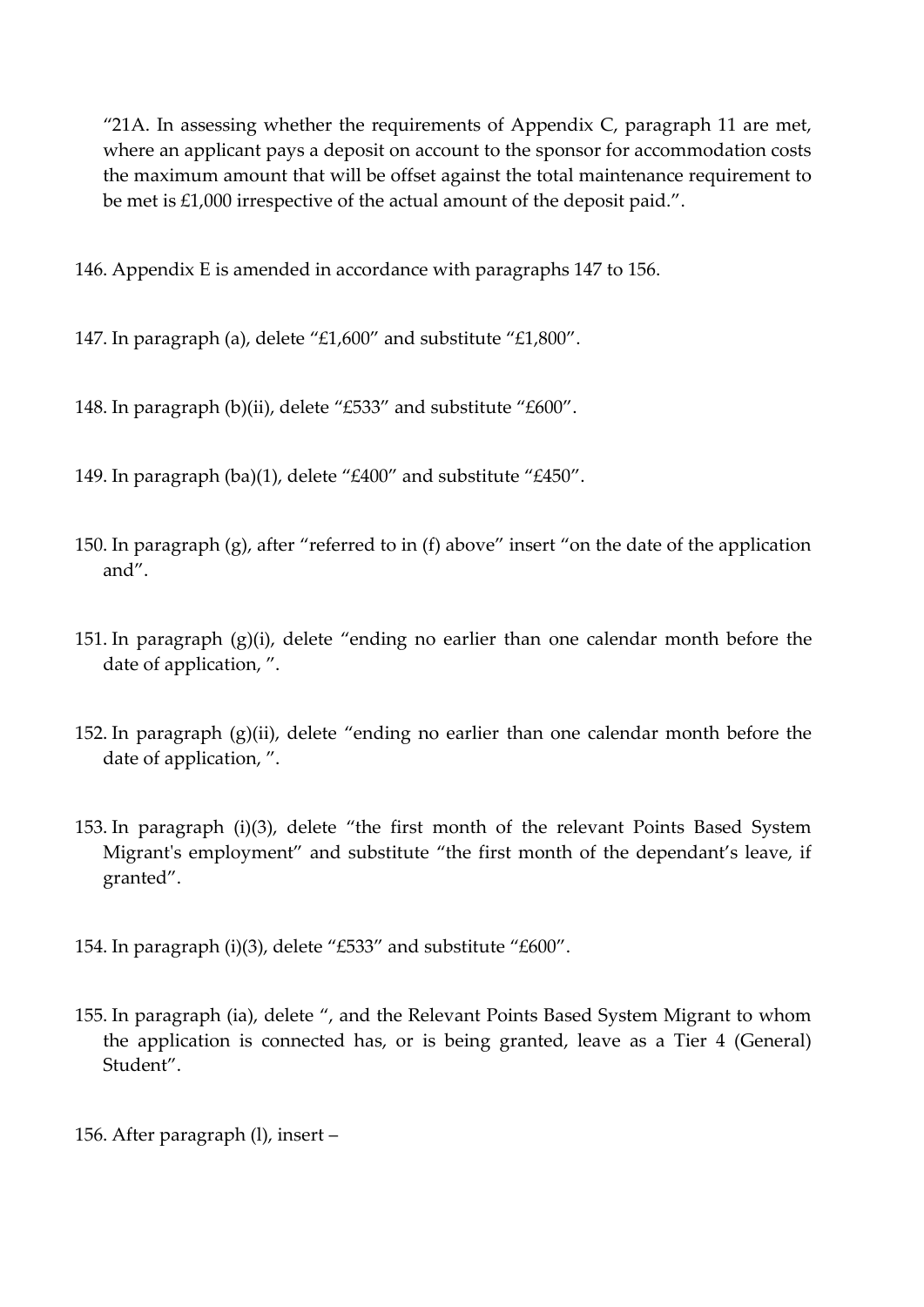"(m) The end date of the 90-day and 28-day periods referred to in  $(g)$  above will be taken as the date of the closing balance on the most recent of the specified documents, and must be no earlier than 31 days before the date of application.".

### 157. At the end of Appendix F insert:

**"Immigration Rules as at 1 st October 2012 relating to overseas qualified nurses of midwives, work permit employment and Tier 1 (Post Study Work) Migrants**

### **Overseas qualified nurse or midwife**

### **Requirements for an extension of stay as an overseas qualified nurse or midwife**

69P. The requirements to be met by a person seeking an extension of stay as an overseas qualified nurse or midwife are that the applicant:

(i) [NOT USED]

(ii) [DELETED]

### (iii) [DELETED]

(iv) has leave to enter or remain as an overseas qualified nurse or midwife in accordance with paragraphs 69M - 69R of these Rules; and

(v) meets the requirements set out in paragraph 69M (i) - (vi); and

(vi) can provide satisfactory evidence of regular attendance during any previous period of supervised practice or midwife adaptation course; and

(vii) if he has previously been granted leave:

(a) as an overseas qualified nurse or midwife under paragraphs 69M-69R of these Rules, or

(b) to undertake an adaptation course as a student nurse under paragraphs 63 - 69 of these Rules;

is not seeking an extension of stay in this category which, when amalgamated with those previous periods of leave, would total more than 18 months; and

(viii) if his previous studies, supervised practice placement or midwife adaptation programme placement were sponsored by a government or international scholarship agency, he has the written consent of his official sponsor to remain in the Isle of Man as an overseas qualified nurse or midwife.

# **Extension of stay as an overseas qualified nurse or midwife**

69Q. An extension of stay as an overseas qualified nurse or midwife may be granted for a period not exceeding 18 months, provided that the Lieutenant Governor is satisfied that each of the requirements of paragraph 69P is met.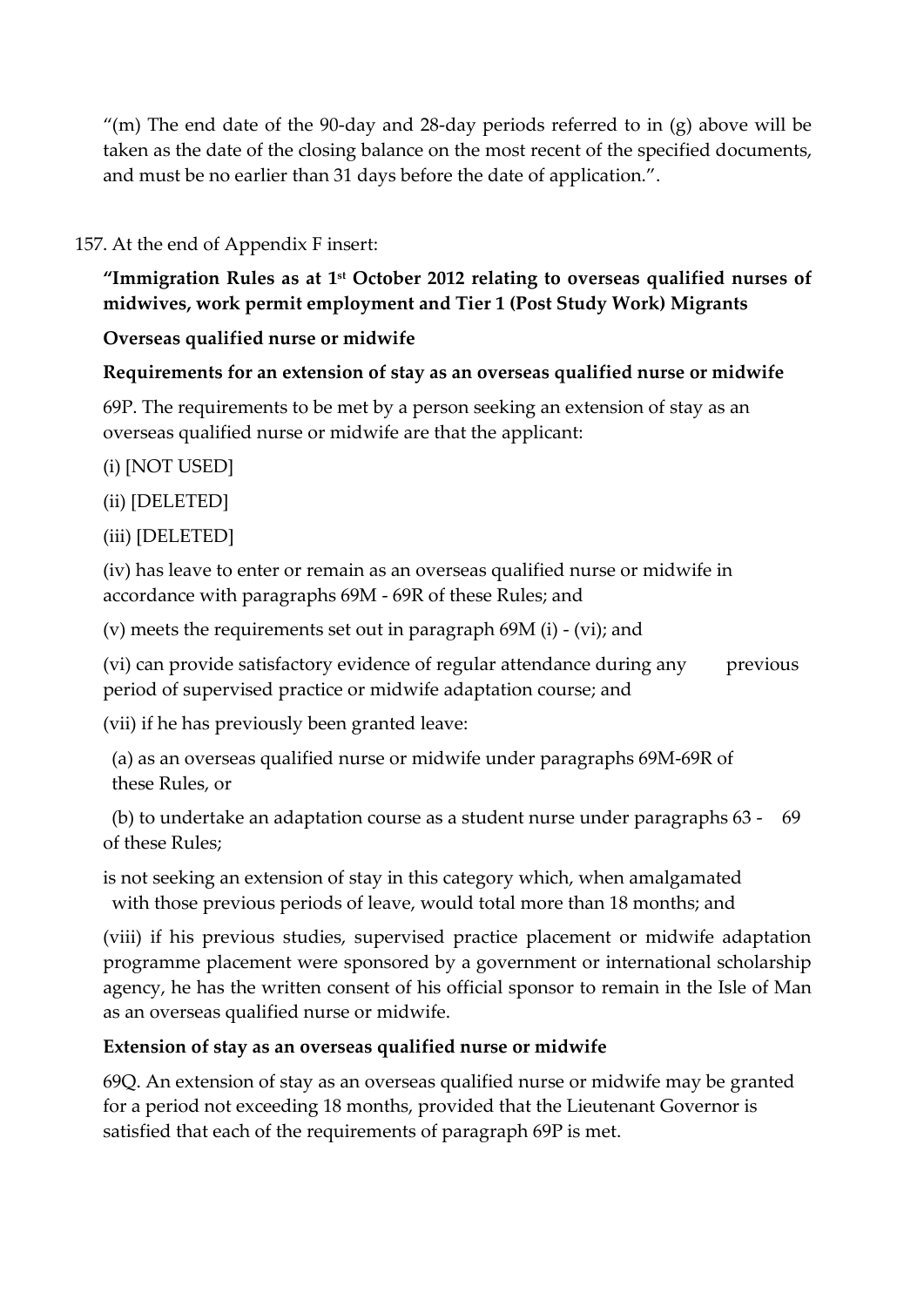# **Refusal of extension of stay as an overseas qualified nurse or midwife**

69 R. An extension of stay as an overseas qualified nurse or midwife is to be refused if the Lieutenant Governor is not satisfied that each of the requirements of paragraph 69P is met.

### **Work permit employment**

# **Requirements for leave to enter the Isle of Man for work permit employment**

128. The requirements to be met by a person coming to the Isle of Man to seek or take employment (unless he is otherwise eligible for admission for employment under these Rules or is eligible for admission as a seaman under contract to join a ship due to leave British waters) are that he;

(i) holds a valid Department of Trade and Industry work permit; and

(ii) is not of an age which puts him outside the limits for employment; and

(iii) is capable of undertaking the employment specified in the work permit; and

(iv) does not intend to take employment except as specified in his work permit; and

(v) is able to maintain and accommodate himself and any dependants adequately without recourse to public funds; and

(vi) in the case of a person in possession of a work permit which is valid for a period of 12 months or less intends to leave the Isle of Man at the end of his approved employment; and

(vii) holds a valid Isle of Man entry clearance for entry in this capacity except where he holds a work permit valid for six months or less or he is a British National (Overseas), a British overseas territories citizen, a British Overseas citizen, a British protected person or a person who under the British Nationality Act 1981 is a British subject.

### **Leave to enter for work permit employment**

129. A person seeking leave to enter the Isle of Man for the purpose of work permit employment may be admitted for a period not exceeding the period of employment approved by the Department of Trade and Industry (as specified in his work permit), subject to a condition restricting him to that approved employment, provided he is able to produce to the Immigration Officer, on arrival, a valid Isle of Man entry clearance for entry in this capacity or, where entry clearance is not required, provided that the Immigration Officer is satisfied that each of the requirements of paragraph 128(i) - (vi) are met.

# **Refusal of leave to enter as a work permit holder**

130. Leave to enter for the purpose of work permit employment is to be refused if a valid Isle of Man entry clearance for entry in this capacity is not produced to the Immigration Officer on arrival or, where entry clearance is not required, if the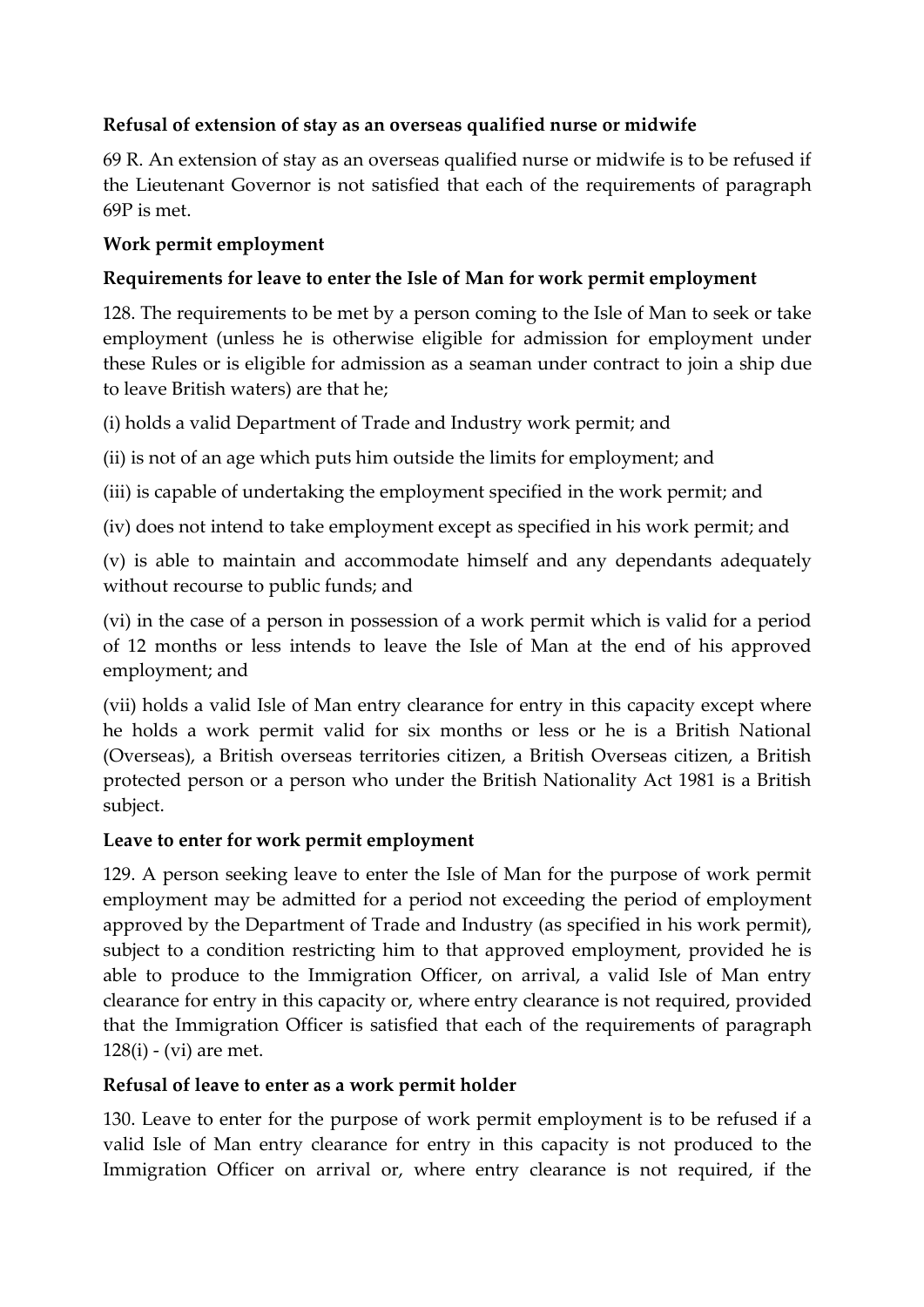Immigration Officer is not satisfied that each of the requirements of paragraph 128(i) – (vi) are met.

# **Tier 1 (Post-Study Work) migrants**

# **245F. Purpose**

The purpose of this route is to encourage international graduates who have studied in the Isle of Man to stay on and do skilled or highly skilled work.

# **245FA. Entry to the Isle of Man**

All migrants arriving in the Isle of Man and wishing to enter as a Tier 1 (Post-Study Work) Migrant must have a valid entry clearance for entry under this route. If they do not have a valid entry clearance, entry will be refused.

# **245FB. Requirements for entry clearance**

To qualify for entry clearance as a Tier 1 (Post-Study Work) Migrant, an applicant must meet the requirements listed below. If the applicant meets these requirements, entry clearance will be granted. If the applicant does not meet these requirements, the application will be refused.

Requirements –

(a) The applicant must not fall for refusal under the general grounds for refusal.

(b) The applicant must not previously have been granted entry clearance or leave to remain as a Tier 1 (Post-Study Work) Migrant as a Participant in the International Graduates Scheme (or its predecessor, the Science and Engineering Graduates Scheme), or as a Participant in the Fresh Talent: Working in Scotland Scheme.

(c) The applicant must have a minimum of 75 points under paragraphs 66 to 72 of Appendix A.

(d) The applicant must have a minimum of 10 points under paragraphs 1 to 3 of Appendix B.

(e) The applicant must have a minimum of 10 points under paragraphs 1 to 2 of Appendix C.

 $(f)$  If:

(i) the studies that led to the qualification for which the applicant obtains points under paragraphs 66 to 72 of Appendix A were sponsored by a Government or international scholarship agency, and

(ii) those studies came to an end 12 months ago or less

the applicant must provide the unconditional written consent of the sponsoring Government or agency to the application and must provide the specified documents to show that this requirement has been met.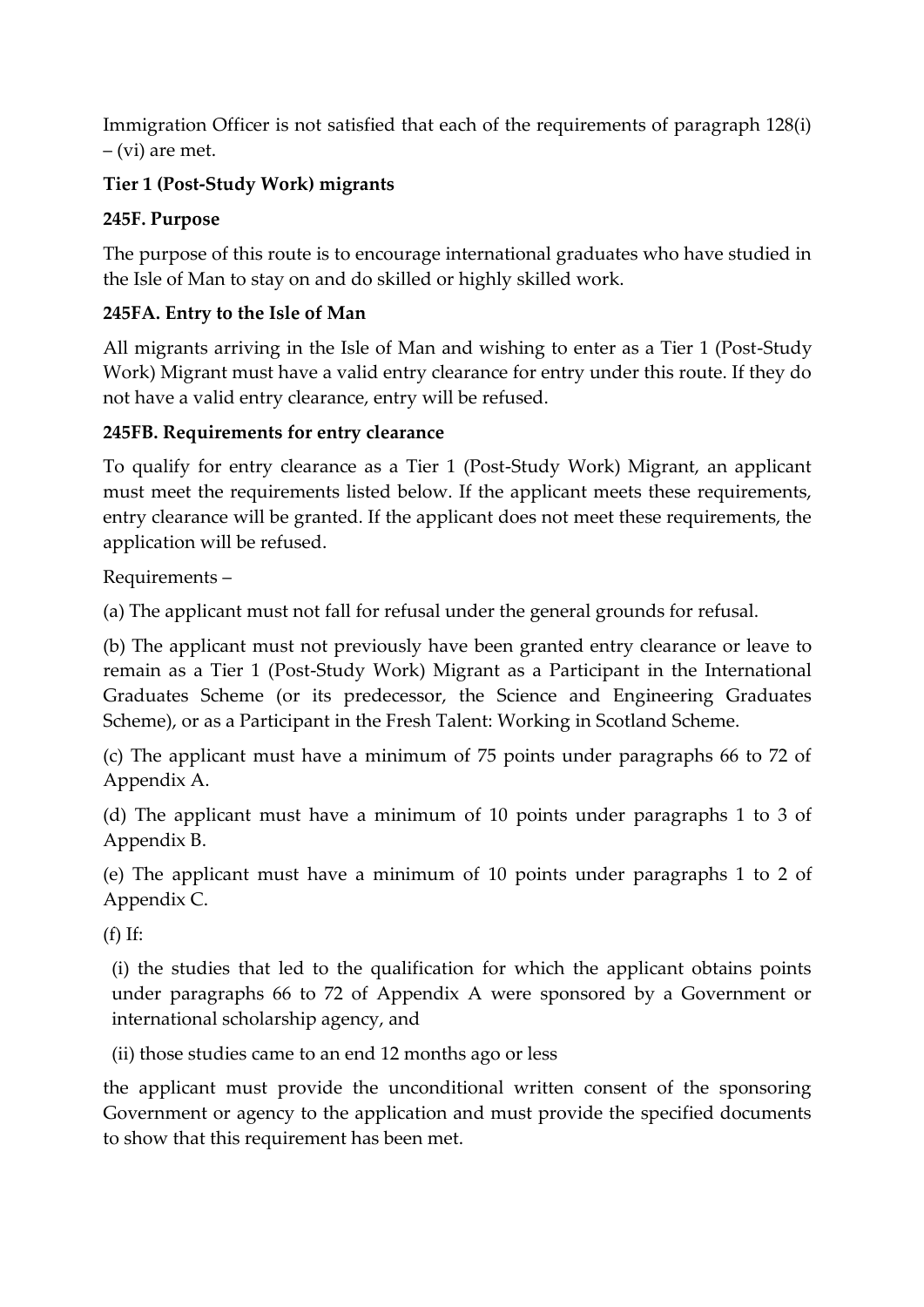### **245FC. Period and conditions of grant**

Entry clearance will be granted for a period of 2 years and will be subject to the following conditions:

(a) no recourse to public funds,

(b) registration with the police, if this is required by paragraph 326 of these Rules, and

(c) no Employment as a Doctor or Dentist in Training, unless the applicant has obtained a degree in medicine or dentistry at bachelor's level or above from a UK institution that is a UK recognised or listed body, or which holds a sponsor licence under Tier 4 of the Points Based System.

#### **245FD. Requirements for leave to remain**

To qualify for leave to remain as a Tier 1 (Post-Study Work) Migrant, an applicant must meet the requirements listed below. Subject to paragraph 245FE(a)(i), if the applicant meets these requirements, leave to remain will be granted. If the applicant does not meet these requirements, the application will be refused.

Requirements –

(a) The applicant must not fall for refusal under the general grounds for refusal, and must not be an illegal entrant.

(b) The applicant must not previously have been granted entry clearance or leave to remain as a Tier 1 (Post-Study Work) migrant.

(c) The applicant must have a minimum of 75 points under paragraphs 66 to 72 of Appendix A.

(d) The applicant must have a minimum of 10 points under paragraphs 1 to 3 of Appendix B.

(e) The applicant must have a minimum of 10 points under paragraphs 1 to 2 of Appendix C.

(f) The applicant must have, or have last been granted, entry clearance, leave to enter or leave to remain:

(i) as a Participant in the Fresh Talent: Working in Scotland Scheme (under UK Immigration Rules),

(ii as a Participant in the International Graduates Scheme (or its predecessor, the Science and Engineering Graduates Scheme) (under UK Immigration Rules),

(iii) as a Student, provided the applicant has not previously been granted leave in any of the categories referred to in paragraphs (i) and (ii) above,

(iv) as a Student Nurse, provided the applicant has not previously been granted leave in any of the categories referred to in paragraphs (i) and (ii) above,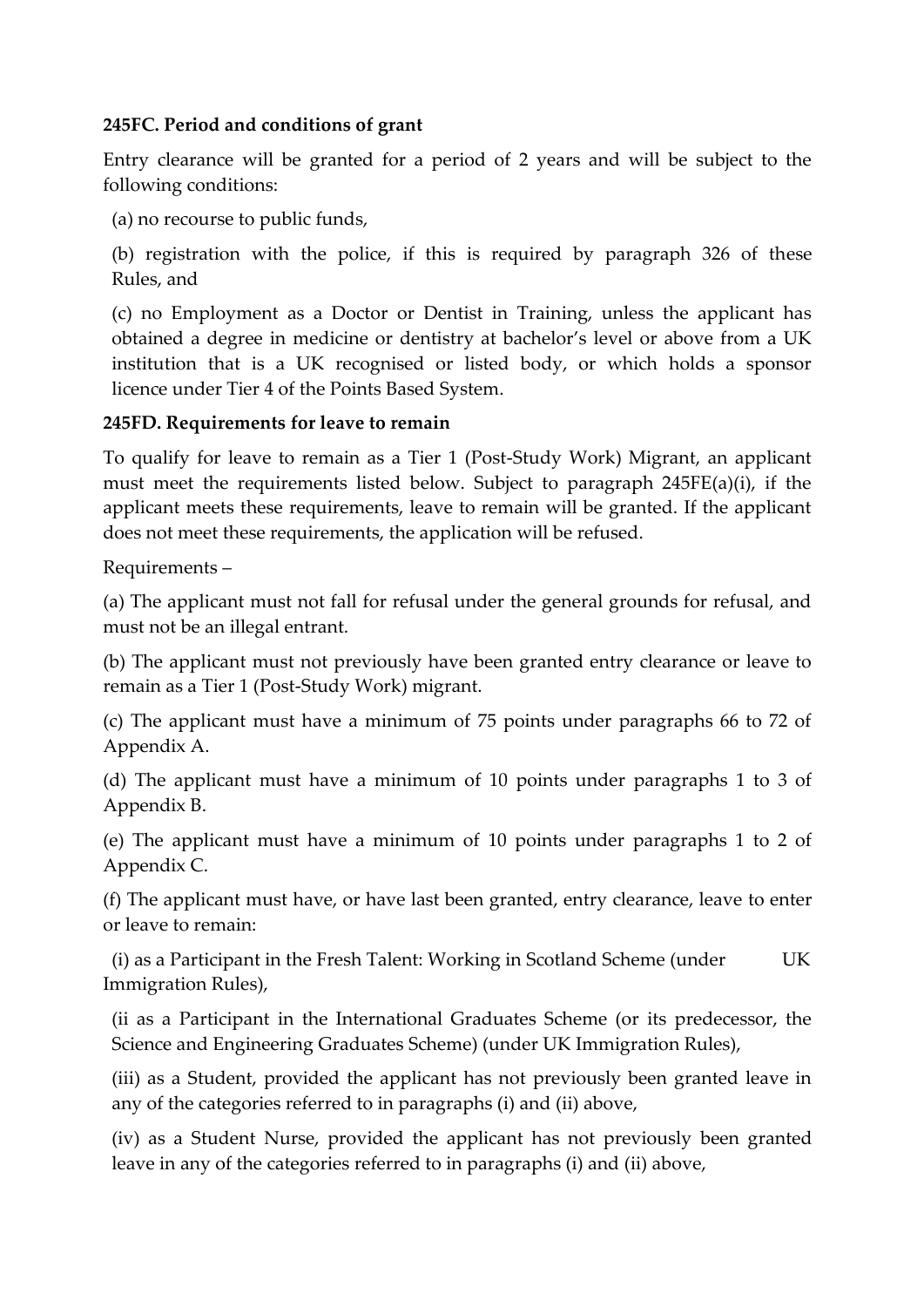(v) as a Student Re-Sitting an Examination, provided the applicant has not previously been granted leave in any of the categories referred to in paragraphs (i) and (ii) above,

(vi) as a Student Writing Up a Thesis, provided the applicant has not previously been granted leave as a Tier 1 Migrant or in any of the categories referred to in paragraphs (i) and (ii) above,

(vii) as a Tier 4 Migrant, provided the applicant has not previously been granted leave as a Tier 1 (Post-Study Work) Migrant or in any of the categories referred to in paragraphs (i) and (ii) above, or

(viii) as a Postgraduate Doctor or Dentist, provided the applicant has not previously been granted leave as a Tier 1 (Post-Study Work) Migrant or in any of the categories referred to in paragraphs (i) and (ii) above.

(g) An applicant who has, or was last granted leave as a Participant in the Fresh Talent: Working in Scotland Scheme must be a British National (Overseas), British Overseas Territories citizen, British Overseas citizen, British protected person or a British subject as defined in the British Nationality Act 1981

(h) If:

(i) the studies that led to the qualification for which the applicant obtains points under paragraphs 66 to 72 of Appendix A were sponsored by Government or international scholarship agency, and

(ii) those studies came to an end 12 months ago or less

the applicant must provide the unconditional written consent of the sponsoring Government or agency to the application and must provide the specified documents to show that this requirement has been met.

### **245FE. Period and conditions of grant**

(a) Leave to remain will be granted:

(i) for a period of the difference between 2 years and the period of the last grant of entry clearance, leave to enter or remain, to an applicant who has or was last granted leave as a Participant in the Fresh Talent: Working in Scotland Scheme, as a Participant in the International Graduates Scheme (or its predecessor the Science and Engineering Graduates Scheme). If this calculation results in no grant of leave then leave to remain is to be refused;

(ii) for a period of 2 years, to any other applicant.

(b) Leave to remain under this route will be subject to the following conditions:

(i) no access to public funds,

(ii) registration with the police, if this is required by paragraph 326 of these Rules, and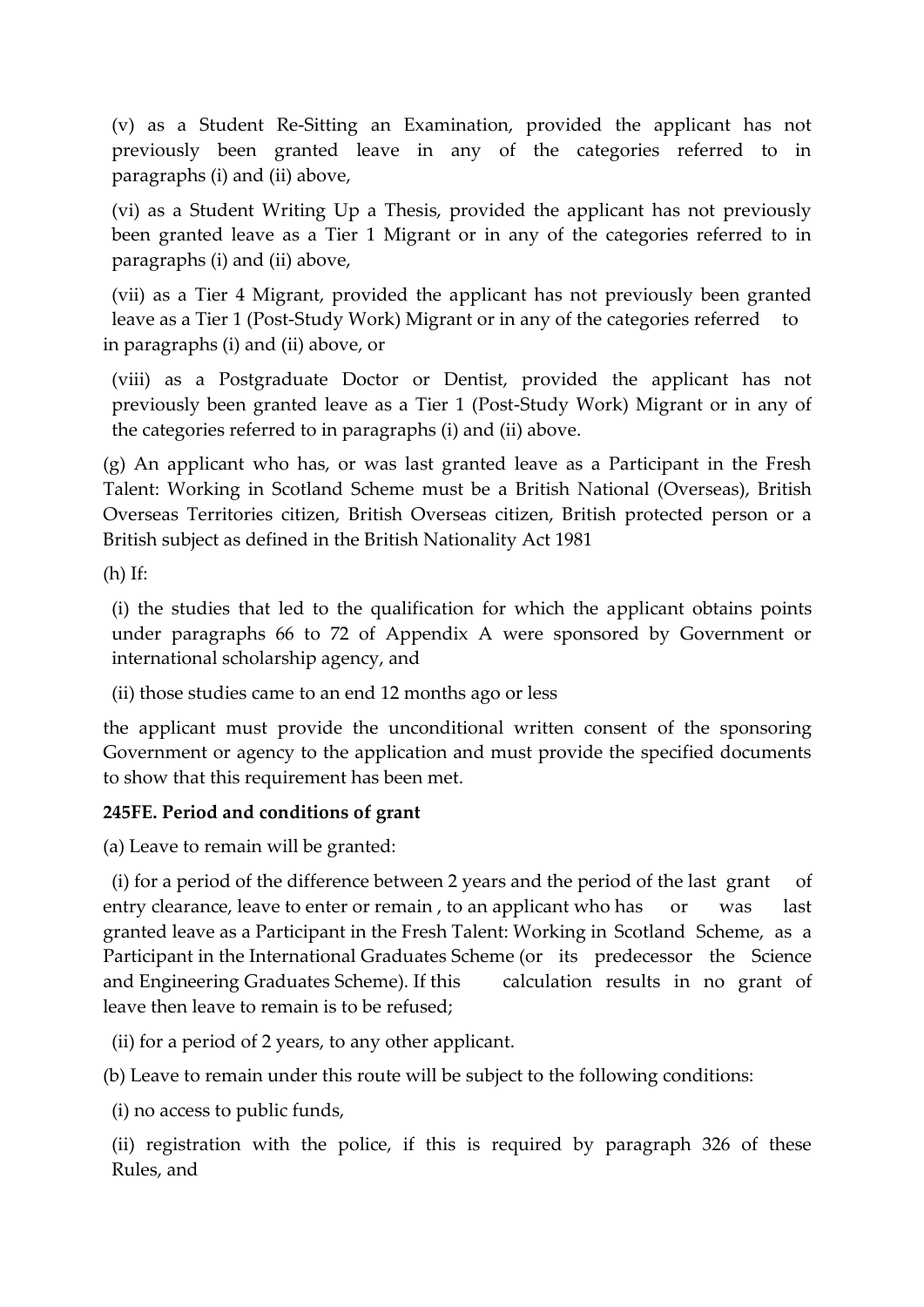(iii) no Employment as a Doctor or Dentist in Training, unless the applicant:

(1) has obtained a primary degree in medicine or dentistry at bachelor's level or above from a UK institution that is a UK recognised or listed body, or which holds a sponsor licence under Tier 4 of the Points Based System; or

(2) has, or has last been granted, entry clearance, leave to enter or leave to remain that was not subject to any condition restricting him from taking employment as a Doctor in Training, and has been employed during that leave as a Doctor in Training; or

(3) has, or has last been granted, entry clearance, leave to enter or leave to remain that was not subject to any condition restricting him from taking employment as a Dentist in Training, and has been employed during that leave as a Dentist in Training.

# **Appendix A – Attributes for Tier 1 (Post-Study Work) Migrants**

66. An applicant applying for entry clearance or leave to remain as a Tier 1 (Post-Study Work) Migrant must score 75 points for attributes.

67. Available points are shown in Table 9.

68. Notes to accompany the table appear below the table.

### **Table 10**

| Qualifications                                                                                                                                                                                                                                                                                                                                                      | Points |
|---------------------------------------------------------------------------------------------------------------------------------------------------------------------------------------------------------------------------------------------------------------------------------------------------------------------------------------------------------------------|--------|
| The applicant has been awarded:                                                                                                                                                                                                                                                                                                                                     | 20     |
| (a) a UK recognised bachelor or postgraduate degree, or                                                                                                                                                                                                                                                                                                             |        |
| (b) a UK postgraduate certificate in education or Professional Graduate<br>Diploma of Education, or                                                                                                                                                                                                                                                                 |        |
| (c) a Higher National Diploma ('HND') from a Scottish institution.                                                                                                                                                                                                                                                                                                  |        |
| (a) The applicant studied for his award at a UK or Isle of Man<br>institution that is a UK recognised or listed body, or which holds a<br>sponsor licence under Tier 4 of the Points Based System,                                                                                                                                                                  | 20     |
| <sub>or</sub>                                                                                                                                                                                                                                                                                                                                                       |        |
| (b) If the applicant is claiming points for having been awarded a Higher<br>National Diploma from a Scottish Institution, he studied for that<br>diploma at a Scottish publicly funded institution of further or higher<br>education, or a Scottish bona fide private education<br>institution which maintains satisfactory records of enrolment and<br>attendance. |        |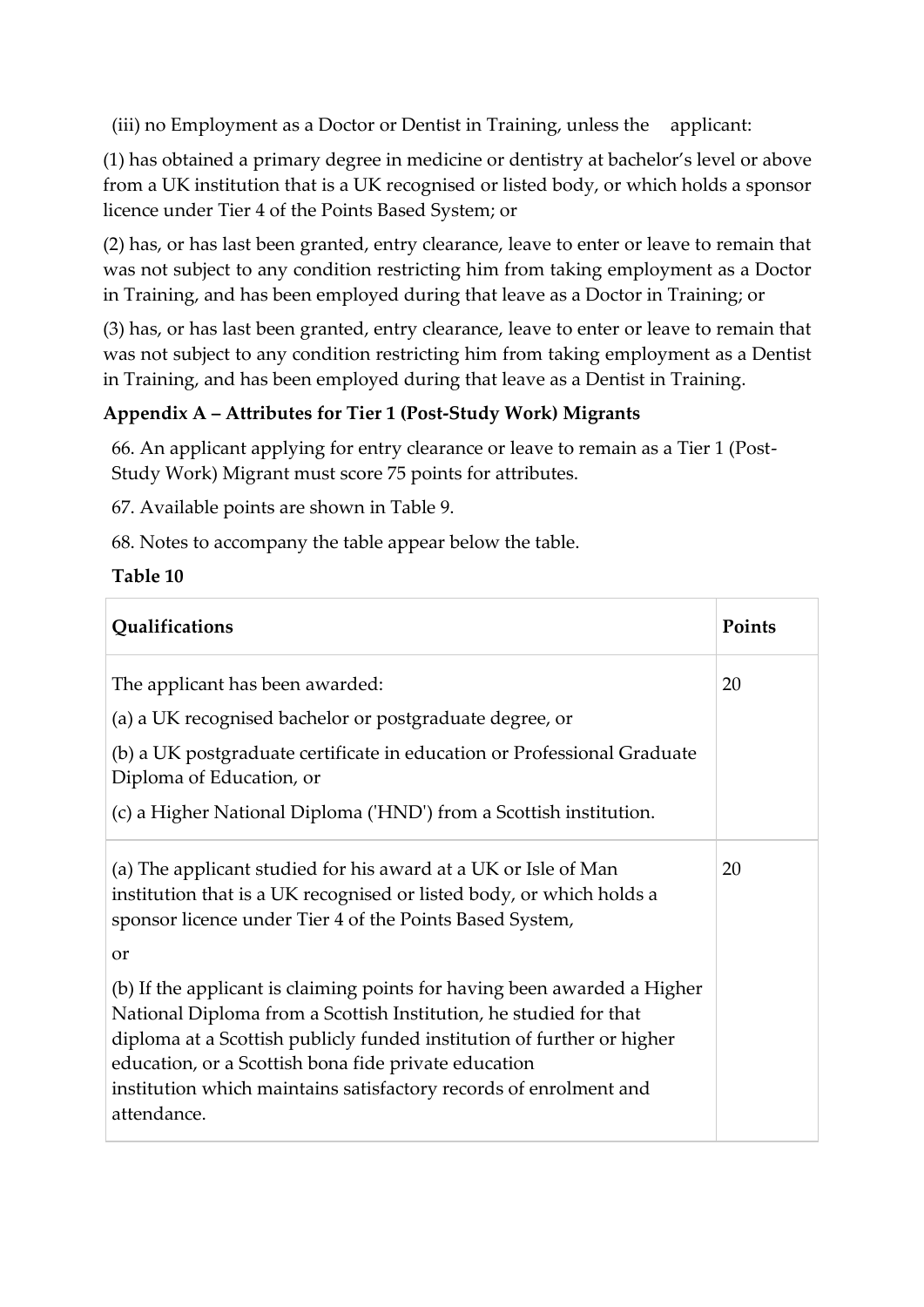| The applicant's periods of UK study and/or research towards his eligible<br>award were undertaken whilst he had entry clearance, leave to enter or<br>leave to remain in the UK that was not subject to a restriction preventing<br>him from undertaking a course of study and/or research.                                              | 20 |
|------------------------------------------------------------------------------------------------------------------------------------------------------------------------------------------------------------------------------------------------------------------------------------------------------------------------------------------|----|
| The applicant made the application for entry clearance or leave to<br>remain as a Tier 1 (Post-Study Work) Migrant within 12 months of<br>obtaining the relevant qualification or within 12 months of completing a<br>United Kingdom Foundation Programme Office affiliated Foundation<br>Programme as a postgraduate doctor or dentist. | 15 |
| The applicant is applying for leave to remain and has, or was last<br>granted, leave as a Participant in the International Graduates Scheme (or<br>its predecessor, the Science and Engineering Graduates Scheme) or as a<br>Participant in the Fresh Talent: Working in Scotland Scheme.                                                | 75 |

# **Qualification: notes**

69. Specified documents must be provided as evidence of the qualification and, where relevant, completion of the United Kingdom Foundation Programme Office affiliated Foundation Programme as a postgraduate doctor or dentist.

70. A qualification will have been deemed to have been 'obtained' on the date on which the applicant was first notified in writing, by the awarding institution, that the qualification had been awarded.

71. If the institution studied at is removed from one of the relevant lists referred to in Table 10, or from the Tier 4 sponsor register, no points will be awarded for a qualification obtained on or after the date the institution was removed from the relevant list or from the Tier 4 sponsor register.

72. To qualify as an HND from a Scottish institution, a qualification must be at level 8 on the Scottish Credit and Qualifications Framework.".

### 158. After Appendix H, insert new Appendix I:

**"Appendix I** – Pay requirements which the Lieutenant Governor intends to apply to applications for indefinite leave to remain from Tier 2 (General) and Tier 2 (Sportspersons) migrants made on or after 6 April 2016. The Immigration Rules are subject to change and applicants will need to meet the Rules in force at the date of application. However, it is the Lieutenant Governor's intention that these rules, as they relate to pay, will replace paragraph 245HF from that date.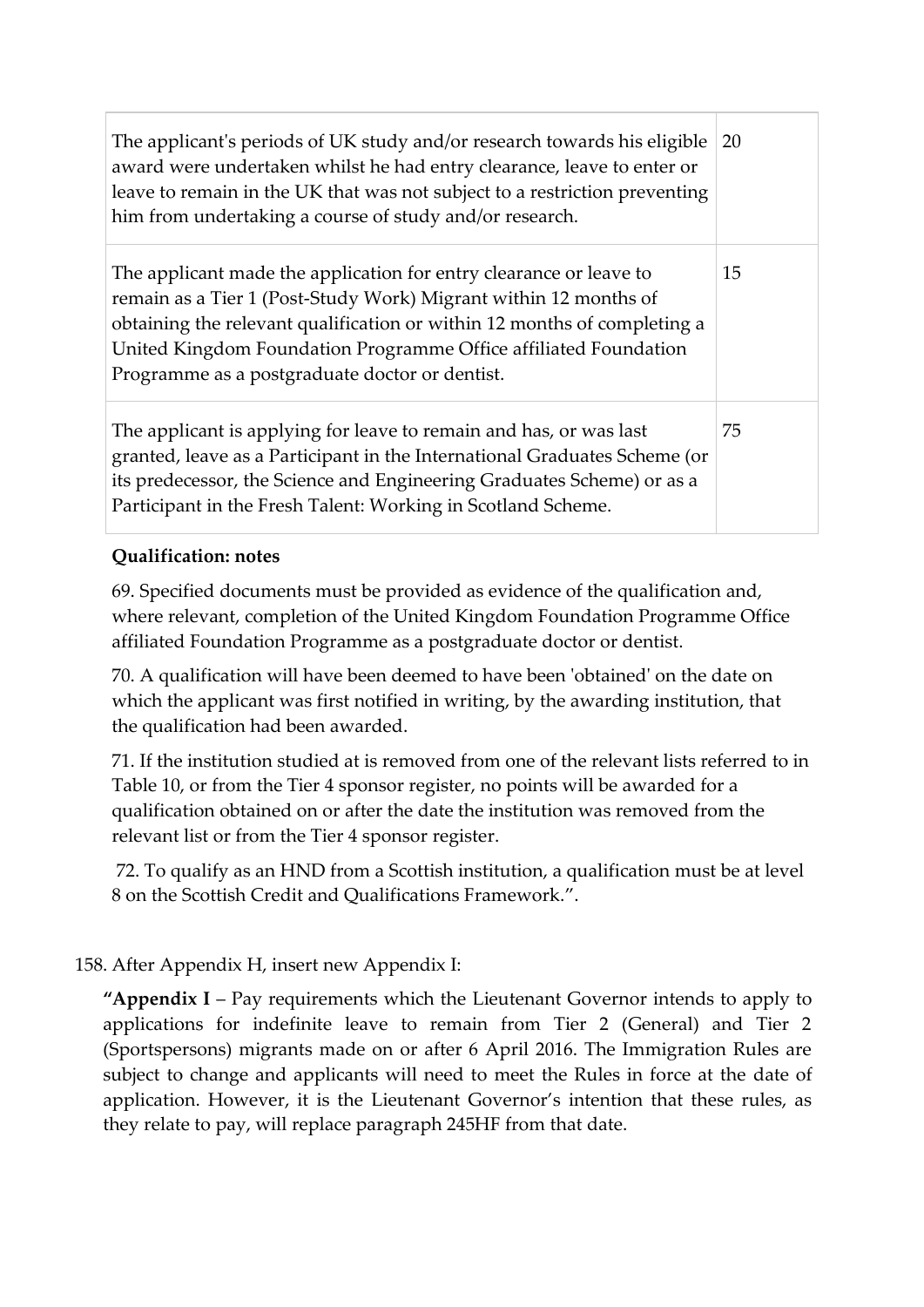# **245HF. Requirements for indefinite leave to remain as a Tier 2 (General) or Tier 2 (Sportsperson) Migrant**

To qualify for indefinite leave to remain as a Tier 2 (General) Migrant or Tier 2 (Sportsperson) Migrant an applicant must meet the requirements listed below. If the applicant meets these requirements, indefinite leave to remain will be granted. If the applicant does not meet these requirements, the application will be refused.

Requirements:

(a) The applicant must not have one or more unspent convictions within the meaning of the Rehabilitation of Offenders Act 2001.

(b) The applicant must not fall for refusal under the general grounds for refusal, and must not be an illegal entrant.

(c) The applicant must have spent a continuous period of 5 years lawfully in the Isle of Man, in any combination of the following categories of which the most recent period must have been spent with leave as a Tier 2 Migrant either:

(i) as a Tier 1 Migrant, other than a Tier 1 (Post Study Work) Migrant,

(ii) as a Tier 2 (General) Migrant, a Tier 2 (Minister of Religion) Migrant or a Tier 2 (Sportsperson) Migrant.

(d) The Sponsor that issued the Certificate of Sponsorship that led to the applicant's last grant of leave must certify in writing:

(i) that he still requires the applicant for the employment in question, and

(ii) subject to sub-paragraph (iii), in the case of a Tier 2 (General) or Tier 2 (Sportsperson) Migrant applying for settlement, that they are being paid for the employment in question either:

(1) at or above the appropriate rate for the job, as stated in the codes of practice for Tier 2 Sponsors published by the United Kingdom Border Agency, or

(2) a gross annual salary of £35,000 per annum, whichever is higher, where the appropriate rate or salary includes basic pay and allowances as set out in paragraph 79E or paragraph 100A of Appendix A.

(iii) where a Tier 2 (General) Migrant applying for settlement is recorded (at the time of application for settlement) by the Certificate of Sponsorship Checking Service as being sponsored to do a job that either:

(1) appears on the list of shortage occupations published by the UK Border Agency, or has appeared on that list during any time the applicant was being sponsored to do that job and during the continuous period of 5 years referred to in paragraph (c) above, or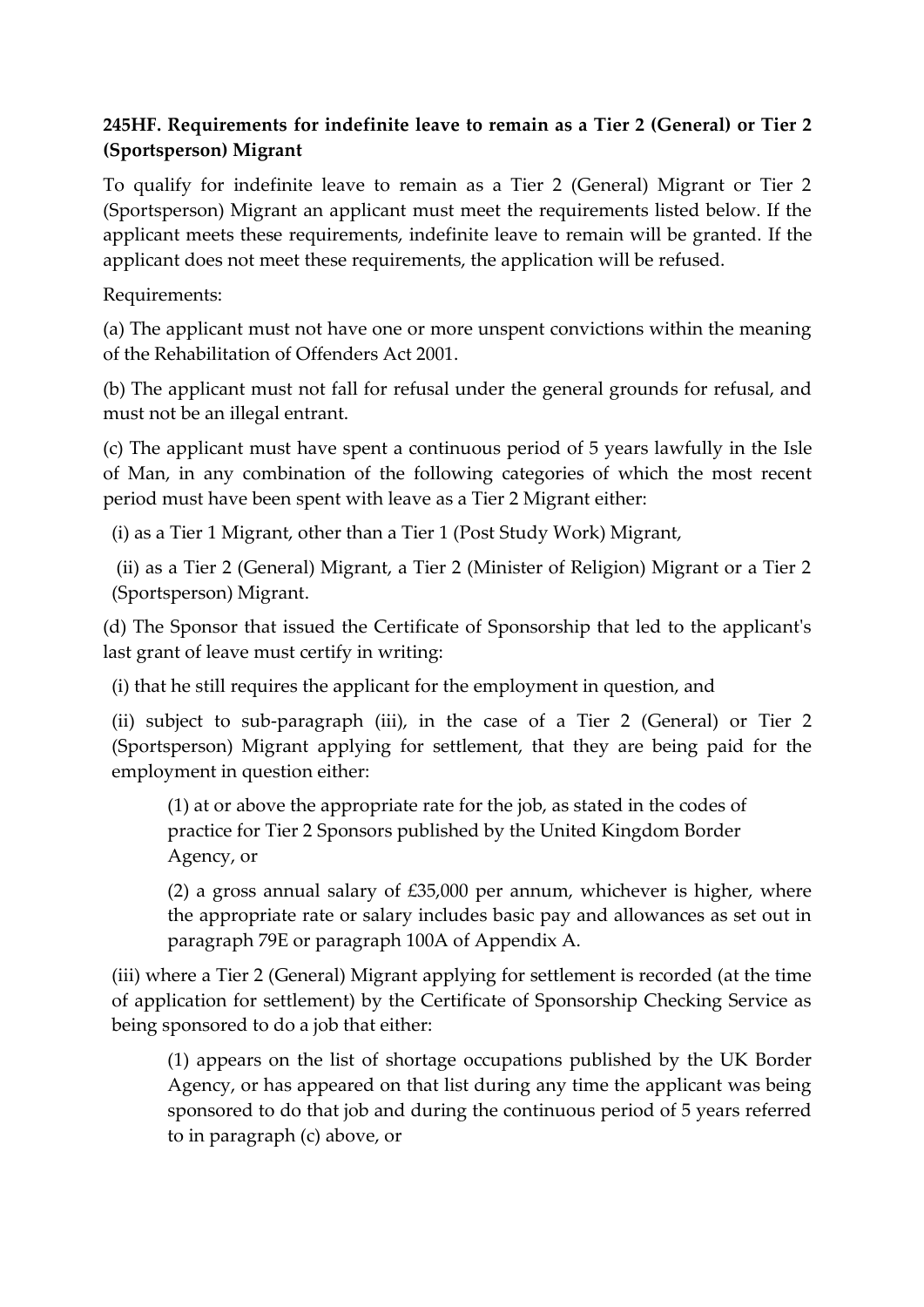(2) appears on the list of PhD-level occupation codes as stated in the Sponsor Guidance published by the UK Border Agency, or has appeared on that list during any time the applicant was being sponsored to do that job and during the continuous period of 5 years referred to in paragraph (c) above,

sub paragraph (d)(ii) does not apply and the Sponsor that issued the Certificate of Sponsorship for the employment in question must certify that the Tier 2 (General) migrant applying for Indefinite Leave to Remain is being paid at or above the appropriate rate for the job as stated in the codes of practice for Tier 2 Sponsors published by the United Kingdom Border Agency, where the appropriate rate or salary includes basic pay and allowances as set out in paragraph 79E of Appendix A.

(e) The applicant must provide the specified documents as set out in the application form for settlement and accompanying guidance to evidence the Sponsor's certification in subsection (d) (ii) - (iii).

(f) The applicant must have sufficient knowledge of the English language and sufficient knowledge about life in the United Kingdom and Islands, in accordance with paragraph 33BA of these Rules, unless the applicant is under the age of 18 or aged 65 or over at the time the application is made.

### **245HG. Requirements for indefinite leave to remain as a Tier 2 (Minister of Religion) Migrant**

To qualify for indefinite leave to remain as a Tier 2 (Minister of Religion) Migrant, an applicant must meet the requirements listed below. If the applicant meets these requirements, indefinite leave to remain will be granted. If the applicant does not meet these requirements, the application will be refused.

Requirements:

(a) The applicant must not have one or more unspent convictions within the meaning of the Rehabilitation of Offenders Act 2001.

(b) The applicant must not fall for refusal under the general grounds for refusal, and must not be an illegal entrant.

(c) The applicant must have spent a continuous period of 5 years lawfully in the Isle of Man, in any combination of the following categories of which the most recent period must have been spent with leave as a Tier 2 Migrant (Minister of Religion):

(i) as a Tier 1 Migrant, other than a Tier 1 (Post Study Work) Migrant, or

(ii) as a Tier 2 (General) Migrant, a Tier 2 (Minister of Religion) Migrant or a Tier 2 (Sportsperson) Migrant,

(d) The Sponsor that issued the Certificate of Sponsorship that led to the applicant's last grant of leave must certify in writing that he still requires the applicant for the employment in question, and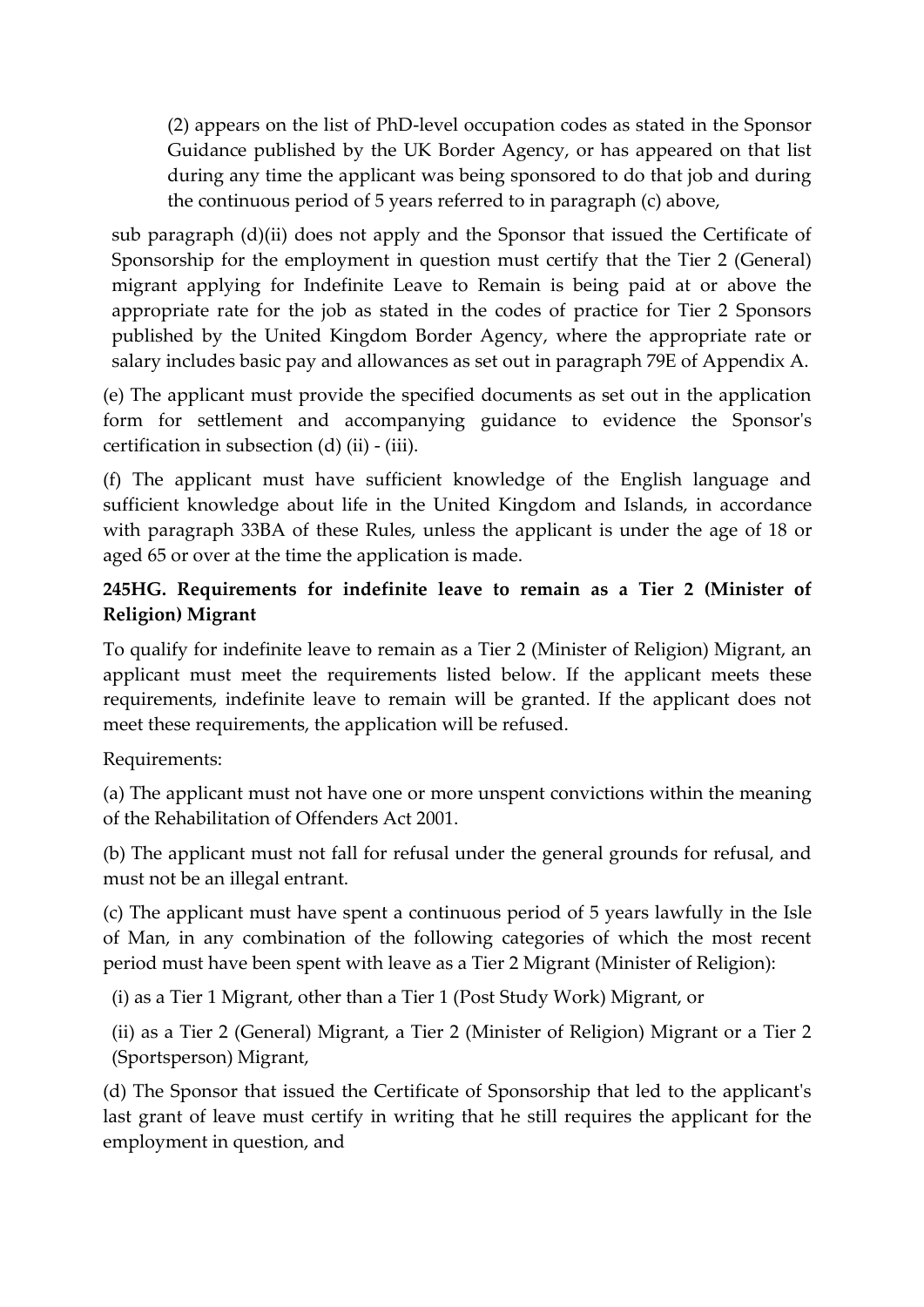(e) The applicant must have sufficient knowledge of the English language and sufficient knowledge about life in the United Kingdom, in accordance with paragraph 33BA of these Rules, unless the applicant is under the age of 18 or aged 65 or over at the time the application is made.

# **2. In Appendix A – Attributes, after 79D insert:**

# 79E. **Appropriate salary for indefinite leave to remain**

An applicant applying for Indefinite Leave to Remain under paragraph 245HF is expected to demonstrate that he is being paid either at or above the appropriate rate for the job, as stated in the codes of practice for Tier 2 Sponsors published by the United Kingdom Border Agency, or a gross annual salary of £35,000 per annum, whichever is higher. The appropriate rate or £35,000 will be based on the applicant's gross annual salary to be paid by the Sponsor, as recorded in the Certificate of Sponsorship Checking Service entry to which the applicant's Certificate of Sponsorship reference number relates, subject to the following conditions:

(i) Salary will be based on basic pay (excluding overtime);

(ii) Allowances will be included in the salary where they are part of the guaranteed salary package and would be paid to a local settled worker in similar circumstances;

(iii) Other allowances and benefits, such as a bonus or incentive pay, travel expenses and subsistence (including travel to and from the applicant's home country), will not be included.

### **3. In Appendix A – Attributes, after paragraph 100 insert:**

# **Appropriate salary for indefinite leave to remain**

100A. An applicant applying for Indefinite Leave to Remain under 245HF is expected to demonstrate that he is being paid either at or above the appropriate rate for the job, as stated in the codes of practice for Tier 2 Sponsors published by the United Kingdom Border Agency, or a gross annual salary of £35,000 per annum, whichever is higher. The appropriate rate or £35,000 will be based on the applicant's gross annual salary to be paid by the Sponsor, as recorded in the Certificate of Sponsorship Checking Service entry to which the applicant's Certificate of Sponsorship reference number relates, subject to the following conditions:

(i) Salary will be based on basic pay (excluding overtime);

(ii) Allowances will be included in the salary where they are part of the guaranteed salary package and would be paid to a local settled worker in similar circumstances;

(iii) Other allowances and benefits, such as a bonus or incentive pay, travel expenses and subsistence (including travel to and from the applicant's home country), will not be included.".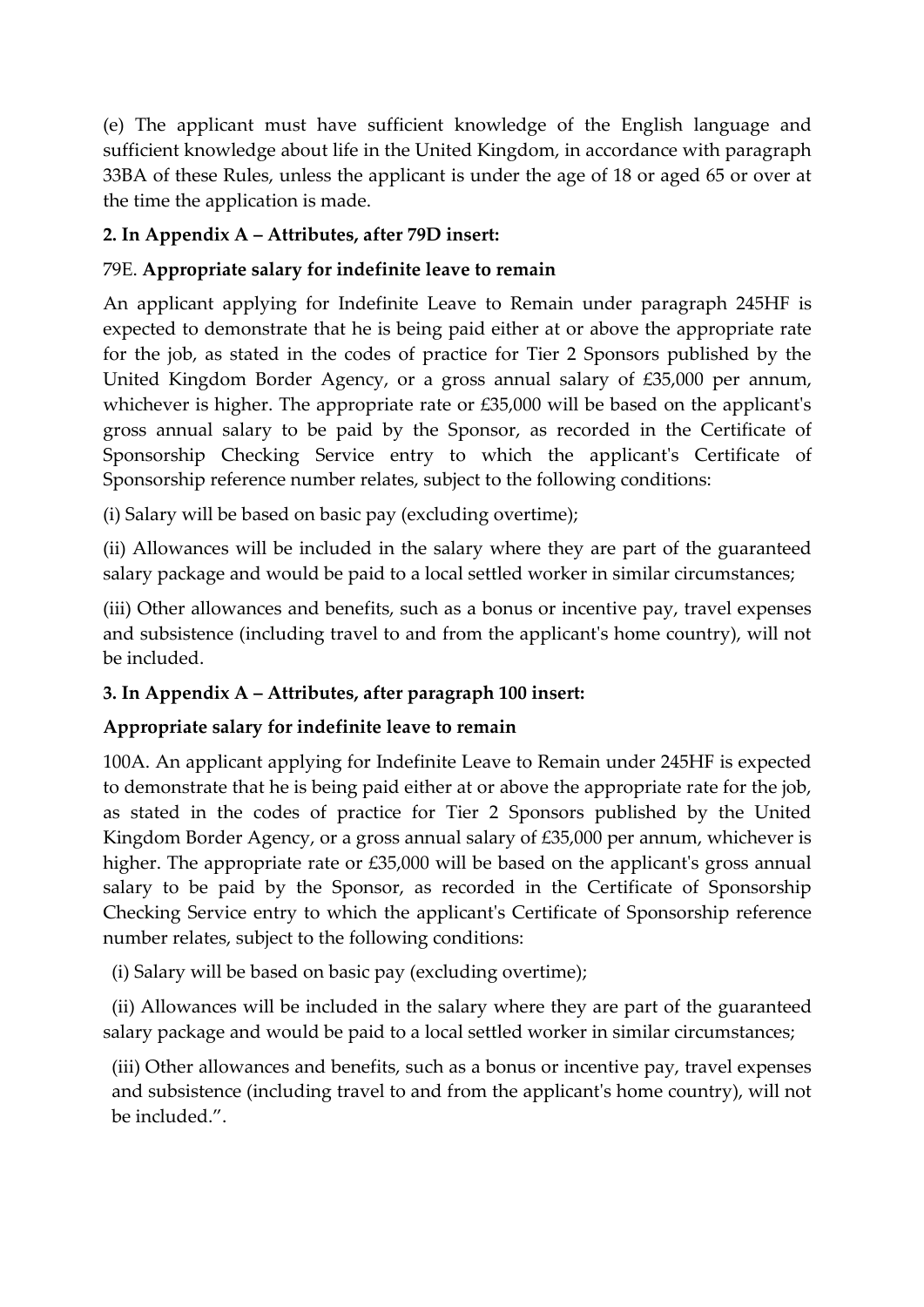#### **EXPLANATORY NOTE**

### **Policy Background**

#### *What is being done and why*

A summary of the policy changes contained in this Statement of Changes in Immigration Rules follows:

#### *Amendments to the Rules for Visitors*

Amendments are being made to the Visitor rules to create a new category for a small number of specified permitted activities where applicants will be allowed to receive fee payment. The new route will be restricted to those coming for one month or less and will be an alternative to requiring Sponsorship under the Points-Based System for these activities.

This new Visitor route ("A visitor undertaking permitted paid engagements") will cater for a limited group of professionals who are invited to come to the Isle of Man to carry out an engagement that relates to their particular skill or expertise. The permitted activities allowed are :

• visits to give a lecture, or to examine students, participate in or chair selection panels;

• visits by overseas designated air-pilot examiners, to assess Isle of Man based pilots to ensure they meet that country's national air regulatory requirements;

• visits to provide advocacy in a particular area of law as a qualified lawyer for the purposes of a court or tribunal hearing, arbitration or other form of alternative dispute resolution at the invitation of a client based in the Isle of Man or a foreign based client for legal proceedings in the Isle of Man;

• visits by professional artists, entertainers and sports-persons carrying out activities relating to their main profession at the request of an Isle of Man based arts or sports organisation or Isle of Man based broadcaster. This would include for example, artists, sculptors and photographers who are exhibiting and selling their works; authors doing book-signings and/or participating in literary prize panels; entertainers giving one-off or a short series of performances and sports-persons carrying out broadcasting or other activities relating to their field of sport.

### *Amendments to Tier 1 of the Points-Based System*

Tier 1 of the Points-Based System caters for high value migrants, and was launched on1st December 2009. Tier 1 currently consists of five categories: Tier 1 (Exceptional Talent), Tier 1 (General) – closed to new applicants on 6 June 2011, Tier 1 (Entrepreneur), Tier 1 (Investor) and Tier 1 (Post-Study Work).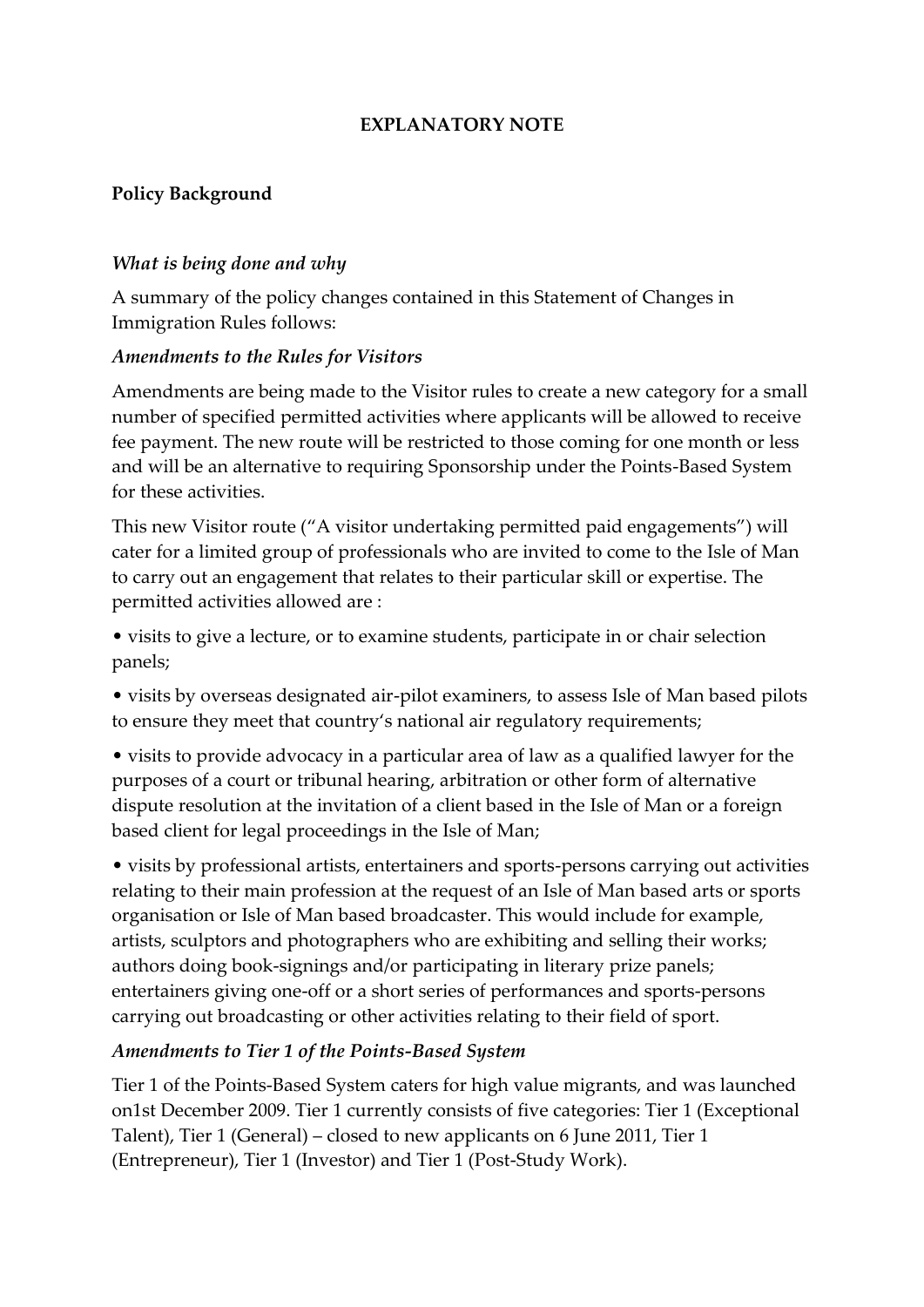The Tier 1 (Post-Study Work) category allows migrants almost unrestricted access to the Isle of Man labour market for two years after graduation. This category is being closed to new applicants. The Rules for this category (including the Rules for Attributes set out in Appendix A) are being added to the archive of historical Immigration Rules in Appendix F.

A new Tier 1 (Graduate Entrepreneur) category is being introduced for graduates who have been identified by Higher Education Institutions (HEIs) as having developed world class innovative ideas or entrepreneurial skills, to extend their stay in the Isle of Man after graduation to develop their business. Previously such graduates may have used Tier 1 (Post-Study Work) for this purpose. This new category will operate as follows:

• The scheme will be open to all HEIs which are Highly Trusted Sponsors for the purposes of Tier 4 of the Points-Based System, and A Rated for the purposes for Tier 2 and Tier 5 if such a licence is held. The HEIs must also have an established process for identifying, nurturing and developing entrepreneurs amongst their undergraduate and post graduate population.

• Applicants will need to be in the Isle of Man and sponsored by the HEI from which they have been awarded a Bachelor degree, Masters degree or PhD. HEIs will have the freedom to decide how to best identify the strongest candidates.

• Successful applicants will be granted leave for 12 months initially, which may be extended for a further 12 months, providing the sponsoring HEI is satisfied with the progress they have made.

• Applicants will be expected to spend the majority of their time developing their businesses, but may also undertake other work for up to 20 hours a week to support themselves. They will be able to bring dependants and will be required to demonstrate that they, and their dependants, meet the Tier 1 maintenance requirements.

• Time in this category will not count towards the qualifying period for settlement in the Isle of Man. At the end of the second year in this category, migrants must either switch into Tier 1 (Entrepreneur) or leave the Isle of Man. The funds required to switch into Tier 1 (Entrepreneur) will be lowered for Tier 1 (Graduate Entrepreneur) Migrants who are registered as self-employed or as a director, from £200,000 to £50,000.

• This lower threshold will also apply to existing Tier 1 (Post-Study Work) Migrants who are registered as self-employed or as a director. These groups will not need additional funding when they subsequently apply to extend their Tier 1 (Entrepreneur) leave, but they will otherwise need to satisfy the full Tier 1 (Entrepreneur) extension criteria, including the requirement to have created at least two jobs for resident workers.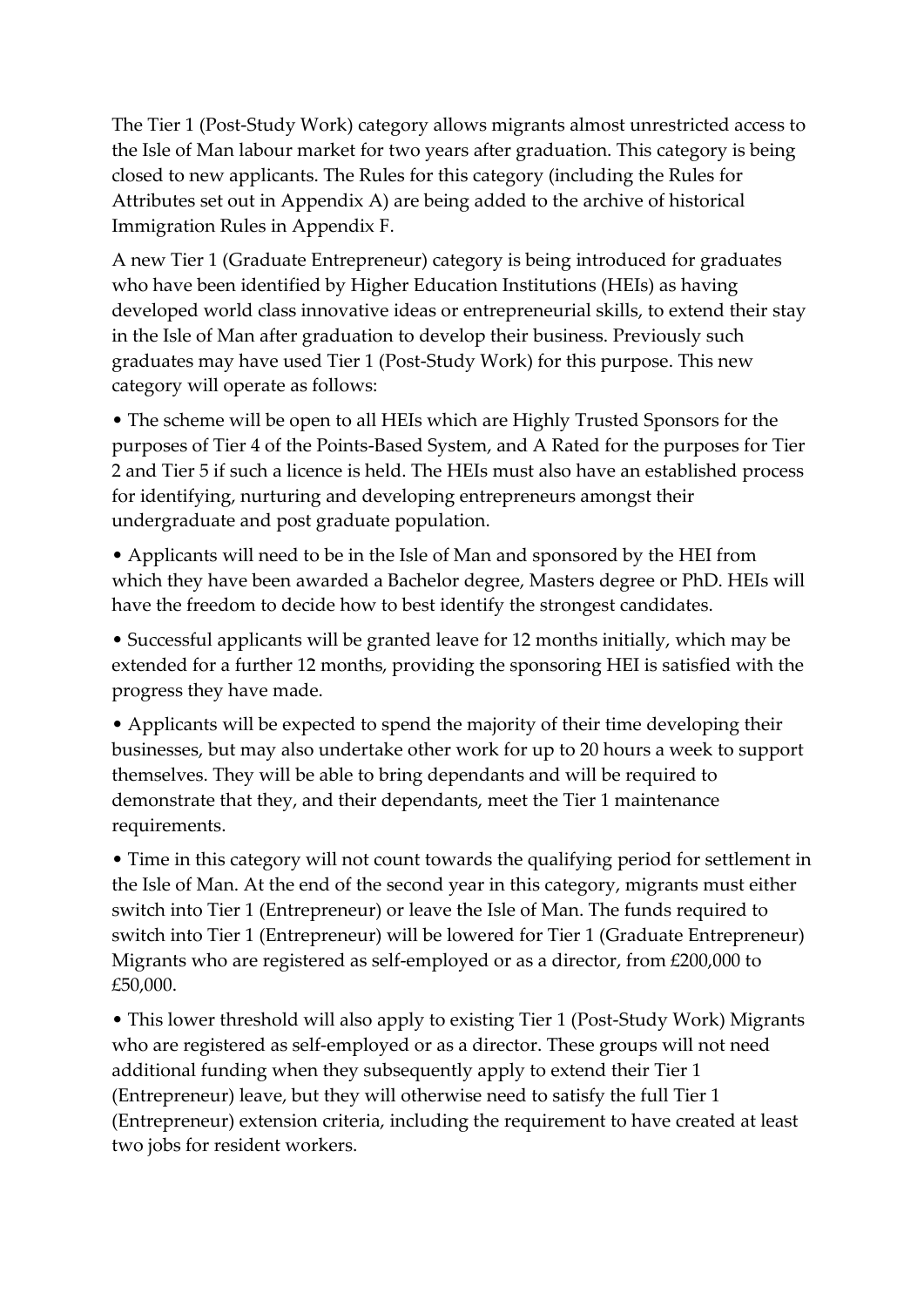A simplification is being made to the Tier 1 (Entrepreneur) category, which is for migrants establishing or taking over a Isle of Man business. Where two applicants form an entrepreneurial team, the dates relating to their investment and business activity were previously tied to the date of the earlier team member's application. This requirement is considered to be unnecessary and is being removed, which will give the second team member more time to satisfy the criteria.

A change is being made to the Tier 1 (Entrepreneur) and Tier 1 (Investor) categories to ensure that migrants who have had leave in these categories within the last 12 months must satisfy the extension criteria if they wish to apply for further leave in these categories.

# *Amendments to Tier 2 of the Points-Based System*

The minimum skills threshold of jobs which may be sponsored under Tier 2 (General) and Tier 2 (Intra-Company Transfer) is being raised from jobs at NQF level 4 to NQF level 6. This change is being made following advice from the Migration Advisory Committee. The change will not apply to Tier 2 (General) applicants with an offer of a job on the Shortage Occupation List. The change will also not apply to migrants who have leave under one of these categories under the previous Rules and who apply in-country to extend their stay or change employment.

These changes introduce new post-study work provisions into Tier 2 further to the closure of Tier 1 (Post-Study Work). These provisions are as follows:

• The provisions are available to migrants in Tier 4 (General) and its predecessor categories (Student, Student Nurse, a Student Re-Sitting an Examination, Person Writing Up a Thesis, Overseas Qualified Nurse or Midwife, Postgraduate Doctor or Dentist, Student Union Sabbatical Officer) whose leave has not expired.

• Applicants must have lawfully completed and passed a UK degree, Postgraduate Certificate in Education or Professional Graduate Diploma of Education, or have completed a minimum of 12 months study in the Isle of Man towards a UK PhD, during their current leave (including previous leave, providing their leave has been continuous). The provisions are restricted to the named qualifications only and do not include, for example, vocational qualifications at degree level which are not degrees.

• The course must have been studied at an Isle of Man institution that is a recognised or listed body, or which holds a sponsor licence under Tier 4 of the Points Based System.

• Applicants will be able to apply from within the Isle of Man to switch into Tier 2 (General) following graduation without their sponsoring employer needing to satisfy the Resident Labour Market Test. All other Tier 2 (General) criteria will apply.

• At present, existing Tier 1 (Post-Study Work) Migrants can also switch into Tier 2 (General) without their sponsoring employer needing to satisfy the Resident Labour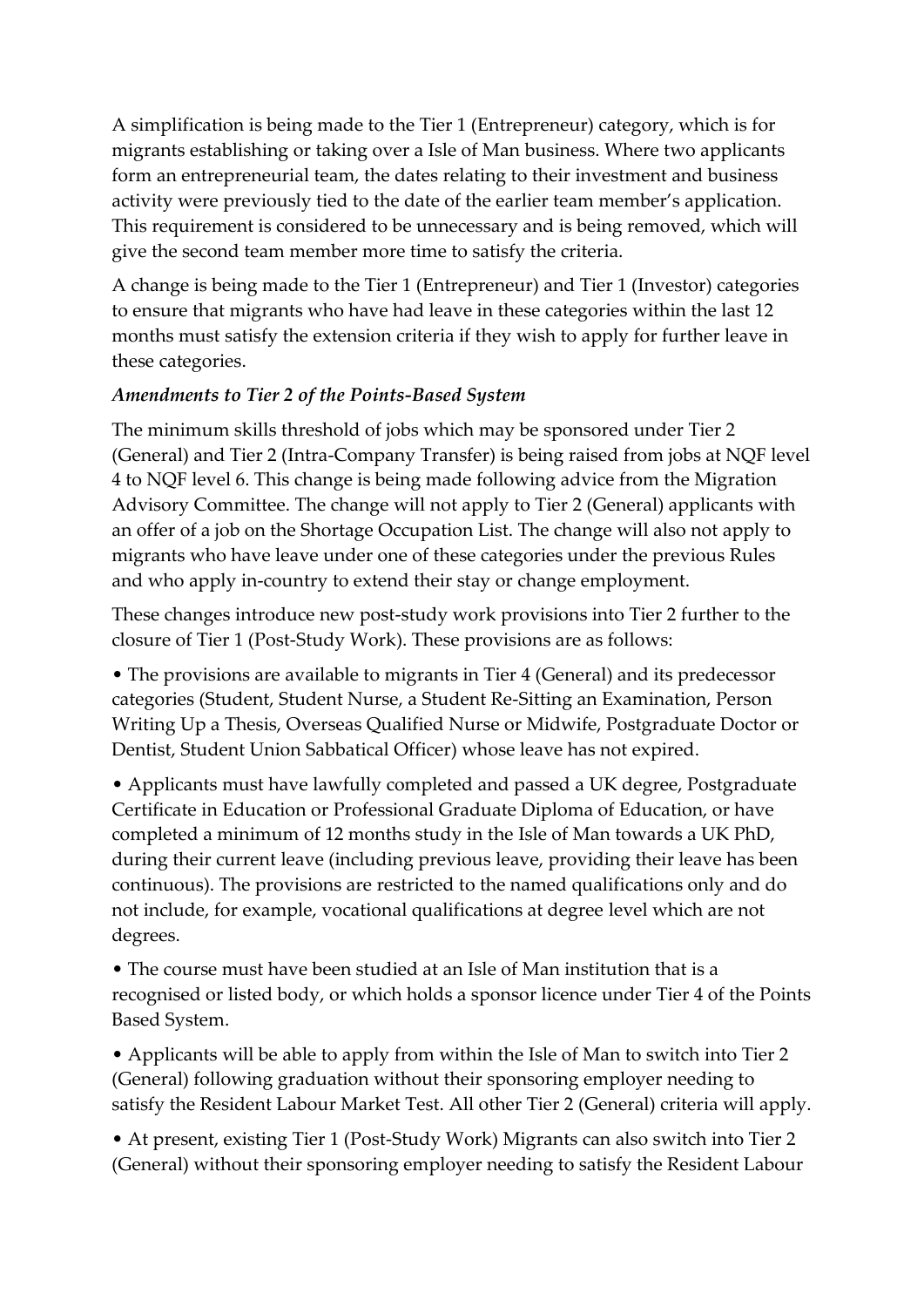Market Test, but only where they have worked for that employer for at least six months (or the job is otherwise exempt because, for example, it is in a shortage occupation). As the above provisions will mean that graduates switching from student routes will be exempt from the test without having previously worked for their employer, the six month requirement for existing Tier 1 (Post-Study Work) Migrants is being removed from 6 April in line with this.

• A change is being made so that no other migrants in student routes (including those who have studied the qualifications above but have not graduated) will be able to switch into Tier 2 from within the Isle of Man. This change is in line with the view that student routes should not be seen as routes to working or settling in the Isle of Man. If such students wish to apply under Tier 2 they will need to make an entry clearance application and will be required to meet the full criteria. If they are applying under Tier 2 (General) they will be subject to the Resident Labour Market Test.

These changes make a number of amendments to the periods of leave to remain granted to Tier 2 Migrants, as follows:

• A maximum period of 6 years in total as a Tier 2 (General) Migrant, Tier 2 (Minister of Religion) Migrant or Tier 2 (Sportsperson) Migrant is being introduced. The various Tier 2 (Intra-Company Transfer) sub-categories are already subject to maximum periods of leave.

• To prevent this maximum period from being undermined, Tier 2 Migrants in any category (including Tier 2 (Intra-Company Transfer)) will not be able to be granted entry clearance to return as a Tier 2 Migrant in any category until at least 12 months after their previous Tier 2 leave expires. Equivalent arrangements in-country will prevent those here in another immigration category from switching into the Tier 2 (General) Migrant, Tier 2 (Minister of Religion) Migrant or Tier 2 (Sportsperson) Migrant sub-categories if they have held Tier 2 leave in the last 12 months.

• When Tier 2 was introduced on 26 July 2010, a transitional arrangement was implemented for migrants switching from previous routes that were deleted (such as work permit holders). This arrangement enabled such applicants to extend their stay in the Isle of Man under Tier 2 to 5 years in total, or longer in some circumstances, in a single successful application. The formula used to calculate such grants of leave is now unnecessarily complex and is potentially confusing to applicants and Immigration Office staff. The formula is being deleted and replaced with a simplified grant of 3 years plus 14 days leave to remain. Enough time has passed that no applicant should be disadvantaged by this change.

• A further simplification is being made to grants of leave to remain for Tier 2 (General), Tier 2 (Minister of Religion) and Tier 2 (Sportsperson). Previously a migrant who is already in one of these categories and applying to extend their stay would be granted different lengths of leave depending on whether they were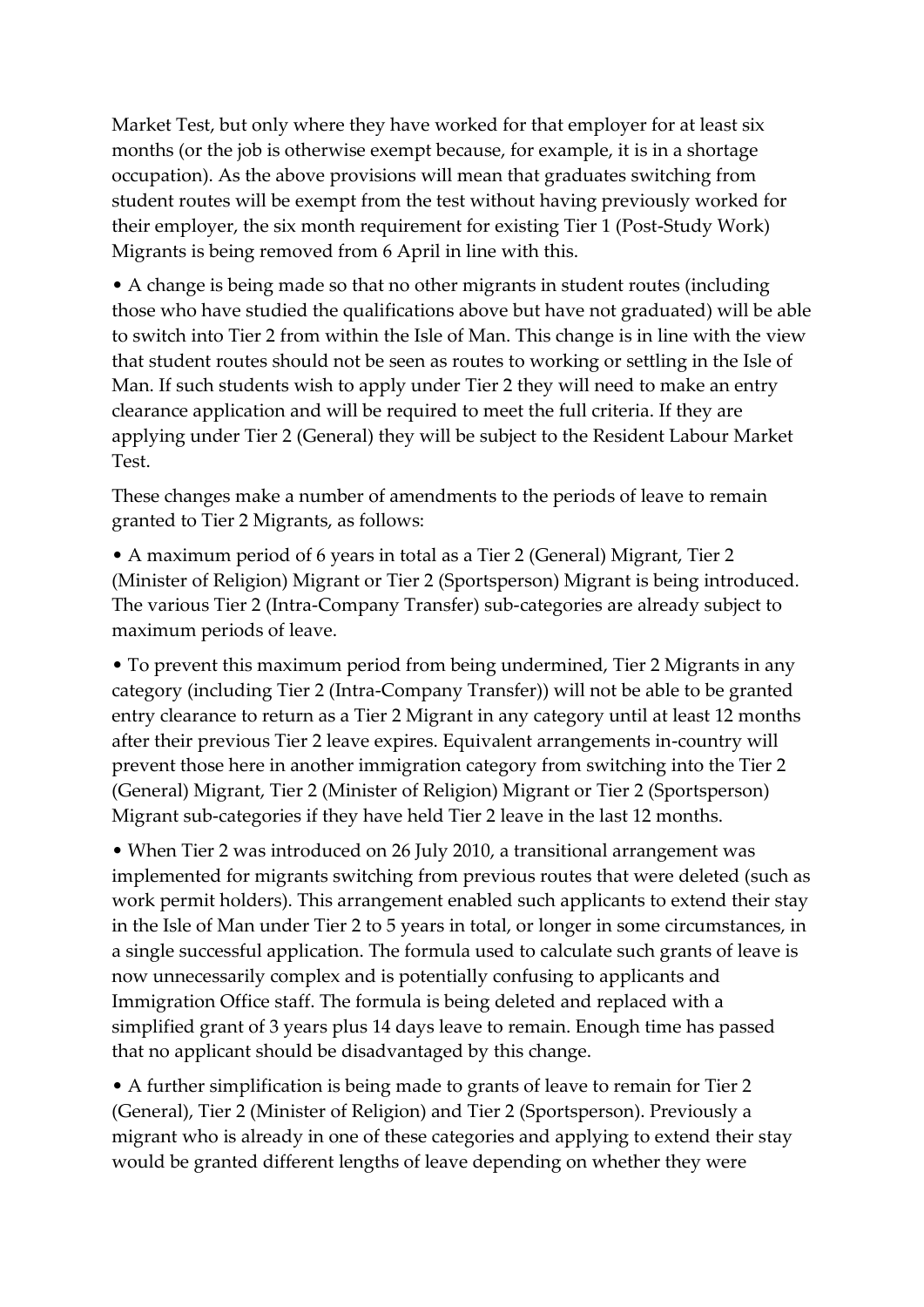remaining in the same job, or changing job or employer. These grants of leave are now being standardised at the period of sponsorship plus 14 days, or 3 years plus 14 days from the date of decision, whichever is shorter. No applicant will be disadvantaged by this change.

Changes are being made to the Immigration Rules for Indefinite Leave to Remain applications made from April 2016 in the following categories of the Points Based System: Tier 2 (General), Tier 2 (Sportspersons) and Tier 2 (Ministers of Religion). We are publishing these rules now so that migrants and employers are aware of the changes. These changes are being set out in a new Appendix I to the Immigration Rules. Applications for Indefinite Leave to Remain made before April 2016 will be considered against the rules in place at the time.

A summary of the changes being made with effect from April 2016 are:

• A change is being made to the Tier 2 (General) and Tier 2 (Sportspersons) categories so that migrants who apply for Indefinite Leave to Remain in these categories will need to demonstrate that they are being paid either a gross salary of £35,000 per annum or the appropriate rate for their job as set out in Codes of Practice which are published on the UK Border Agency website, whichever is higher. This change applies a new minimum pay threshold to these categories.

• A change is being made to Appendix A – Attributes for Tier 2 (General) and Tier 2 (Sportspersons) Migrants, to explain how we will calculate the new pay threshold.

• A minor change is being made to the Tier 2 (Sportsperson) category to require the migrant's employer at the time of the application for Indefinite Leave to Remain, to provide specified evidence to demonstrate that the migrant meets the new pay threshold.

• Migrants who apply for Indefinite Leave to Remain and are being sponsored to do a job which appears or has appeared on either the list of PhD-level occupation codes as stated in the Sponsor Guidance published by the UK Border Agency, or the published shortage occupation list, during any time the applicant was being sponsored to do that job, will be exempt from the requirement to meet the revised £35,000 minimum pay threshold. They will still need to meet the requirement to be paid at the appropriate rate for their job as set out in the published Codes of Practice.

• The Tier 2 (Minister of Religion) rules for Indefinite Leave to Remain are being separated from the Tier 2 (General) and Tier 2 (Sportspersons) rules. This is because the settlement criteria for Ministers of Religion are not subject to the same changes.

Changes are being made to Tier 2 (General) to set out the Resident Labour Market Test details which must be stated on a Certificate of Sponsorship, and details of two existing exemptions from the test:

• Where the job offers a salary of at least £150,000;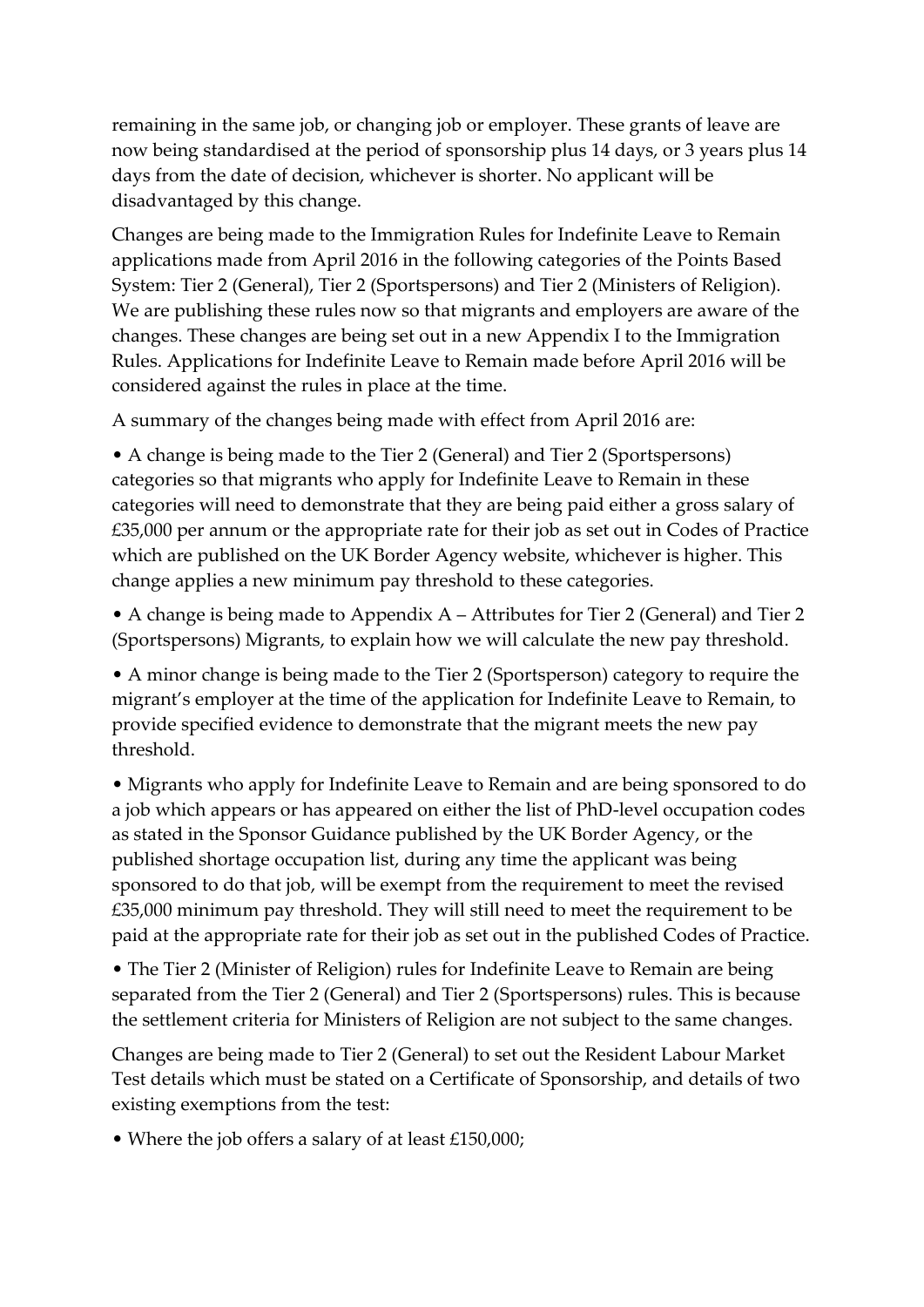• Where an applicant is continuing as a doctor or dentist in training under an existing NHS Training Number.

These details were previously set out in guidance.

Tier 2 Migrants are restricted to working in the job they are being sponsored for, plus limited supplementary employment and voluntary work. A change is being made so that if a Tier 2 (General), Tier 2 (Minister of Religion) or Tier 2 (Sportsperson) Migrant's application for further leave is decided early, they may continue to work in any existing job until the start date of their new job, as indicated by their sponsoring employer.

A change is being made to enable Tier 2 (Intra-Company Transfer) Migrants to switch into other Tier 2 categories, providing their Tier 2 (Intra-Company Transfer) leave was granted before 26 July 2010 and they are applying to change employer. This is an existing transitional arrangement relating to previous changes to the Rules, and was previously set out in guidance.

An amendment is being made to clarify that the list of graduate occupations in which Tier 2 (General) Migrants and Tier 2 (Intra-Company Transfer) Migrants can be sponsored to work is a list of occupations skilled to National Qualifications Framework level 4 or above.

# *Amendments to Tier 4 of the Points-Based System*

The UK Government ran a public consultation on reform of the Tier 4 student immigration system from 7 December 2010 to 31 January 2011. The Statement of Changes SD 40/12 and 288/12 set out the first two sets of changes to the Rules governing Tier 4 following the consultation. This Statement sets out the third set of changes to the Rules governing Tier 4.

The following changes are being made to the Tier 4 (General) category, which caters for migrants aged 16 years and over who wish to come to the Isle of Man for the purpose of study following on from the review of Tier 4:

• Time at degree level

o These changes limit the time that can be spent studying under Tier 4 at degree level to five years, subject to the exceptions listed below:

o Migrants studying for a Masters degree at a Higher Education Institution (HEI), following successful completion of an undergraduate degree where the course duration was 4 or 5 years. For these students the limit will be set at 6 years in total instead of 5.

o To those studying for a PhD at an HEI. However if on completion of the PhD the time spent in Tier 4 (General) exceeds 8 years, no further leave will be granted in Tier 4.

o To those following courses in: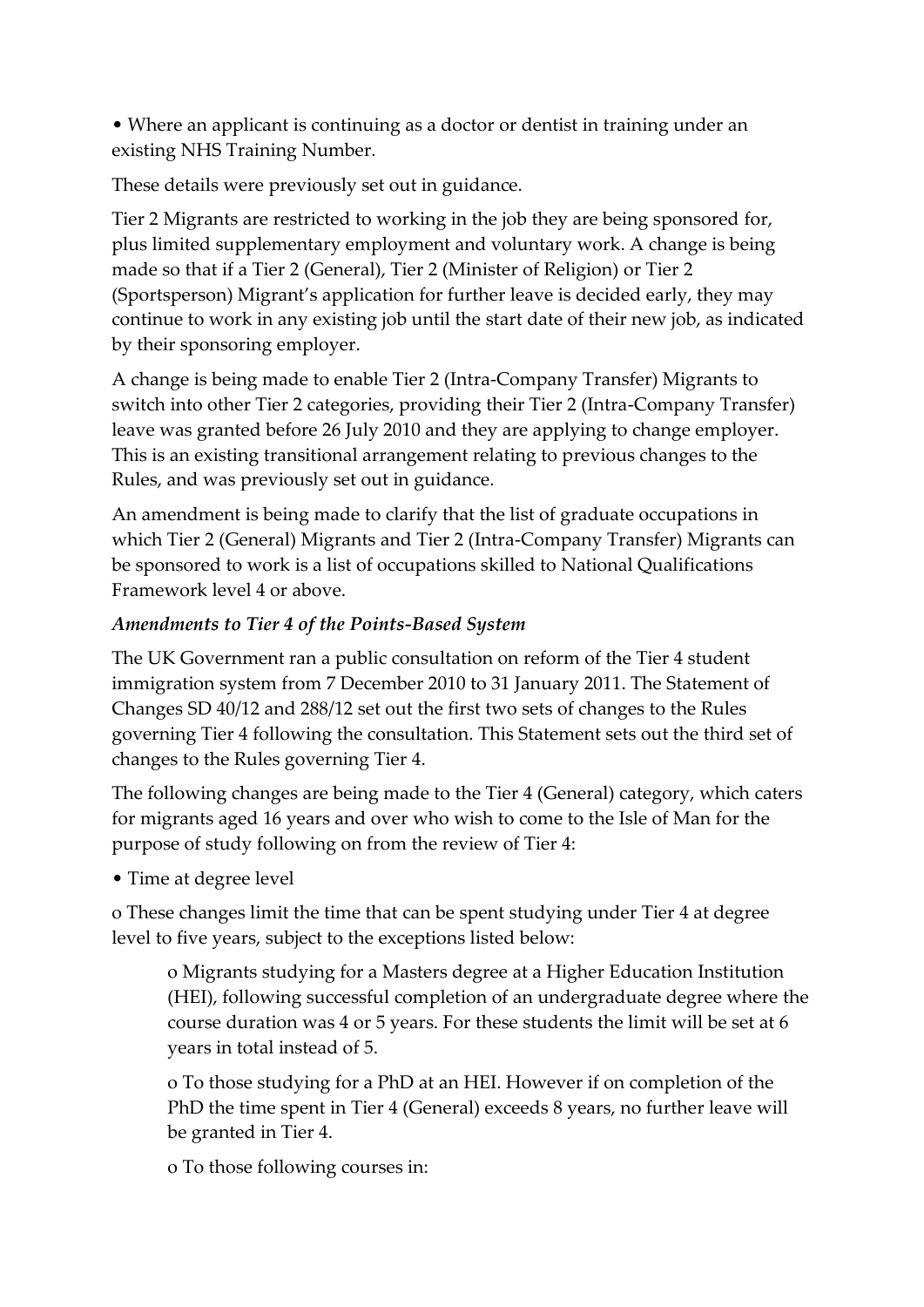- Architecture;
- Medicine;
- Dentistry;
- Veterinary Medicine & Science;

• Law (those studying a Graduate Diploma in Law, a Legal Practice Course, the Bar Professional Training Course or for the Common Professional Examination);

• Music studied at a Conservatoire.

o The 5 year limit, and exceptions, will operate in addition to time permitted in Tier 4 (General) at below degree level (3 years) and any time spent in the Tier 4 (Child) route.

o This, together with existing restrictions on the time allowed studying below degree level, new rules on academic progression, and the closure of the Tier 1 (Post Study) route will ensure that student visas are not exploited as a means to remain in the Isle of Man indefinitely and without genuine academic intentions.

• Work Placements

o We are reducing the period of time that can be spent on a work placement from one half to one third of the course, meaning that students will have to spend a greater proportion of time undertaking formal study.

This will apply to all courses other than those at degree level or above at a higher education institution, or those forming part of a study abroad programme, where we will retain the current limit of half the time on a work placement.

• A change is being made to enable Tier 4 (General) migrants who are sponsored to train as a doctor or dentist on an NHS Foundation Programme to also undertake supplementary employment as a Doctor or Dentist in Training. Other Tier 4 Migrants will continue to be barred from employment as a Doctor or Dentist in Training. The restriction and this change assist with NHS workforce planning.

• A change is being made to enable a parent of child student to apply as a dependant, when the other parent is already lawfully present in the Isle of Man

• We are setting a maximum for the amount of pre-paid accommodation deposit that can be off set against maintenance requirements;

• Technical changes, corrections and updates.

# *Amendments to Tier 5 of the Points-Based System*

Tier 5 of the Points-Based System caters for youth mobility and temporary workers coming for primarily non-economic purposes. Tier 5 consists of two categories: Tier 5 (Youth Mobility Scheme) and Tier 5 (Temporary Workers). The Temporary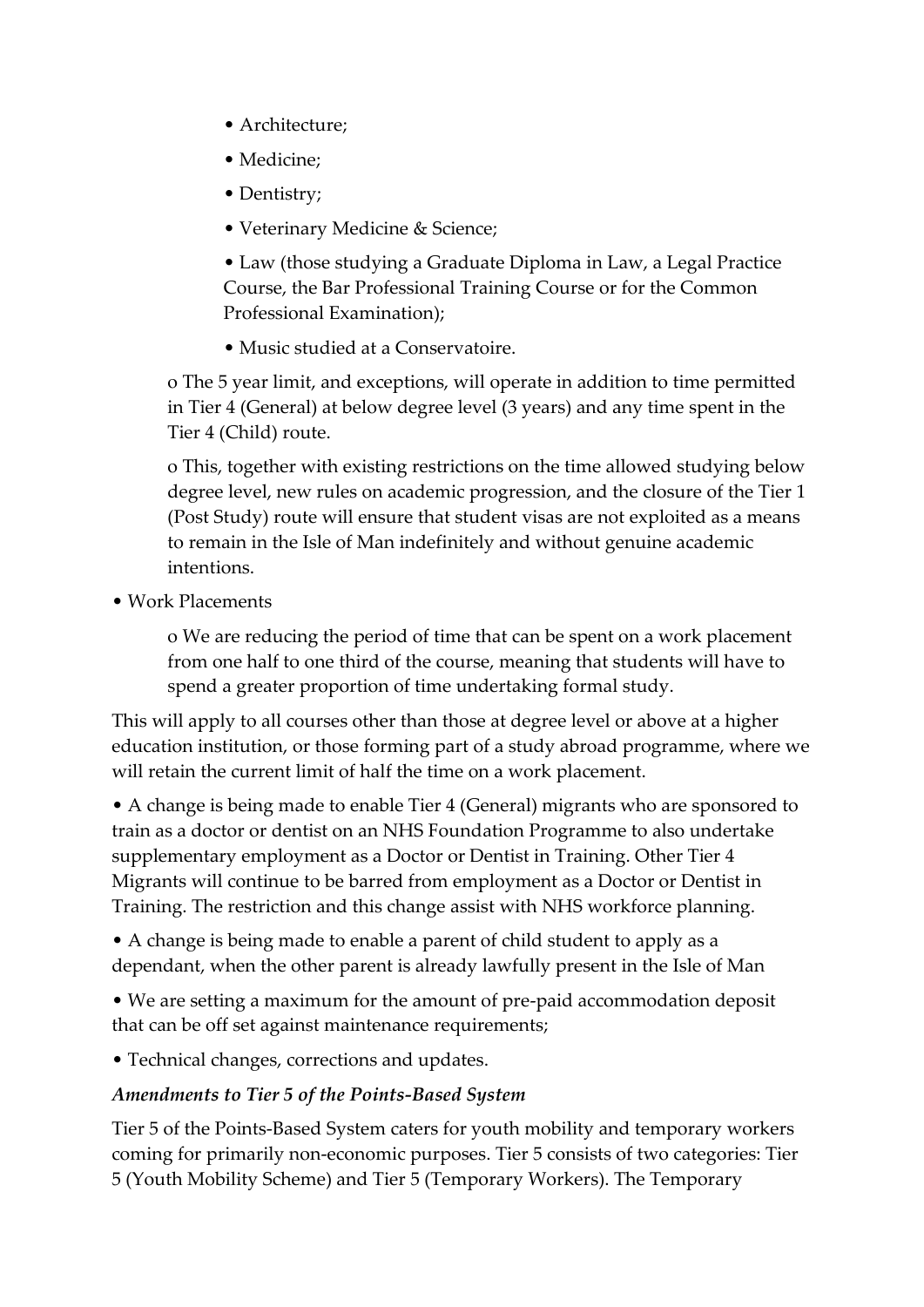Workers category consists of five sub-categories: creative and sporting, charity workers, religious workers, government authorised exchange, and international agreement.

For the sake of clarity, these changes set out in the Immigration Rules various details of the types of role Tier 5 (Temporary Workers) may be sponsored to do in each subcategory. These details were previously set out in guidance. The criteria themselves remain unchanged.

A change is also being made, due to the closure of Tier 1 (Post-Study Work), to enable Tier 4 (General) Students to switch into Tier 5 (Temporary Worker) if they are applying under a Government Authorised Exchange scheme to undertake a period of professional training or work experience that is required to obtain a professional qualification or professional registration in the same professional field as their qualification, after graduation and before returning overseas.

Changes are being made to restrict schemes in the Government Authorised Exchange (GAE) sub-category which relate to internships, work experience/exchanges or youth exchanges to a maximum of 12 months. Other GAE schemes, relating to research, fellowship and training in the fields of science and medicine, will continue to attract leave of 24 months.

A change is being made to permit sportspersons entering under the Creative and Sporting sub-category to undertake some guest sports broadcasting work where this is not filling a permanent position.

### *Amendments to maintenance funds for all Tiers of the Points-Based System*

These changes uplift the maintenance funds required by Points-Based System Migrants and their dependants. These funds have not changed since the introduction of the Points-Based System and are being increased to reflect changes in the costs of living and studying in the Isle of Man.

The changes to maintenance funds are as set out in the table below. As at present, Tier 1 (Investor) and Tier 1 (Exceptional Talent) migrants and their dependants will be exempt from the maintenance requirement. Funds stated in relation to Tier 4 Migrants are in addition to funds amounting to the full course fees for the first academic year of the course, or for the entire course if it is less than a year long.

A change is being made to expand the existing rule regarding verification of maintenance funds. No points will be awarded for maintenance where the specified documents show that the funds are held in a financial institution with which the UK Border Agency is unable to make satisfactory verification checks. This rule previously applied to Tier 4 Migrants and their dependants and is now being expanded to include all Points-Based System Migrants and their dependants. A list of financial institutions which do not satisfactorily verify financial statements is published on the UK Border Agency website and will be referred to by the Isle of Man Immigration Office when considering applications.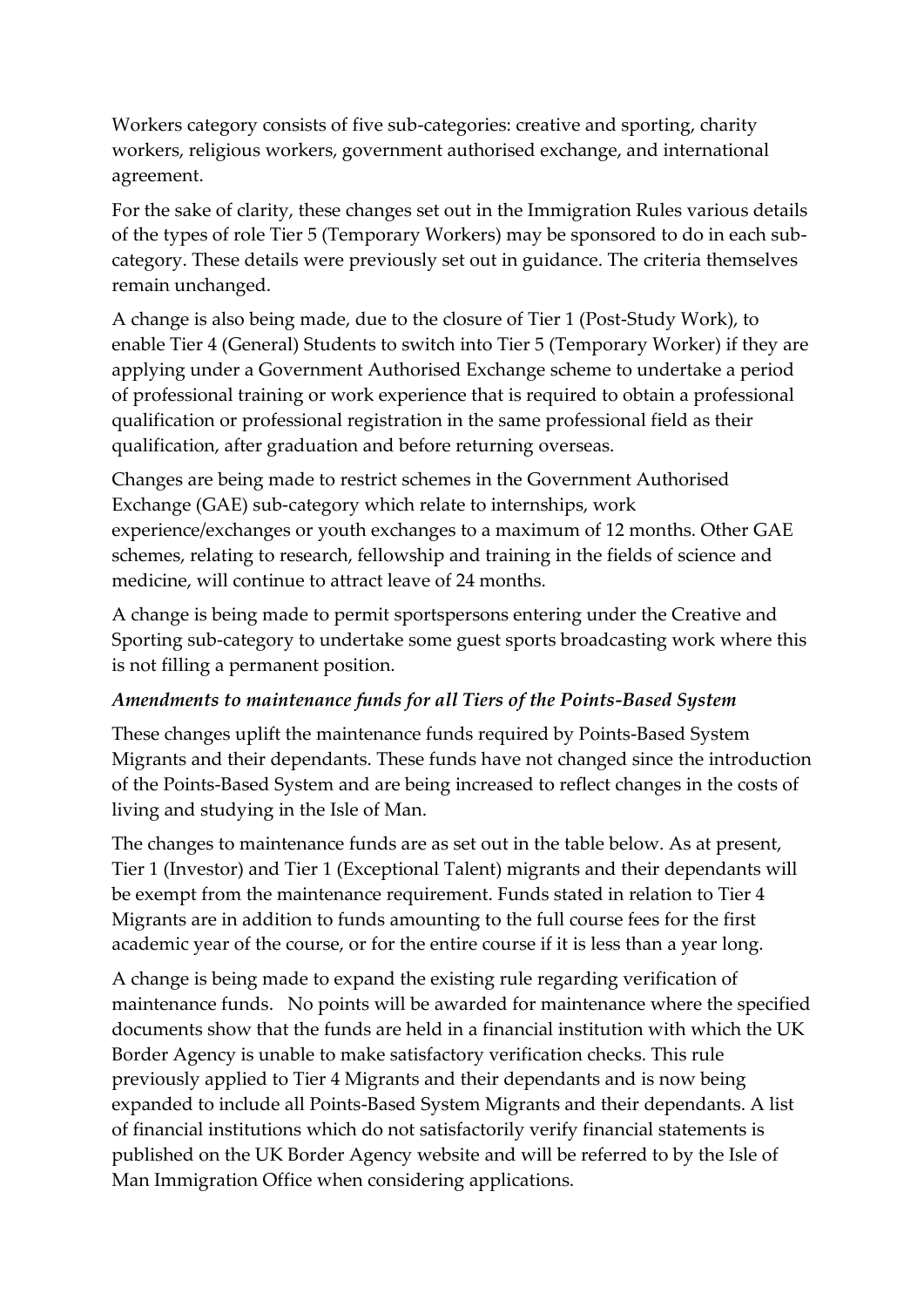A change is being made to remove the automatic granting of maintenance points to migrants switching into Tier 2 under the post-study work provisions. This is because, as described earlier in this Explanatory Memorandum, the post-study work provisions will no longer require applicants to already be in employment with their Sponsor (which provided some guarantee that they were able to support themselves financially).

A clarification is being made to confirm that the 28-day and 90-day periods (during which maintenance funds must be held by applicants) are calculated in the same way for applications by dependants as they are for applications by main applicants. The specified period of time is taken as ending from the date of the closing balance of the most recent supporting document, such as a bank statement, and this end date must be no earlier than 31 days before the date of application.

An amendment is being made so that if an A-rated Sponsor certifies maintenance on behalf of a Tier 2 Migrant's dependants, that certification must be for the first month of the dependant's leave, rather than the first month of the Tier 2 Migrant's employment.

### *Other cross-cutting amendments to the Points-Based System*

This Statement of Changes revises Appendix B of the Immigration Rules, which sets out the English language requirements for the Points-Based System. The changes are being made to remove multiple cross-references between paragraphs, which were complex and potentially confusing. The requirements themselves are largely unchanged, other than the following:

• The changes clarify that the "basic user standard" required of some applicants means level A1 of the Council of Europe's Common European Framework for Language Learning.

• A change is being made so that no points will be awarded for meeting the English language requirement in a previous grant of leave if false representations were made or false documents or information were submitted (whether or not to the applicant's knowledge) in relation to the requirement in that previous application.

• Changes are being made to the existing transitional arrangements for migrants applying to switch into Tier 2 from deleted predecessor categories. The transitional arrangements were introduced at the same time as Tier 2. They enabled migrants in deleted predecessor categories to extend their total stay in the Isle of Man to five years without having to meet certain new Tier 2 requirements, including English language ability. These changes are to the benefit of applicants, and reflect existing Isle of Man Immigration Office practice, but were not previously set out in Appendix B. The changes mean that these applicants are exempt from needing to prove their English language ability when they switch into Tier 2 and will continue to be exempt when they apply for further extensions in the Isle of Man, including extensions to take their total stay beyond five years. They will still be required to show they have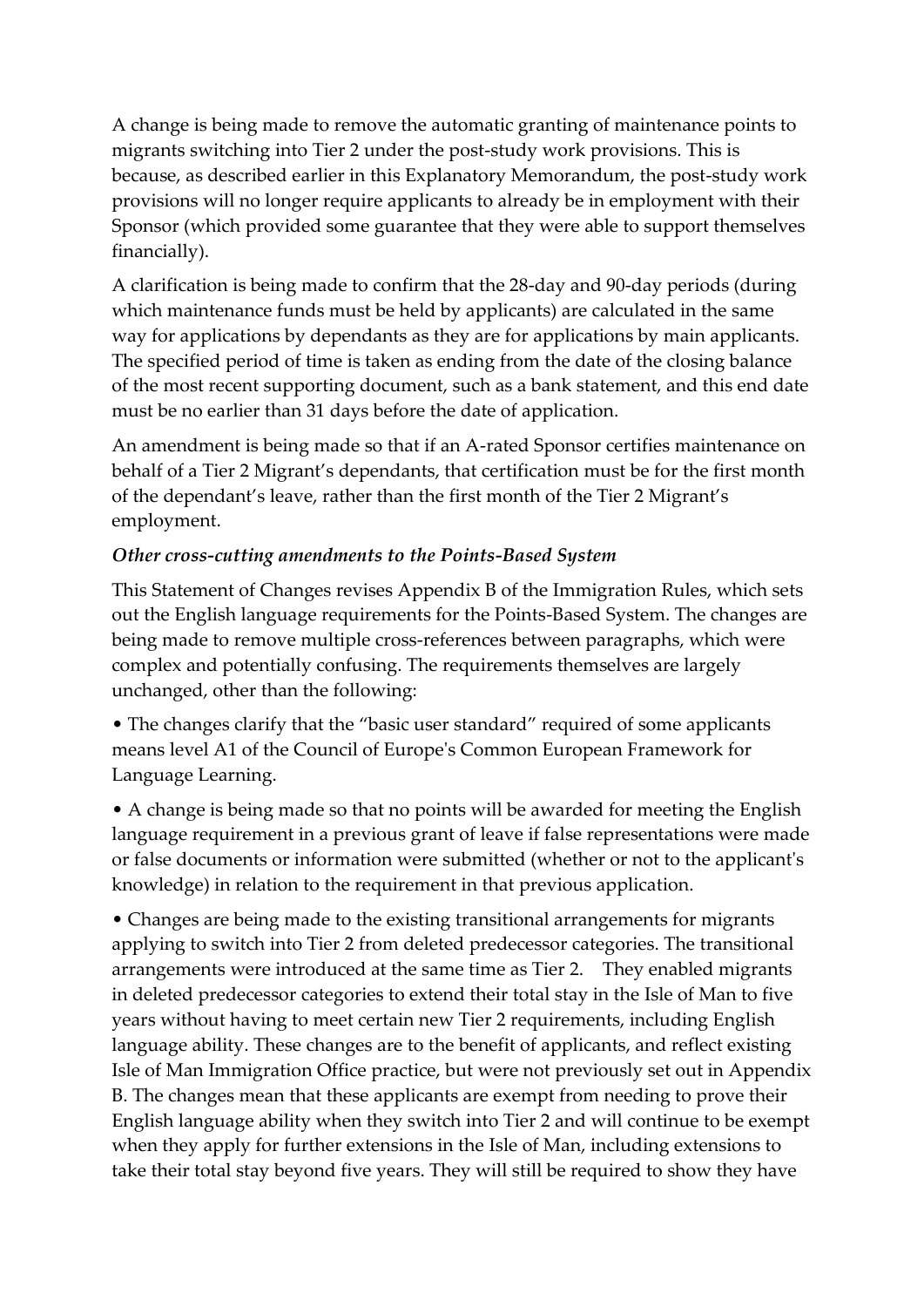sufficient knowledge of the English language and life in the UK and Islands if they wish to apply for settlement. The changes also extend the transitional arrangements for other Tier 2 categories to include Tier 2 (Sportsperson) as well.

A change is being made so that children born in the Isle of Man to Points-Based System Migrants may have their stay regularised as dependants of Points-Based System Migrants. Previously the only way for such children to have their stay regularised was outside the Points-Based System.

Amendments are being made to the Rules for Tier 2 (Minister of Religion) and the religious workers sub-category of Tier 5 (Temporary Worker) to bring an existing requirement within the Immigration Rules. The requirement, to provide a letter confirming details of the position the applicant is being sponsored for and how the Resident Labour Market Test is satisfied, was previously set out in guidance.

A clarification is being made to the meaning of "ceases working" in the grounds for curtailment of leave for Tier 2 Migrants and Tier 5 (Temporary Worker) Migrants. The clarification confirms that leave may be curtailed if a migrant continues to be employed by, but ceases working for, their sponsoring employer for a month or longer, unless this is solely to maternity, paternity or adoption leave, or long-term sick leave.

The rule that a Certificate of Sponsorship may not be used for more than one application, regardless of whether the application was approved or refused, but may be re-used if an application is rejected as invalid or withdrawn, is being standardised across all Tier 2 categories and the Tier 5 (Temporary Worker) category. Previously this rule operated in a slightly different way in different categories.

### *Amendments to Overseas Domestic Workers in Private Households*

This category enables people coming to the Isle of Man to bring with them their foreign domestic staff, for example nannies, chauffeurs and cooks. The following changes are being made for applicants who enter this category under these new Rules (Those already in the category under the existing Rules will not be affected):

• Entry into the Isle of Man will be limited to a maximum of six months, with no extensions beyond this time;

• Applicants will only be able to enter the Isle of Man where they are accompanying their employer (or the employer's spouse or child) who is also coming here at the same time as a visitor or who has come here in that capacity;

• Applicants will be required to leave the Isle of Man at the same time as their employer;

- Applicants will not be able to change employer whilst in the Isle of Man;
- Applicants will not be able to apply for settlement in the Isle of Man;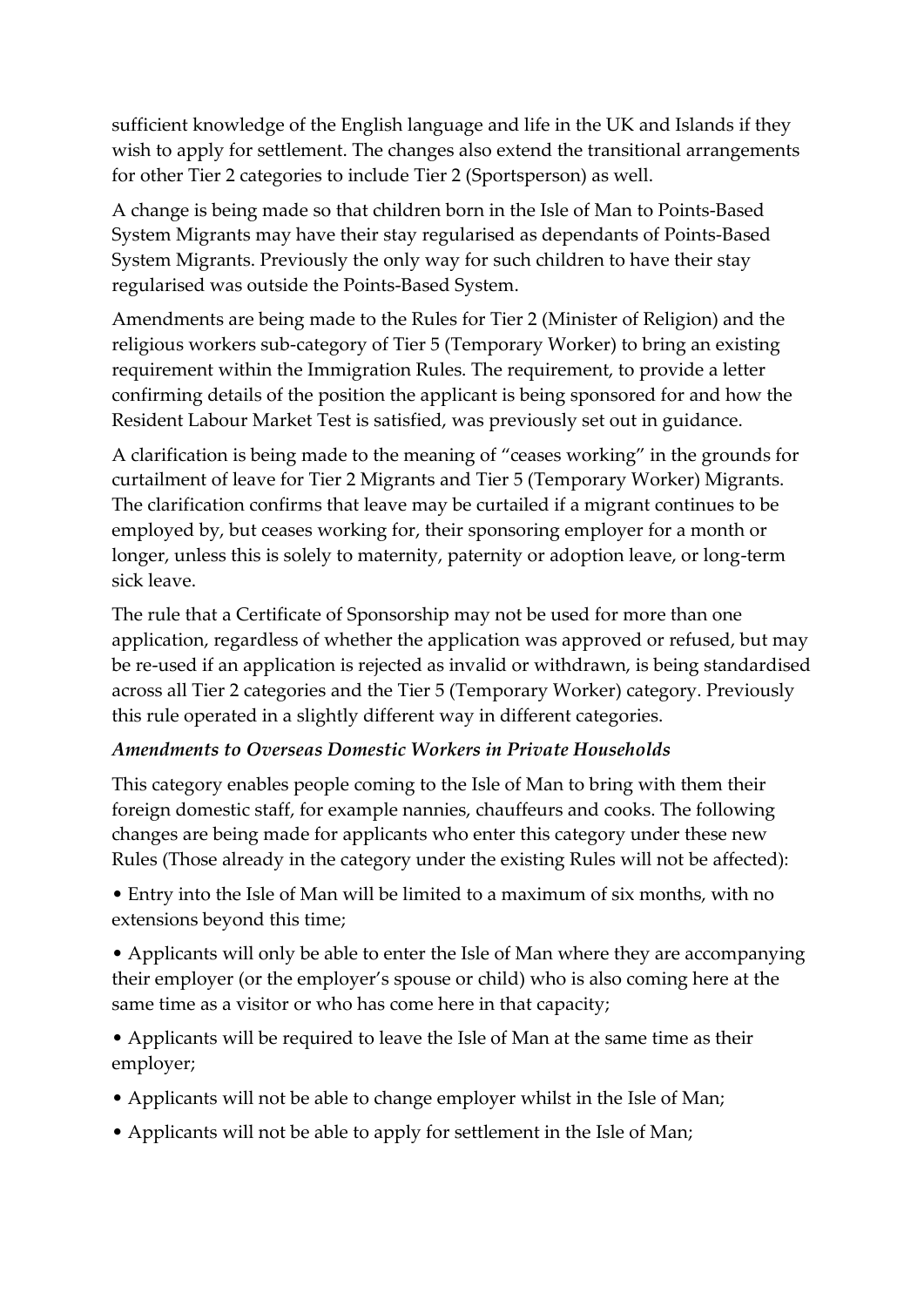• Applicants will not be able to bring dependants with them, unless they qualify in their own right, for example as a visitor.

### *Amendments to the rules relating to curtailment*

The Immigration Rules currently set out when the Isle of Man Immigration Office may curtail leave to enter or remain where a migrant is non-compliant. Discretionary casework requires case by case consideration. The aim of the new policy is to strengthen the Immigration Office's response to migrant non-compliance by introducing a set of circumstances under which curtailment will be mandatory, not requiring case by case consideration. These cases will either be triggered by notifications received from Sponsors under Tiers 2, 4 and 5 of the Points Based System which confirm that sponsorship has been withdrawn from a migrant for reasons of non-compliance or by way of Immigration Office investigations and / or Sponsor compliance visits that reveal such non-compliance.

Mandatory curtailment will only occur where that temporary migrant is not pursuing the purpose of their leave. Migrants subject to mandatory curtailment will normally be given 60 days to make an application to vary their leave or change their Sponsor. This will enable any migrants who have parted company with their Sponsor for legitimate reasons to remain in the Isle of Man and seek a replacement Sponsor. Those who do not make a successful application to vary their leave and/or their Sponsor within the 60 days following mandatory curtailment will be subject to appropriate enforcement action. Simplifying the curtailment process in these cases will enable the Isle of Man Immigration Office to deliver a more robust and sustainable enforcement response against non-compliant temporary migrants.

However, in some circumstances curtailment will not be mandatory and the Isle of Man Immigration Office will consider on the facts of the case whether curtailment is appropriate. This will include cases where:

• the migrant is under 18 or has a child dependant.

• the migrant has an outstanding application with the Isle of Man Immigration Office for leave to enter or remain with another sponsor or in another immigration category or has a pending appeal under section 82 of the Nationality, Immigration and Asylum Act 2002.

#### *Other amendments*

Changes are being made to the General Grounds for Refusal, so that applicants in any category may be refused if they have made false representations in order to obtain supporting documents for their application, for example, using false representations to obtain a genuine qualification.

The following redundant provisions are being deleted from the Rules: